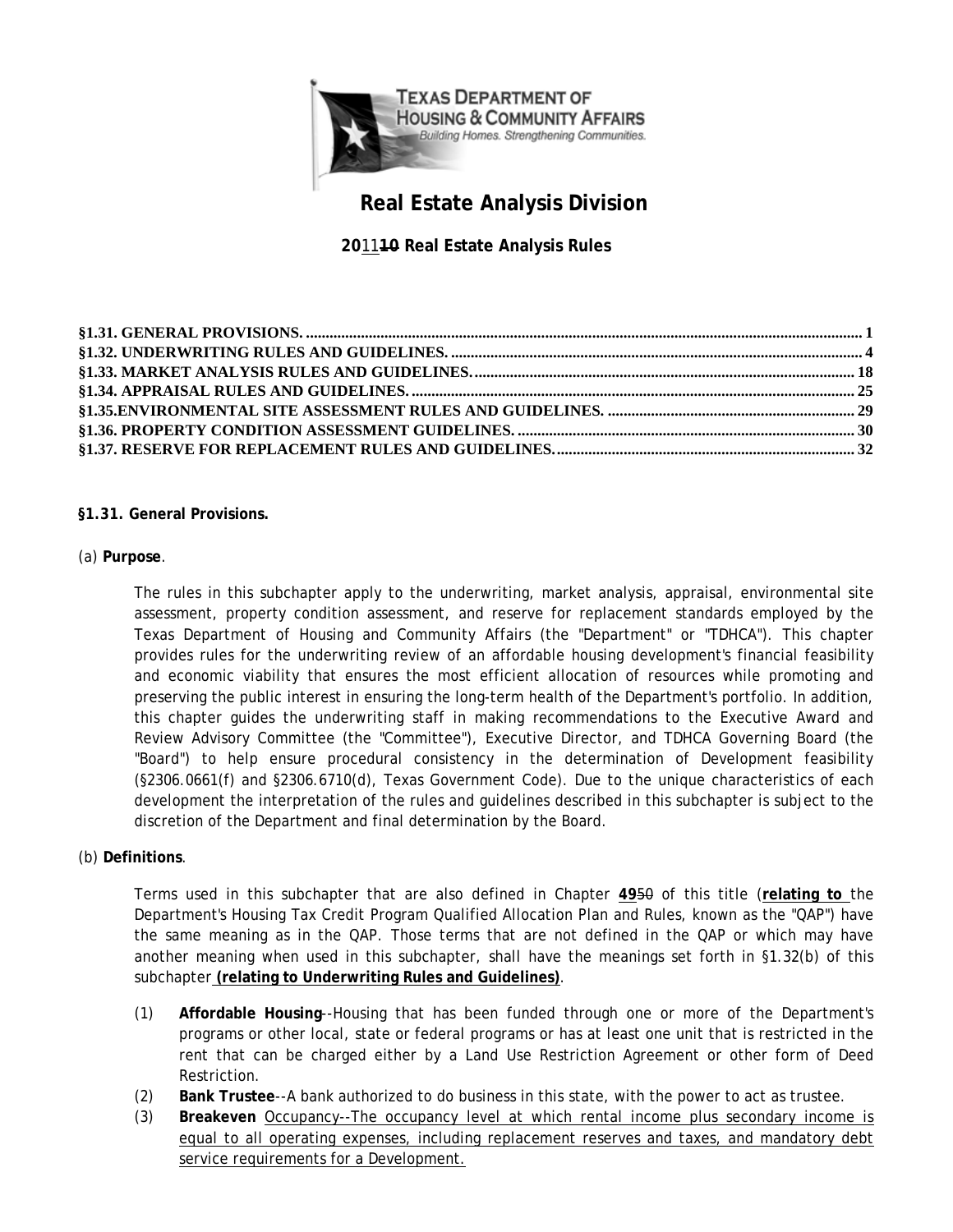- paid has been considered. (3**4**) **Cash Flow**--The funds available from operations after all expenses and debt service required to be
- information submitted by the Applicant. paid has been considered. (4**5**) **Credit Underwriting Analysis Report**--Sometimes referred to as the "Report." A decision making tool used by the Department and Board containing a synopsis and reconciliation of the application
- (56) Comparable Unit--A Unit, when compared to the subject Unit, similar in overall condition, location, unit amenities, utility structure, and common amenities, and:
	- (A) for purposes of calculating the inclusive capture rate targets the same population and is likely to draw from the same demand pool;
	- (B) for purposes of estimating the Restricted Market Rent targets the same population and is similar in net rentable square footage and number of bedrooms; or
	- (C) for purposes of estimating the subject Unit market rent does not have any income or rent restrictions and is similar in net rentable square footage and number of bedrooms.
- (6**7**) **Contract Rent**--Maximum rent limits based upon current and executed rental assistance contract(s), typically with a federal, state or local governmental agency.
- (7**8**) **DCR**--Debt Coverage Ratio. Sometimes referred to as the "Debt Coverage" or "Debt Service Coverage." A measure of the number of times loan principal and interest are covered by Net Operating Income.
- (8**9**) **Development**--Sometimes referred to as the "Subject Development." Multi-unit residential housing that meets the affordability requirements for and requests or has received funds from one or more of the Department's sources of funds.
- (9**10**) **EGI**--Effective Gross Income. The sum total of all sources of anticipated or actual income for a rental Development less vacancy and collection loss, leasing concessions, and rental income from employee-occupied units that is not anticipated to be charged or collected.
- (10**11**) **Eligible Hard Costs**--Hard Costs includable in Eligible Basis for the purposes of determining a Housing Tax Credit Allocation.
- (11**12**) **ESA--Environmental Site Assessment**. An environmental report that conforms with the Standard Practice for Environmental Site Assessments: Phase I Assessment Process (ASTM Standard Designation: E 1527) and conducted in accordance with **§1.35 of this subchapter (relating to**the Department's Environmental Site Assessment Rules and Guidelines**)** in §1.35 of this subchapter as it relates to a specific Development.
- (12**13**) **First Lien Lender**--A lender whose lien has first priority.
- (13**14**) **Gross Capture Rate**--The Gross Capture Rate is defined as the Relevant Supply divided by the Gross Demand.
- (14**15**) **Gross Demand**--The sum of Potential Demand from the Primary Market (PMA), demand from other sources, and Potential Demand from a Secondary Market Area (SMA) to the extent that SMA demand does not exceed 25% of Gross Demand.
- (15**16**) **Gross Program Rent**--Sometimes called the "Program Rents." Maximum rent limits based upon the tables promulgated by the Department's division responsible for compliance which are developed by program and by county or Metropolitan Statistical Area ("MSA") or Primary Metropolitan Statistical Area ("PMSA") or national non-metro area.
- (16**17**) **Hard Costs**--The sum total of direct construction costs, site work costs, off-site costs and contingency.
- (17**18**) **Market Analysis**--Sometimes referred to as "Market Study." An evaluation of the economic conditions of supply, demand and rental rates or pricing conducted in accordance with **§1.33 of this subchapter (relating to**the Department's Market Analysis Rules and Guidelines**)** in §1.33 of this subchapter as it relates to a specific Development.
- (18**19**) **Market Analyst**--Any person who prepares a market study.
- (19**20**) **Market Rent**--The rent concluded by the Market Analyst for a particular unit type and size after adjustments are made to rents charged by owners of Comparable Units on properties without rent and income restrictions.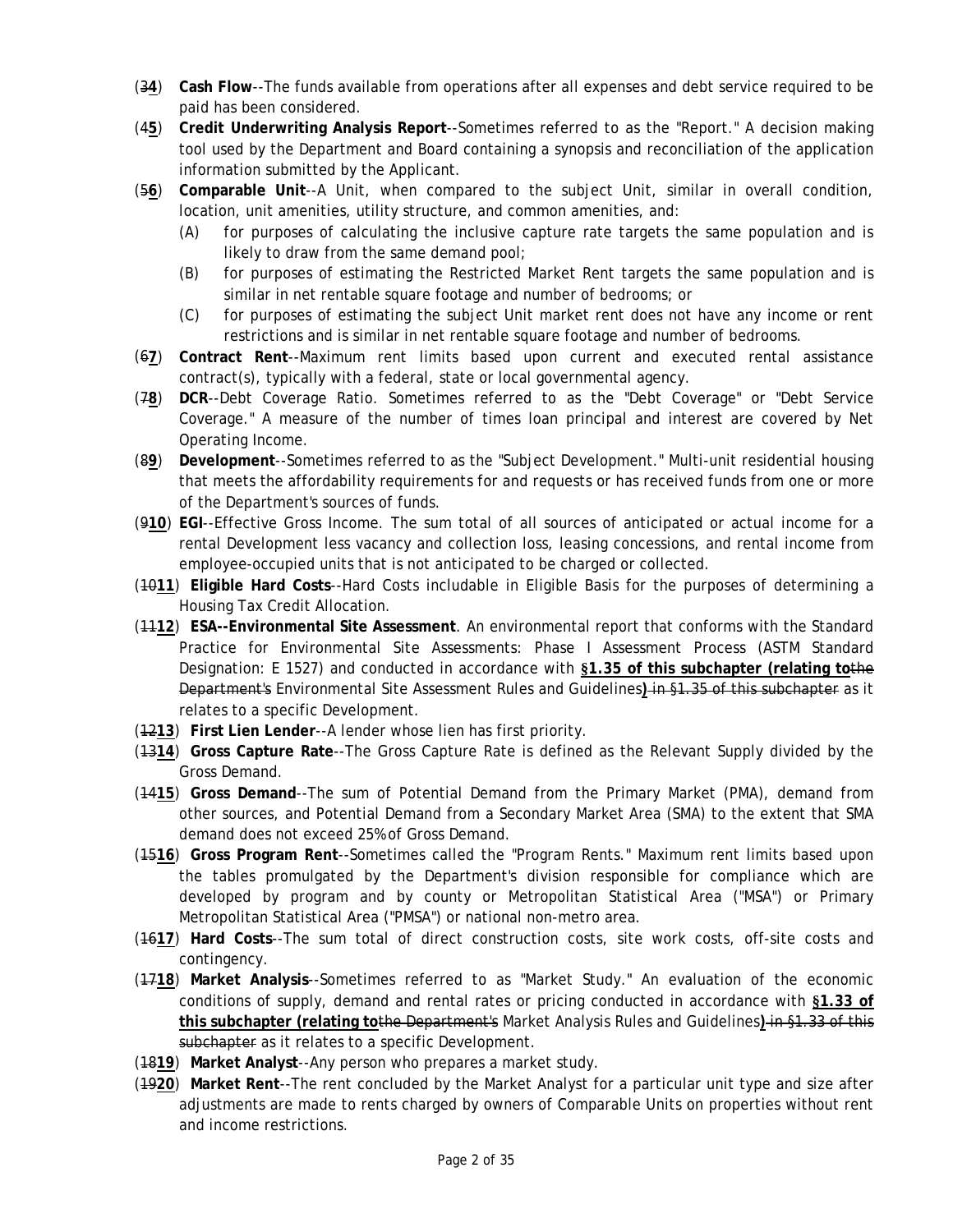- (20**21**) **NOI**--Net Operating Income. The income remaining after all operating expenses, including replacement reserves and taxes have been paid.
- (21**22**) **Potential Demand**--The number of income-eligible, age-, size-, and tenure-appropriate target households in the designated market area at the proposed placement in service date.
- (22**23**) **Primary Market**--Sometimes referred to as "Primary Market Area" or "PMA." The area defined by the Qualified Market Analyst as described in §1.33(d)(**9**8) of this subchapter from which a proposed or existing Development is most likely to draw the majority of its prospective tenants or homebuyers.
- evaluation of the physical condition of an existing property to evaluate the immediate cost to (23**24**) **Property Condition Assessment**--Sometimes referred to as "PCA," "Physical Needs Assessment," "Project Capital Needs Assessment," or "Property Condition Report." The PCA provides an rehabilitate and to determine costs of future capital improvements to maintain the property. The PCA must be prepared in accordance with **§1.36 of this subchapter (relating to**the Department's Property Condition Assessment Rules and Guidelines**)** in §1.36 of this subchapter as it relates to a specific Development.
- (24**25**) **Qualified Market Analyst**--A real estate appraiser certified or licensed by the Texas Appraiser Licensing and Certification Board, a real estate consultant, or other professional currently active in the subject property's market area who demonstrates competency, expertise, and the ability to render a high quality written report. The individual's performance, experience, and educational background will provide the general basis for determining competency as a Market Analyst. Competency will be determined by the Department, in its sole discretion. The Qualified Market Analyst must be a Third Party.
- (25**26**) **Relevant Supply**--The relevant supply of proposed and unstabilized Comparable Units includes:
	- (A) The proposed subject Units;
	- decision; and (B) Comparable Units with priority over the subject, based on the Department's evaluation process described in §**49.7(g)**50.9(d)(5) of this title **(relating to Application Process)**, that have made application to TDHCA and have not been presented to the TDHCA Board for
	- (C) Comparable Units in previously approved but Unstabilized Developments in the Primary Market Area (PMA); and
	- (D) Comparable Units in previously approved but Unstabilized Developments in the Secondary Market Area (SMA), in the same proportion as the proportion of Potential Demand from the SMA that is included in Gross Demand.
- (26**27**) **Rent Over-Burdened Households**--Non-elderly households paying more than 35% of gross income towards total housing expenses (unit rent plus utilities) and elderly households paying more than 50% of gross income towards total housing expenses.
- (27**28**) **Reserve Account**--An individual account:
	- (A) Created to fund any necessary repairs for a multifamily rental housing development; and
	- (B) Maintained by a First Lien Lender or Bank Trustee.
- (28**29**) **Restricted Market Rent**--The restricted rent concluded by the Qualified Market Analyst for a particular unit type and size after adjustments are made to rents charged by owners of Comparable Units on properties with the same rent and income restrictions.
- (29**30**) **Secondary Market**--Sometimes referred to as "Secondary Market Area." The area defined by the Qualified Market Analyst as described in §1.33(d)(**8**7) of this subchapter.
- (30**31**) **Sub-Market**--An area defined by the Underwriter based on general overall market segmentation promulgated by market data tracking and reporting services from which a proposed or existing Development is most likely to draw the majority of its prospective tenants or homebuyers.
- (31**32**) **Supportive Housing**--Residential Rental Developments intended for occupancy by individuals or households transitioning from homelessness, at risk of homelessness, or in need of specialized and specific social services.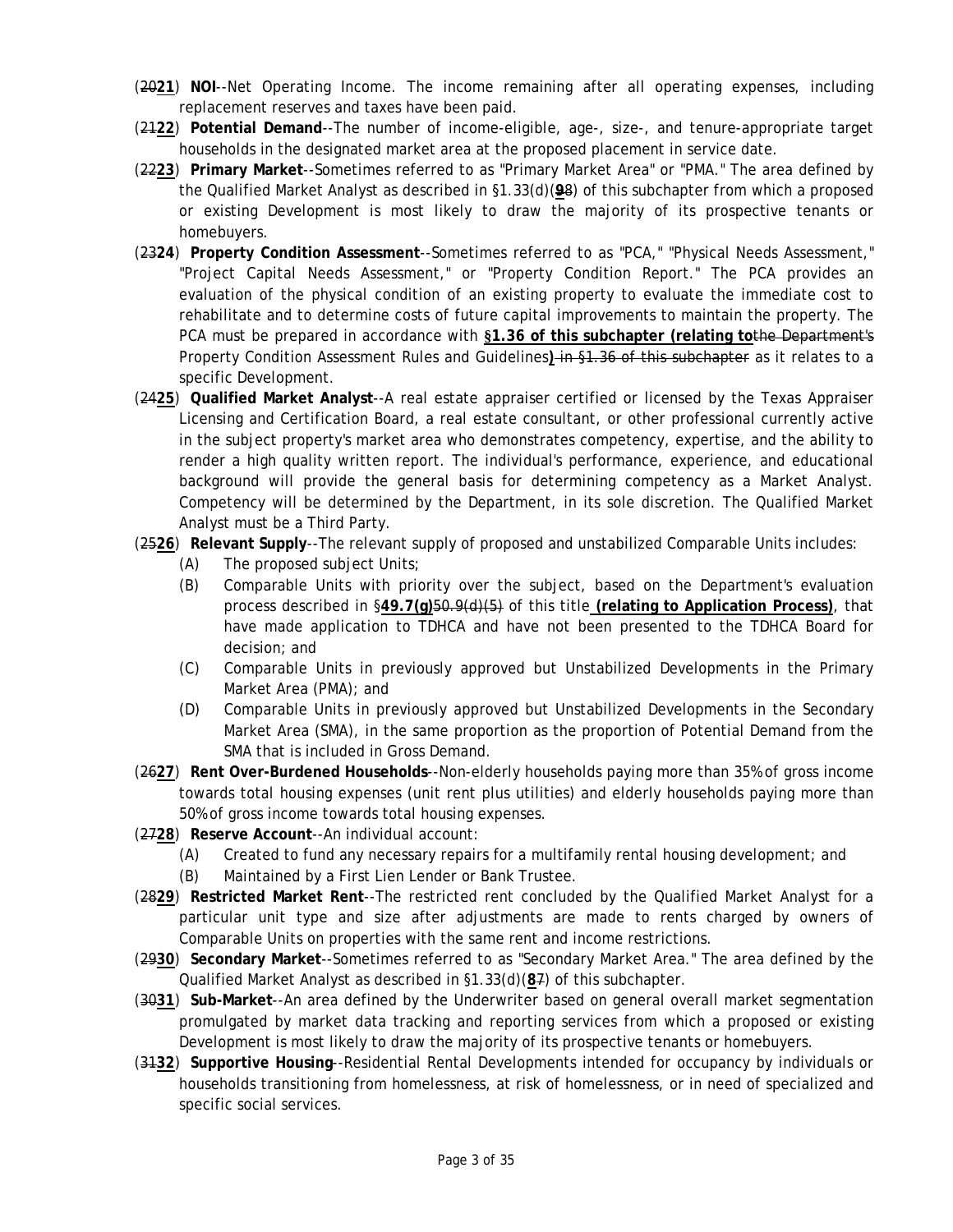- <span id="page-3-0"></span>(32) Sustaining Occupancy--Sometimes referred to as "Breakeven Occupancy." The occupancy level at which rental income plus secondary income is equal to all operating expenses, including replacement reserves and taxes, and mandatory debt service requirements for a Development.
- (33) **TDHCA Operating Expense Database**--Sometimes referred to as "TDHCA Database." A consolidation of recent actual operating expense information collected through the Department's Annual Owner Financial Certification process, as required and described in Chapter 60, Subchapter A of this title **(relating to Compliance Monitoring)**, and published on the Department's web site.
- (34) **Underwriter**--The author(s) of the Credit Underwriting Analysis Report.
- (35) **Unstabilized Development**--A Development with Comparable Units that has been approved for funding by the TDHCA Board or is currently under construction or has not maintained a 90% occupancy level for at least twelve (12) consecutive months following construction completion.
- (36) **Utility Allowance**--The estimate of tenant-paid utilities, based either on the most current HUD Form 52667, "Section 8, Existing Housing Allowance for Tenant-Furnished Utilities and Other Services," provided by the local entity responsible for administering the HUD Section 8 program with most direct jurisdiction over the majority of the buildings existing, a documented estimate from the utility provider proposed in the Application, or for an existing development an allowance calculated by the Department pursuant to §60.109 of this title. Documentation from the local utility provider to support an alternative calculation can be used to justify alternative Utility Allowance conclusions but must be specific to the subject development and consistent with the building plans provided.
- (37) **Work Out Development**--A financially distressed Development seeking a change in the terms of Department funding or program restrictions based upon market changes.
- (c) **Appeals.**

Certain programs contain express appeal options. Where not indicated, §1.7 **of this chapter (relating to Staff Appeals Process)** and §1.8 of this chapter **(relating to Board Appeals Process)** include general appeal procedures. In addition, the Department encourages the use of Alternative Dispute Resolution methods as outlined in §1.17 of this chapter.

- **§1.32. Underwriting Rules and Guidelines.**
- (a) **General Provisions.**

The Department Governing Board has authorized the development of these rules under its authority under §2306.148, Texas Government Code. The rules provide a mechanism to produce consistent information in the form of a Credit Underwriting Analysis Report to provide interested parties information the Board relies upon in balancing the desire to assist as many Texans as possible by providing no more financing than necessary and have independent verification that Developments are economically feasible. The Report should consider all information timely provided by the Applicant. The Report generated in no way guarantees or purports to warrant the actual performance, feasibility, or viability of the Development by the Department.

(b) **Report Contents.** 

The Report provides an organized and consistent synopsis and reconciliation of the application information submitted by the Applicant. The Report will be based solely upon information that is provided in accordance with the time frames provided in the current QAP, Program Rules or Notice of Funds Availability as appropriate. The Report should also identify the number of revisions and date of most current revision to any information deemed to be relevant by the Underwriter.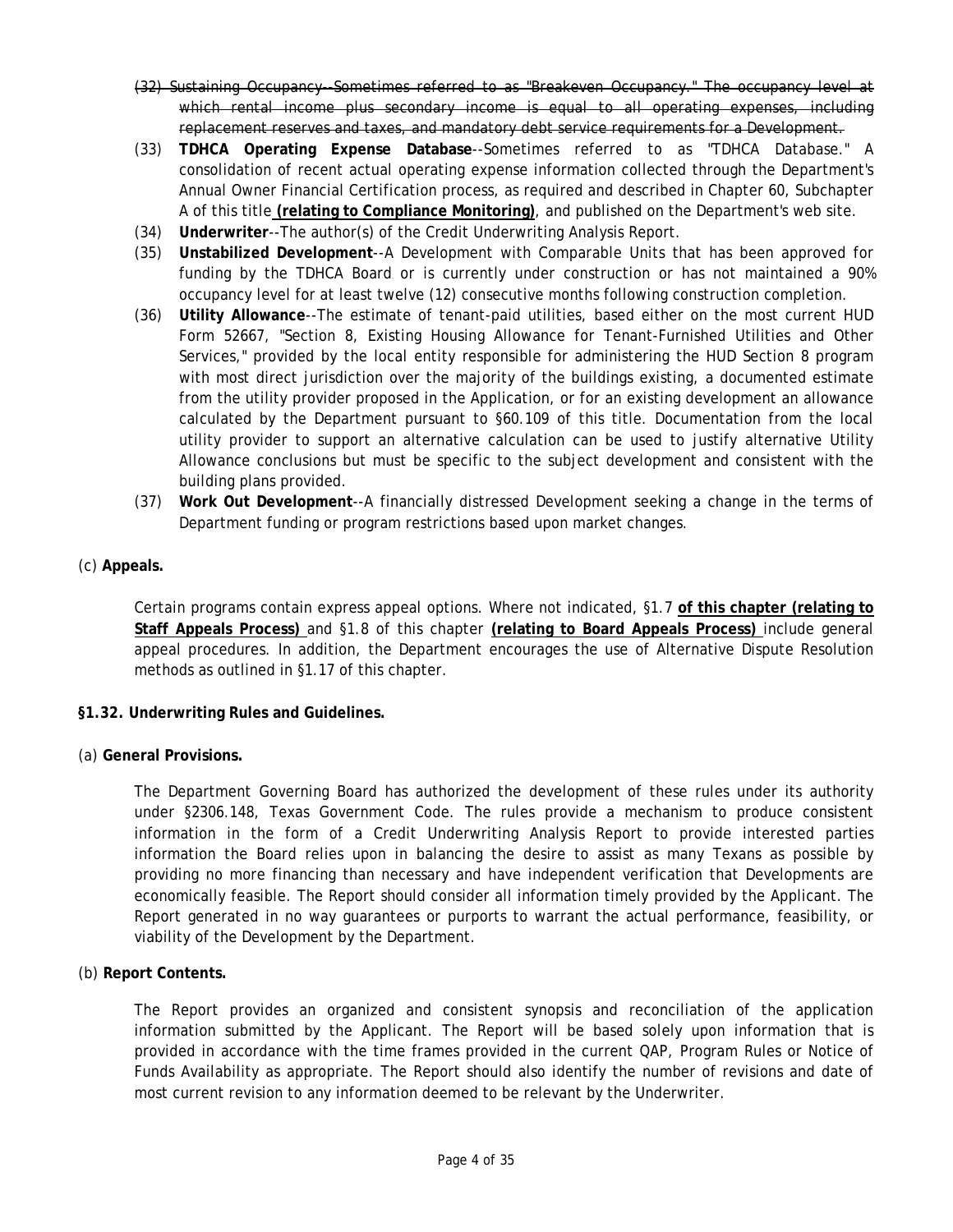#### (c) **Recommendations in the Report.**

The conclusion of the Report includes a recommended award of funds or allocation of Housing Tax Credits based on the lesser amount calculated by the program limit method, if applicable, gap/DCR method, or the amount requested by the Applicant as further described in paragraphs (1) - (3) of this subsection, and states any feasibility conditions to be placed on the award.

- (1) **Program Limit Method**. For Developments requesting Housing Tax Credits, this method is based upon calculation of Eligible Basis after applying all cost verification measures and program limits as described in this section. The Applicable Percentage used is as defined in the QAP. For Developments requesting funding through a Department program other than Housing Tax Credits, this method is based upon calculation of the funding limit based on current program rules at the time of underwriting.
- (2) **Gap/DCR Method**. This method evaluates the amount of funds needed to fill the gap created by total development cost less total non-Department-sourced funds or Tax Credits. In making this determination, the Underwriter resizes any anticipated deferred developer fee down to zero before reducing the amount of Department funds or Tax Credits. In the case of Housing Tax Credits, the syndication proceeds needed to fill the gap in permanent funds are divided by the syndication rate to determine the amount of Tax Credits. In making this determination, the Department adjusts the permanent loan amount and/or any Department-sourced loans, as necessary, such that it conforms to the DCR standards described in this section.
- (3) **The Amount Requested**. The amount of funds that is requested by the Applicant as reflected in the Application documentation.
- (d) **Operating Feasibility.**

The operating financial feasibility of Developments funded by the Department is tested by subtracting operating expenses, including replacement reserves and taxes, from EGI to determine Net Operating Income. This Net Operating Income is divided by the annual debt service to determine the Debt Coverage Ratio. The Underwriter characterizes a Development as infeasible from an operational standpoint when the Debt Coverage Ratio does not meet the minimum standard set forth in paragraph (4)(D) of this subsection. The Underwriter may choose to make adjustments to the financing structure, such as lowering the debt and increasing the deferred developer fee, which could result in a re-characterization of the Development as feasible based upon specific conditions set forth in the Report.

- (1) **Income**. In determining the Year 1 proforma, the Underwriter evaluates the reasonableness of the Applicant's income estimate by determining the appropriate rental rate per unit based on contract, program and market factors. Miscellaneous income and vacancy and collection loss limits as set forth in subparagraphs (B) and (C) of this paragraph, respectively, are applied unless welldocumented support is provided.
	- **consider the current rent roll of the subject Development and/or documentation of**  (A) **Rental Income**. The Underwriter will update the utility allowance and calculate the appropriate rent on a conservative or Contract Rent basis for comparison to the Applicant's estimate in the Application. **To determine the conservative basis, the Underwriter may rents for Comparable Units; this shall be referred to as the "Underwriter's independently verified rents."** The conservative basis for a restricted unit is the lesser of the Gross Program Rent less Utility Allowances ("Net Program Rent") or Restricted Market Rent **or the Underwriter's independently verified rents**. The conservative basis for an unrestricted unit is the lesser of the Market Rent**,** or Applicant's projected rent where the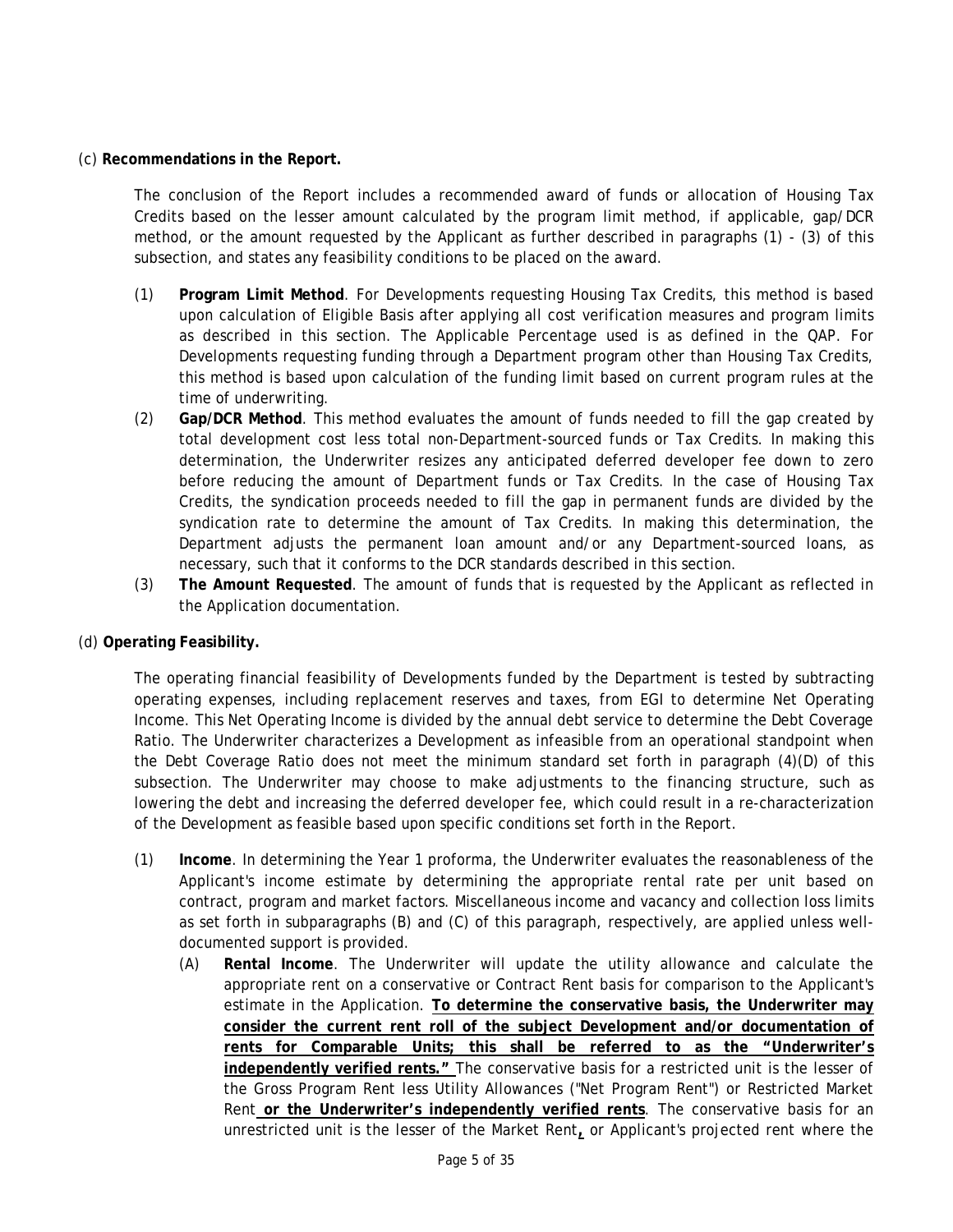Applicant's projected rent is reasonable to the Underwriter as supported by documentation of Comparable Units and as independently verified by the Underwriter**, or the Underwriter's independently verified rents**. Where Contract Rents are included, they will be used regardless of the conservative basis derived rent.

- (i) **Market Rents**. The Underwriter reviews the attribute adjustment matrix of Comparable Units by unit size provided by the Market Analyst and determines if the adjustments and conclusions made are reasoned and well documented. The Underwriter uses the Market Analyst's conclusion of adjusted Market Rent by unit, as long as the proposed Market Rent is reasonably justified and does not exceed the highest existing unadjusted market comparable rent. Random checks of the validity of the Market Rents may include direct contact with the comparable properties. The Market Analyst's attribute adjustment matrix should include, at a minimum, adjustments for location, size, amenities, and concessions as more fully described in §1.33 of this subchapter **(relating to Market Analysis Rules and Guidelines)**.
- (ii) **Restricted Market Rent**. The Underwriter reviews the attribute adjustment matrix of Comparable Units by unit size and income and rent restrictions provided by the Market Analyst and determines if the adjustments and conclusions made are reasoned and well documented. The Underwriter uses the Market Analyst's conclusion of adjusted Restricted Market Rent by unit, as long as the proposed Restricted Market Rent is reasonably justified and does not exceed the highest existing unadjusted market comparable restricted rent. Random checks of the validity of the Restricted Market Rents may include direct contact with the comparable properties. The Market Analyst's attribute adjustment matrix should include, at a minimum, adjustments for location, size, amenities, and concessions as more fully described in §1.33 of this subchapter.
- (iii) **Gross Program Rents less Utility Allowance or Net Program Rents**. The Underwriter reviews the Applicant's proposed rent schedule and determines if it is consistent with the representations made in the remainder of the Application. The Underwriter uses the Gross Program Rents as promulgated by the Department's division responsible for compliance for the year that is most current at the time the underwriting begins. When underwriting for a simultaneously funded competitive round, all of the Applications are underwritten with the rents promulgated for the same year. Gross Program Rents are reduced by the Utility Allowance. If Program Rents are adjusted by the Department after the close of the Application Acceptance Period but prior to publication of the Report, the Underwriter will adjust the Applicant's EGI to account for any increase or decrease in Program Rents for the purposes of determining the reasonableness of the Applicant's EGI.
	- (I) Units must be individually metered for all utility costs to be paid by the tenant.
	- (II) Gas utilities are verified on the building plans and elsewhere in the Application when applicable.
	- (III) Trash allowances paid by the tenant are rare and only considered when the building plans allow for individual exterior receptacles.
	- (IV) Refrigerator and range allowances are not considered part of the tenantpaid utilities unless the tenant is expected to provide their own appliances, and no eligible appliance costs are included in the development cost breakdown.
- (iv) **Contract Rents**. The Underwriter reviews submitted rental assistance contracts to determine the Contract Rents currently applicable to the Development.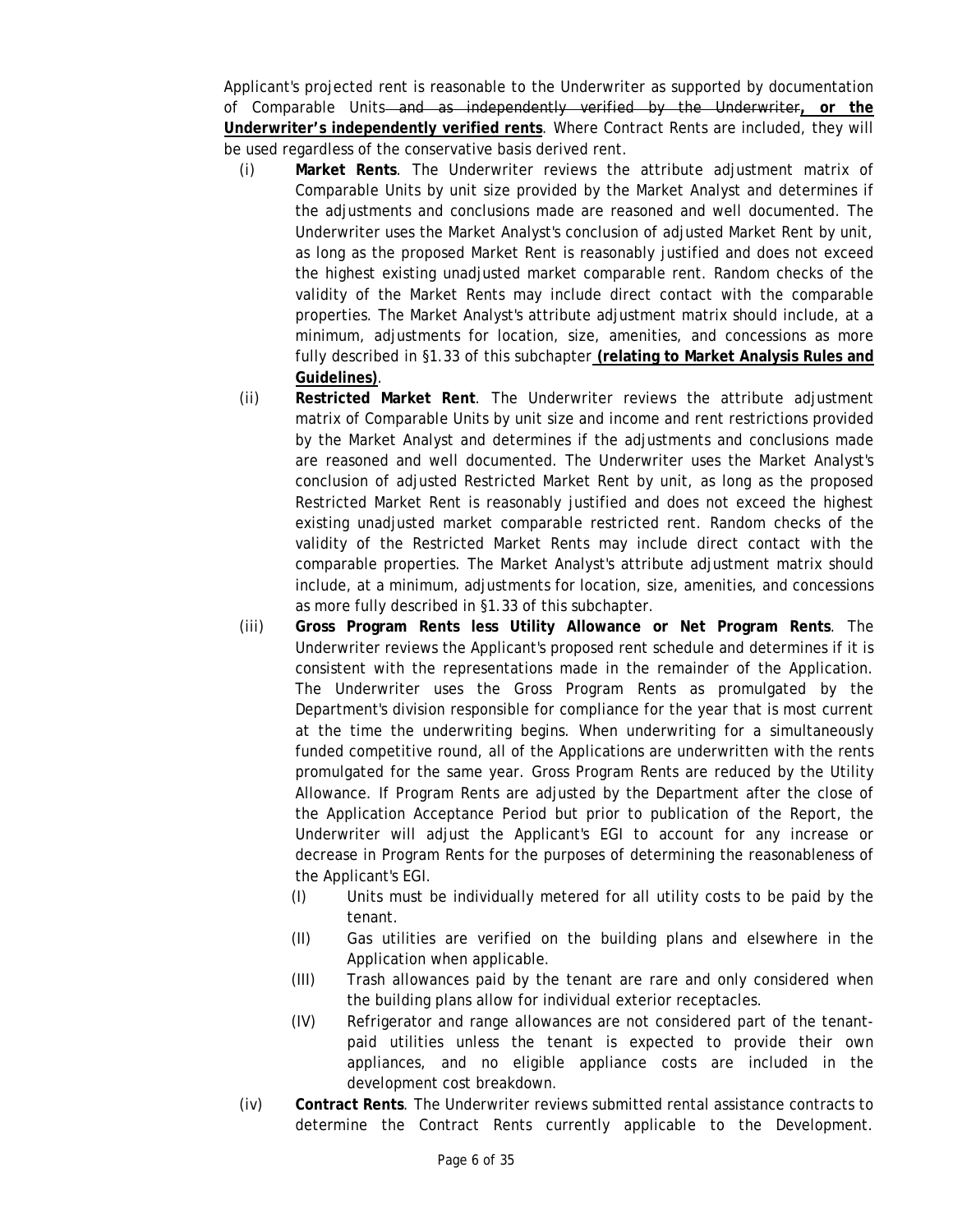Documentation supporting the likelihood of continued rental assistance is also reviewed. The underwriting analysis will take into consideration the Applicant's intent to request a Contract Rent increase. At the discretion of the Underwriter, the Applicant's proposed rents may be used in the underwriting analysis with the recommendations of the Report conditioned upon receipt of final approval of such increase.

- (B) **Miscellaneous Income**. All ancillary fees and miscellaneous secondary income, including but not limited to late fees, storage fees, laundry income, interest on deposits, carport rent, washer and dryer rent, telecommunications fees, and other miscellaneous income, are anticipated to be included in a \$5 to \$20 per unit per month range. Exceptions may be made at the discretion of the Underwriter for garage income, pass-through utility payments, passthrough water, sewer and trash payments, cable fees, congregate care/assisted living/elderly facilities, and child care facilities.
	- (i) Exceptions must be justified by operating history of existing comparable properties within the PMA or SMA.
	- (ii) The Applicant must show that the tenant will not be required to pay the additional fee or charge as a condition of renting an apartment unit and must show that the tenant has a reasonable alternative.
	- (iii) The Applicant's operating expense schedule should reflect an offsetting cost associated with income derived from pass-through utility payments, pass-through water, sewer and trash payments, and cable fees.
	- Collection rates of exceptional fee items will generally be heavily discounted. (iv) Collection rates of exceptional fee items will generally be heavily discounted. (v) If the total secondary income is over the maximum per unit per month limit, **If an**
	- **additional fee is charged for the use of an amenity,** any cost associated with the construction, acquisition, or development of the hard assets needed to produce an **the** additional fee **for such amenity** may also need to **must** be reduced from Eligible Basis for Tax Credit Developments—as they may, in that case, be considered to be a commercial cost rather than an incidental to the housing cost of the Development.
- (C) **Vacancy and Collection Loss**. The Underwriter uses a vacancy rate of 7.5% (5% vacancy plus 2.5% for collection loss) unless the Market Analysis reflects a higher or lower established vacancy rate for the area. Elderly and 100% project-based rental subsidy Developments and other well documented cases may be underwritten at a combined 5% at the discretion of the Underwriter if the historical performance reflected in the Market Analysis is consistently higher than a 95% occupancy rate.
- Applicant's figure is characterized as reasonable in the Report; however, for purposes of (D) **Effective Gross Income**. The Underwriter independently calculates EGI. If the EGI figure provided by the Applicant is within 5% of the EGI figure calculated by the Underwriter, the calculating DCR the Underwriter will maintain and use its independent calculation unless the Applicant's proforma meets the requirements of paragraph (3) of this subsection.
- (2) **Expenses**. In determining the Year 1 proforma, the Underwriter evaluates the reasonableness of the Applicant's expense estimate by line item comparisons based upon the specifics of each transaction, including the type of Development, the size of the units, and the Applicant's expectations as reflected in their proforma. Historical stabilized certified or audited financial statements of the Development or Third Party quotes specific to the Development will reflect the strongest data points to predict future performance. The Department's database of properties in the same location or region as the proposed Development also provides heavily relied upon data points; the Department's database summary is available on the TDHCA website. Data from the Institute of Real Estate Management's (IREM) most recent Conventional Apartments-Income/Expense Analysis book for the proposed Development's property type and specific location or region may be referenced. In some cases local or project-specific data such as Public Housing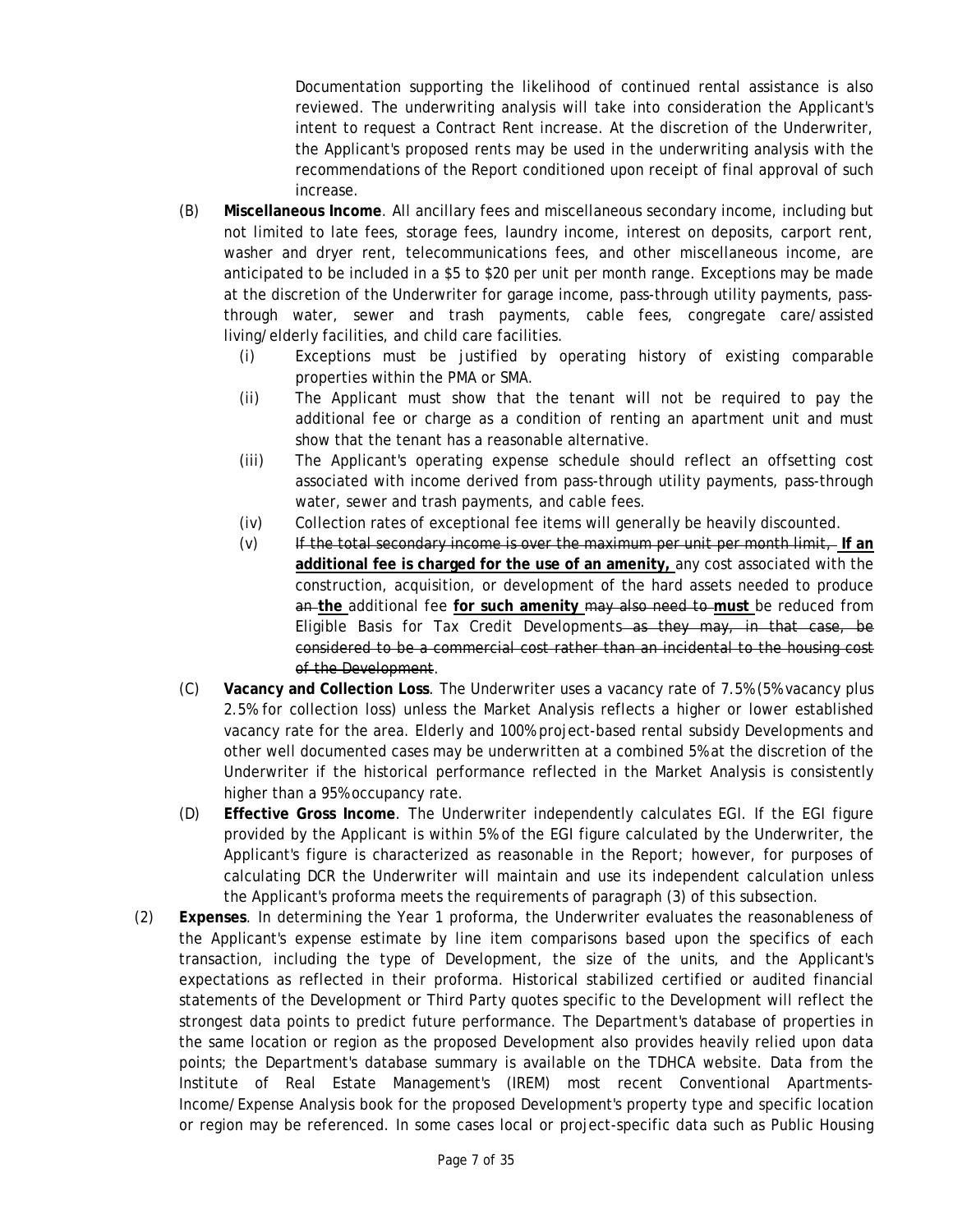building components, including on-site renewable energy, must be documented by experience of Authority ("PHA") Utility Allowances and property tax rates are also given significant weight in determining the appropriate line item expense estimate. Estimates of utility savings from green third parties not related to the contractor or component vendor. Finally, well documented information provided in the Market Analysis, the Application, and other sources may be considered.

- (A) **General and Administrative Expense**. General and Administrative Expense includes all accounting fees, legal fees, advertising and marketing expenses, office operation, supplies, and equipment expenses. The underwriting tolerance level for this line item is 20%.
- (B) **Management Fee**. Management Fee is paid to the property management company to oversee the effective operation of the property and is most often based upon a percentage of Effective Gross Income as documented in the management agreement contract. Typically, 5% of the Effective Gross Income is used, though higher percentages for rural transactions that are consistent with the TDHCA Database can be concluded. Percentages as low as 3% may be utilized if documented by a fully executed management contract agreement with an acceptable management company. The Underwriter will require documentation for any percentage difference from the 5% of the Effective Gross Income standard.
- (C) **Payroll and Payroll Expense**. Payroll and Payroll Expense includes all direct staff payroll, insurance benefits, and payroll taxes including payroll expenses for repairs and maintenance typical of a conventional development. It does not, however, include direct security payroll or additional supportive services payroll. The underwriting tolerance level for this line item is 10%.
- (D) **Repairs and Maintenance Expense**. Repairs and Maintenance Expense includes all repairs and maintenance contracts and supplies. It should not include extraordinary capitalized expenses that would result from major renovations. Direct payroll for repairs and maintenance activities are included in payroll expense. The underwriting tolerance level for this line item is 20%.
- (E) **Utilities Expense (Gas and Electric)**. Utilities Expense includes all gas and electric energy expenses paid by the owner. It includes any pass-through energy expense that is reflected in
- the EGI. The underwriting tolerance level for this line item is 30%. (F) **Water, Sewer and Trash Expense**. Water, Sewer and Trash Expense includes all water, sewer and trash expenses paid by the owner. It would also include any pass-through water, sewer and trash expense that is reflected in the EGI. The underwriting tolerance level for this line item is 30%.
- (G) **Insurance Expense**. Insurance Expense includes any insurance for the buildings, contents, and liability but not health or workman's compensation insurance. The underwriting
- tolerance level for this line item is 30%. (H) **Property Tax**. Property Tax includes all real and personal property taxes but not payroll taxes. The underwriting tolerance level for this line item is 10%.
	- (i) The per unit assessed value will be calculated based on the capitalization rate published on the county taxing authority's website. If the county taxing authority does not publish a capitalization rate on the internet, a capitalization rate of 10% will be used or comparable assessed values may be used in evaluating this line item expense.
	- (ii) Property tax exemptions or "Proposed Payment In Lieu Of Tax" agreement (PILOT) must be documented as being reasonably achievable if they are to be considered by the Underwriter. At the discretion of the Underwriter, a property tax exemption that meets known federal, state and local laws may be applied based on the tax-exempt status of the Development Owner and its Affiliates.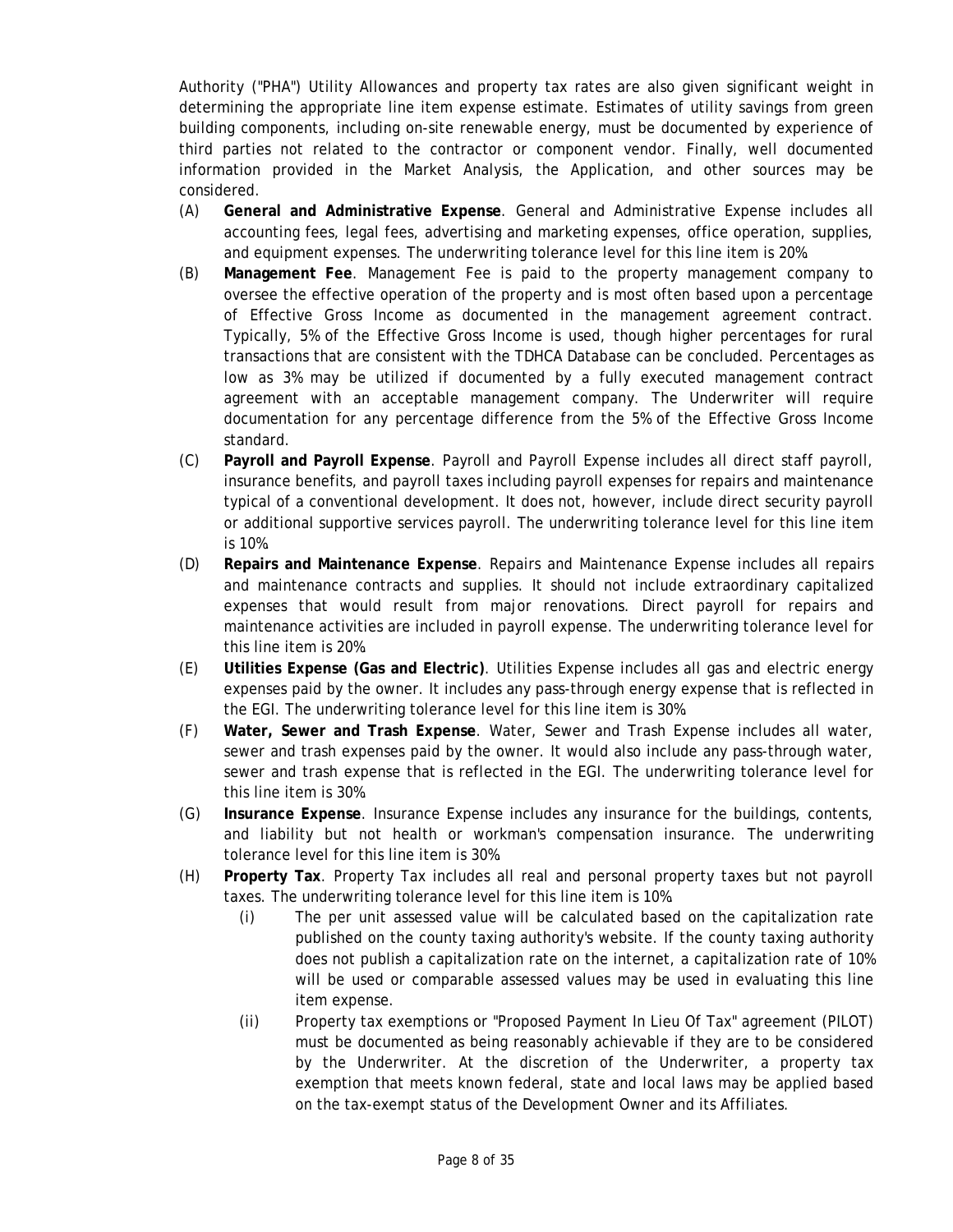- (I) **Reserves**. Reserves include annual reserve for replacements of future capitalizable expenses as well as any ongoing additional operating reserve requirements. The Underwriter includes minimum reserves of \$250 per unit for new construction and \$300 per unit for all other Developments. The Underwriter may require an amount above \$300 for Developments other than new construction based on information provided in the PCA. The Applicant's expense for reserves may be adjusted by the Underwriter if the amount provided by the Applicant is insufficient to fund future capital needs as documented by the PCA during the first 15 years of the long term proforma. Higher levels of reserves also may be used if they are documented in the financing commitment letters.
- (J) **Other Expenses**. The Underwriter will include other reasonable and documented expenses, not including depreciation, interest expense, lender or syndicator's asset management fees, or other ongoing partnership fees. Lender or syndicator's asset management fees or other ongoing partnership fees also are not considered in the Department's calculation of debt coverage. The most common other expenses are described in more detail in clauses (i) - (iv) of this subparagraph.
	- (i) **Supportive Services Expense**. Supportive Services Expense includes the documented cost to the owner of any non-traditional tenant benefit such as payroll for instruction or activities personnel. The Underwriter will not evaluate any selection points for this item. The Underwriter's verification will be limited to assuring any anticipated costs are included. For all transactions supportive services expenses are considered in calculating the Debt Coverage Ratio.
	- (ii) **Security Expense**. Security Expense includes contract or direct payroll expense for policing the premises of the Development. The Applicant's amount is typically accepted as provided. The Underwriter will require documentation of the need for security expenses that exceed 50% of the anticipated payroll expense estimate discussed in subparagraph (C) of this paragraph.
	- (iii) **Compliance Fees**. Compliance fees include only compliance fees charged by TDHCA. The Department's charge for a specific program may vary over time; however, the Underwriter uses the current charge per unit per year at the time of underwriting. For all transactions compliance fees are considered in calculating the Debt Coverage Ratio.
	- (iv) **Cable Television Expense**. Cable Television Expense includes fees charged directly to the owner of the Development to provide cable services to all units. The expense will be considered only if a contract for such services with terms is provided and income derived from cable television fees is included in the projected EGI. Cost of providing cable television in only the community building should be included in General and Administrative Expense as described in subparagraph (A) of this paragraph.
- (K) The Department will communicate with and allow for clarification by the Applicant when the overall expense estimate is over 5% greater or less than the Underwriter's estimate. In such a case, the Underwriter will inform the Applicant of the line items that exceed the tolerance levels indicated in this paragraph, but may request additional documentation supporting some, none or all expense line items. If a rationale acceptable to the Underwriter for the difference is not provided, the discrepancy is documented in the Report and the justification provided by the Applicant and the countervailing evidence supporting the Underwriter's determination is noted. If the Applicant's total expense estimate is within 5% of the final total expense figure calculated by the Underwriter, the Applicant's figure is characterized as reasonable in the Report; however, for purposes of calculating DCR the Underwriter will maintain and use its independent calculation unless the Applicant's Year 1 proforma meets the requirements of paragraph (3) of this subsection.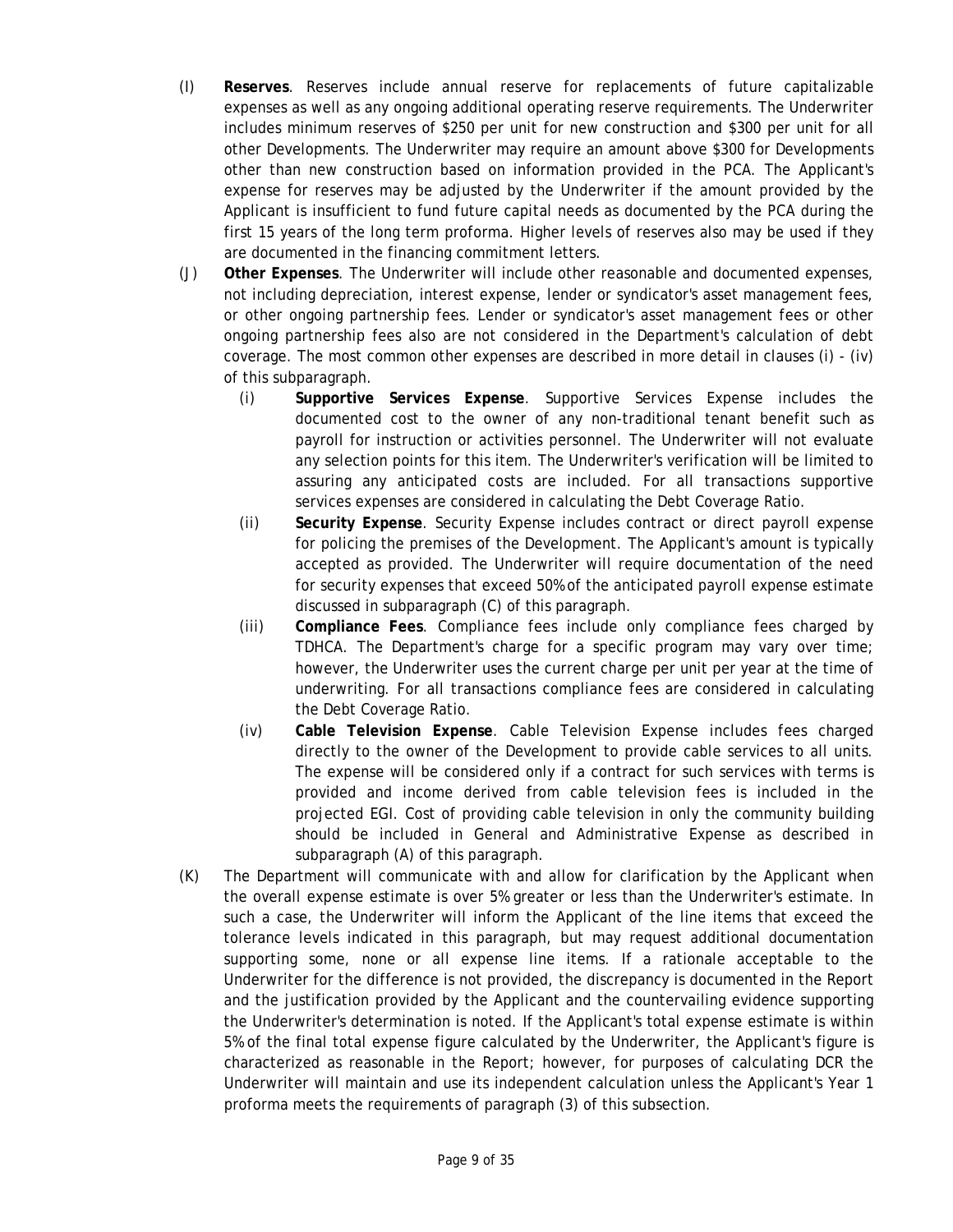- (3) **Net Operating Income**. NOI is the difference between the EGI and total operating expenses. If the Year 1 NOI figure provided by the Applicant is within 5% of the Year 1 NOI figure calculated by the Underwriter, the Applicant's figure is characterized as reasonable in the Report; however, for purposes of calculating the Year 1 DCR the Underwriter will maintain and use his independent calculation of NOI unless the Applicant's Year 1 EGI, Year 1 total expenses, and Year 1 NOI are each within 5% of the Underwriter's estimates.
- (4) **Debt Coverage Ratio**. Debt Coverage Ratio is calculated by dividing Net Operating Income by the sum of loan principal and interest for all permanent sources of funds. Loan principal and interest, or "Debt Service," is calculated based on the terms indicated in the submitted commitments for financing. Terms generally include the amount of initial principal, the interest rate, amortization period, and repayment period. Unusual financing structures and their effect on Debt Service will also be taken into consideration.
	- (A) **Interest Rate**. The interest rate used should be the rate documented in the commitment letter. Commitments indicating a variable rate must provide a detailed breakdown of the component rates comprising the all-in rate. The commitment must also state the lender's underwriting interest rate, or the Applicant must submit a separate statement executed by the lender with an estimate of the interest rate as of the date of the statement. The Underwriter may challenge the interest rate based on data collected on similarly structured transactions.
	- (B) **Amortization Period**. The Department requires an amortization of not less than thirty (30) years and not more than forty (40) years (fifty (50) years for federally sourced loans), or an adjustment to the amortization structure is evaluated and recommended. In non-Tax Credit transactions a lesser amortization period may be used if the Department's funds are fully amortized over the same period.
	- (C) **Repayment Period**. For purposes of projecting the DCR over a 30-year period for Developments with permanent financing structures with balloon payments in less than thirty (30) years, the Underwriter will carry forward Debt Service calculated based on a full amortization and the interest rate stated in the commitment.
	- (D) **Acceptable Debt Coverage Ratio Range**. The acceptable Year 1 DCR range for all priority or foreclosable lien financing plus the Department's proposed financing falls between a minimum of 1.15 to a maximum of 1.35. HOPE VI and USDA Rural Development transactions may underwrite to a DCR less than 1.15 or greater than 1.35 based upon documentation of acceptance from the lender.
		- (i) For Developments other than HOPE VI and USDA Rural Development transactions, if the DCR is less than the minimum, the recommendations of the Report are conditioned upon a reduced debt service and the Underwriter will make adjustments to the assumed financing structure in the order presented in subclauses (I) - (III) of this clause.
			- (I) A reduction of the interest rate or an increase in the amortization period for TDHCA funded loans;
			- (II) A reclassification of TDHCA funded loans to reflect grants, if permitted by program rules;
			- (III) A reduction in the permanent loan amount for non-TDHCA funded loans based upon the rates and terms in the permanent loan commitment letter as long as they are within the ranges in subparagraphs (A) and (B) of this paragraph.
		- recommendations of the Report are conditioned **may be based** upon an increase (ii) If the DCR is greater than the minimum, the recommendations of the Report may be conditioned upon an increase in the debt service and the Underwriter may make adjustments to the requested financing structure in the order presented in subclauses (I) and (II) of this clause. If the DCR is greater than the maximum, the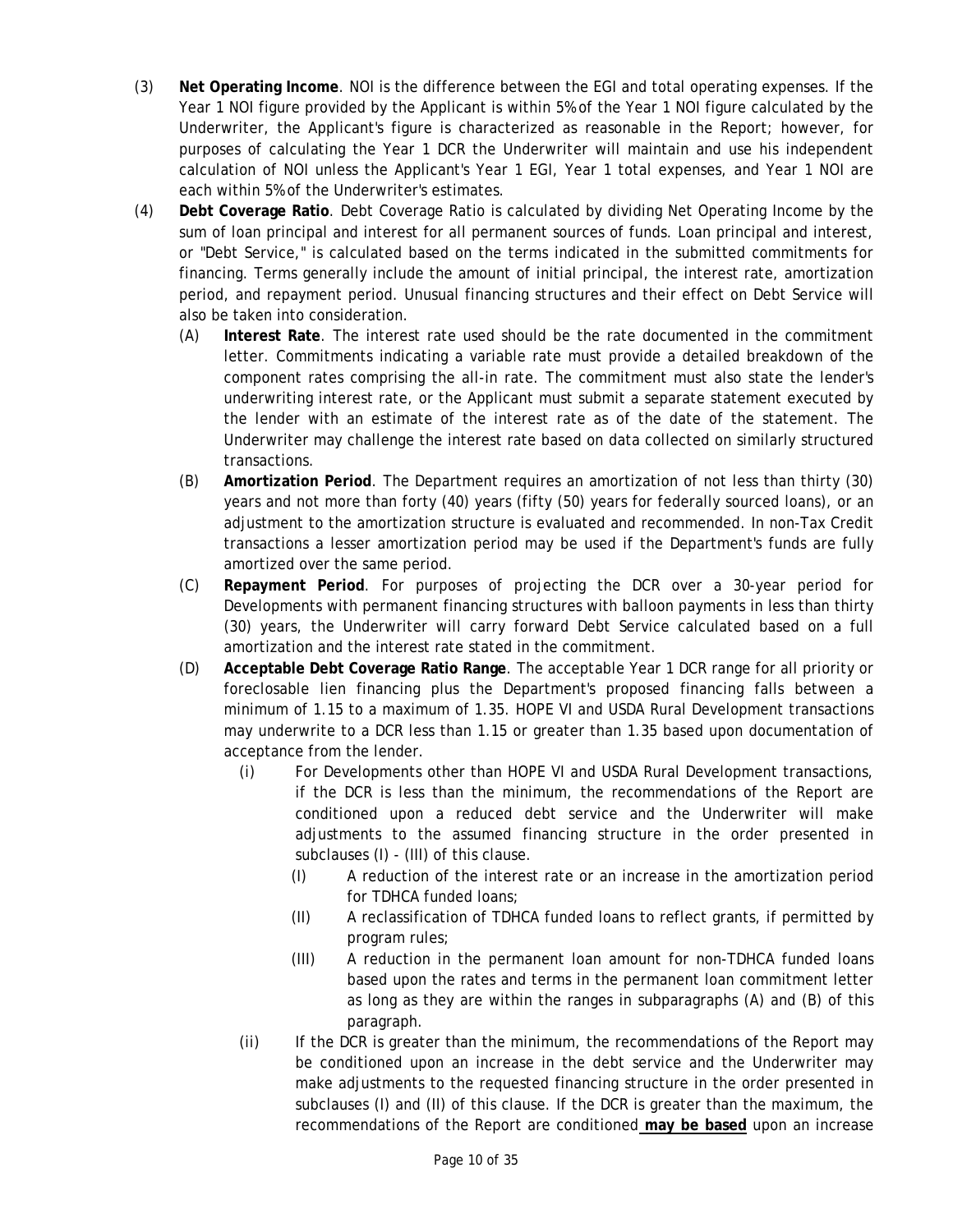in the debt service and the Underwriter will make adjustments to the assumed financing structure in the order presented in subclauses (I) - (III) of this clause.

- (I) A reclassification of TDHCA funded grants to reflect loans, if permitted by program rules;
- (II) An increase in the interest rate or a decrease in the amortization period for TDHCA funded loans;
- (III) An increase in the permanent loan amount for non-TDHCA funded loans based upon the rates and terms in the permanent loan commitment letter as long as they are within the ranges in subparagraphs (A) and (B) of this paragraph.
- (iii) For Housing Tax Credit Developments, a reduction in the recommended Tax Credit allocation may be made based on the gap/DCR method described in subsection (c)(2) of this section.
- (iv) Although adjustments in Debt Service may become a condition of the Report, future changes in income, expenses, and financing terms could allow for an acceptable DCR.
- (5) **Long Term Proforma**. The Underwriter will create a 30-year operating proforma.
	- (A) The base year projection utilized is the Underwriter's Year 1 EGI, Year 1 operating expenses, and Year 1 NOI unless the Applicant's Year 1 EGI, Year 1 total operating expenses, and Year 1 NOI are each within 5% of the Underwriter's estimates.
	- (B) A 2% annual growth factor is utilized for income and a 3% annual growth factor is utilized for expenses.
	- (C) Adjustments may be made to the Long Term Proforma if sufficient support documentation is provided by the Applicant. Support may include:
		- (i) Documentation with terms for project-based rental assistance or operating subsidy;
		- $(i)$  A fully executed management contract with clear terms;
		- (iii) Documentation prepared and signed by the Central Appraisal District (CAD) with jurisdiction over the Development indicating the appraisal methodology consistently employed by the CAD and a ten-year history, beginning with the Application year, of tax rates for each taxing district with jurisdiction over the Development; and
		- (iv) Required reserve for replacement schedule prepared and signed by the proposed permanent lender or equity provider. In no instance will the reserve for replacement figure included in the Long Term Proforma be less than the minimum requirements as described in §1.37 of this subchapter **(relating to Reserve fro Replacement Rules and Guidelines)**.
- (e) **Development Costs.**

The Development's need for permanent funds and, when applicable, the Development's Eligible Basis is based upon the projected total development costs. The Department's estimate of the total development cost will be based on the Applicant's project cost schedule to the extent that it can be verified to a reasonable degree of certainty with documentation from the Applicant and tools available to the Underwriter. For new construction Developments, the Underwriter's total cost estimate will be used unless the Applicant's total development cost is within 5% of the Underwriter's estimate. The Department's estimate of the total development cost for acquisition/rehabilitation will be based in accordance with the PCA's estimated cost for the scope of work as defined by the Applicant and §1.36(5) of this subchapter **(relating to Property Condition Assessment Guidelines)**. In the case of a rehabilitation Development, the Underwriter may use a lower tolerance level due to the reliance upon the PCA. If the Applicant's total development cost is utilized and the Applicant's line item costs are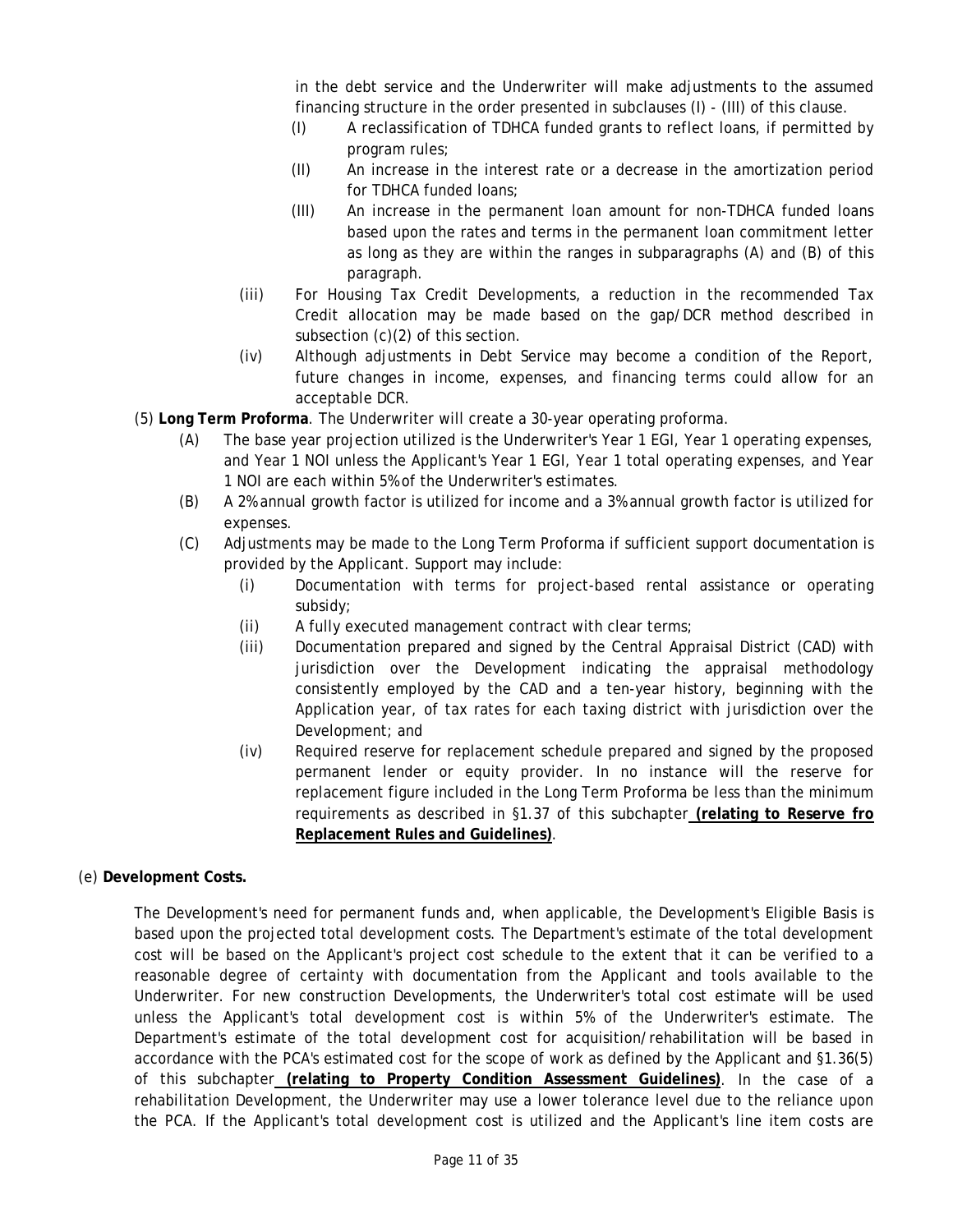inconsistent with documentation provided in the Application or program rules, the Underwriter may make adjustments to the Applicant's total cost estimate.

- (1) **Acquisition Costs**. The proposed acquisition price is verified with the fully executed site control document(s) for the entire proposed site.
	- (A) **Excess Land Acquisition**. Where more land is being acquired than will be utilized for the site and the remainder acreage is not being utilized as permanent green space, the value ascribed to the proposed Development will be prorated based on acreage from the total cost reflected in the site control document(s). An appraisal containing segregated values for the total acreage, the acreage for the subject site and the remainder acreage, or tax assessment value may be tools that are used by the Underwriter in making a proration determination based on relative value; however, the Underwriter will not utilize a prorated value greater than the total amount in the site control document(s).
	- (B) **Identity of Interest Acquisitions**.
		- (i) The acquisition will be considered an identity of interest transaction when an Affiliate of, a Related Party to, or any owner at any level of the Development Team or permanent lender:
			- $(1)$  Is the current owner in whole or in part of the proposed property; or
			- (II) Was the owner in whole or in part of the proposed property during any period within the thirty-six (36) months prior to the first day of the Application Acceptance Period.
		- (ii) In all identity of interest transactions the Applicant is required to provide subclauses (I) and (II) of this clause.
			- (I) The original acquisition cost listed in the submitted settlement statement or, if a settlement statement is not available, the original asset value listed in the most current audited financial statement for the identity of interest owner; and
			- (II) If the original acquisition cost evidenced by subclause (I) of this clause is less than the acquisition cost claimed in the application:
				- (-a-) an appraisal that meets the requirements of §1.34 of this subchapter **(relating to Appraisal Rules and Guidelines)**; and
				- (-b-) any other verifiable costs of owning, holding, or improving the Property, excluding seller financing, that when added to the value from subclause (I) of this clause justifies the Applicant's proposed acquisition amount.
					- **acquisition cost and documented holding and Development's award will be considered.** (-1-) For land-only transactions, documentation of owning, holding or improving costs since the original acquisition date may include Property taxes, interest expense, a calculated return on equity at 10%, the **capitalized** cost**s**  of any physical improvements made to the Property **that benefit the proposed Development**, the cost of rezoning, replatting**,** or developing the Property, or **and** any **off-site**  costs to provide **utilities** or improve access to the Property **that benefit the proposed Development**. **Additionally, an annual return of 10% may be applied to the original improvement costs; this return can be applied from the date the applicable cost is incurred until the date of the Department's Board meeting at which the subject**
					- (-2-) For transactions which include existing buildings that will be rehabilitated or otherwise maintained as part of the Page 12 of 35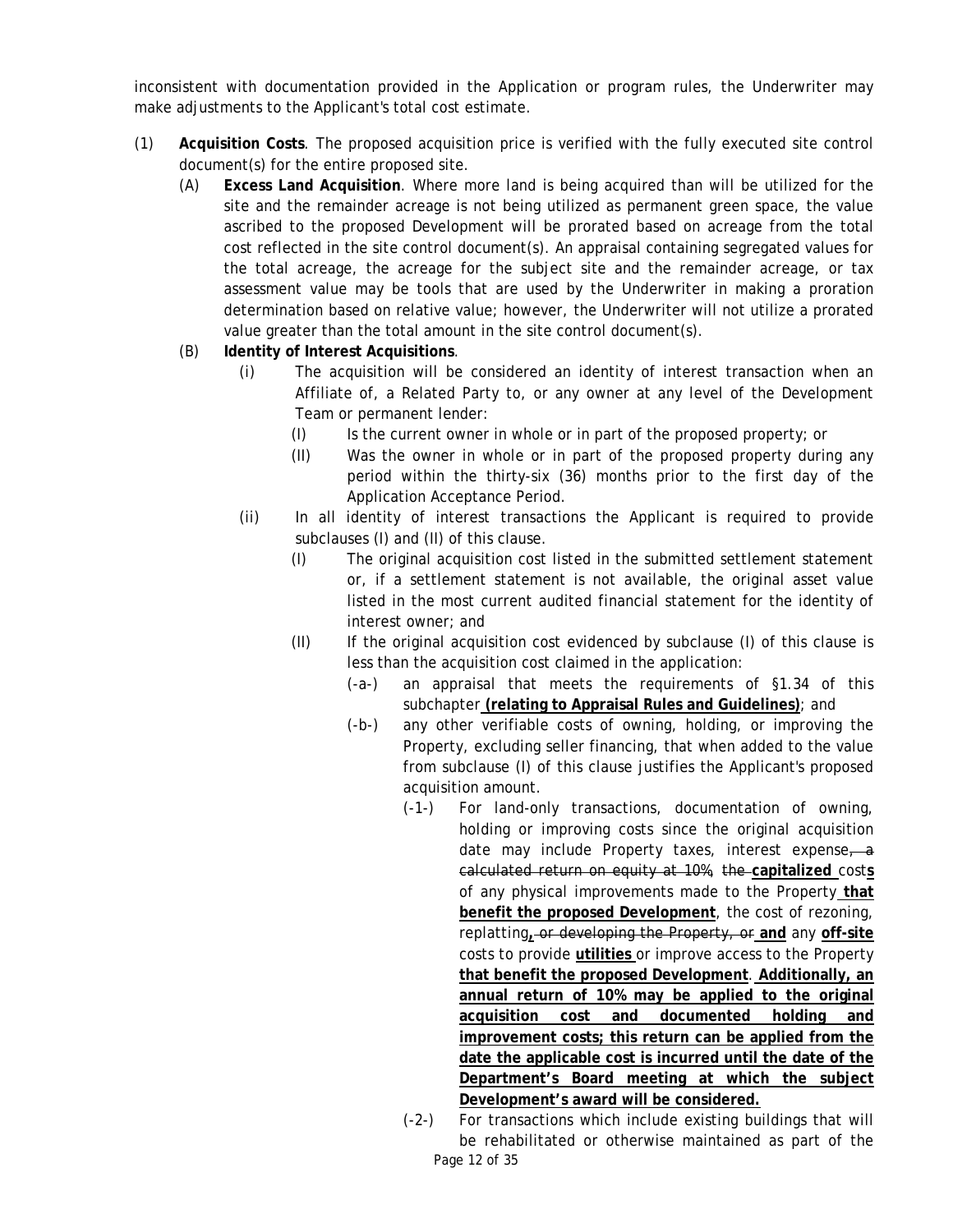**existing buildings are occupied or otherwise producing**  Development, documentation of owning, holding, or improving costs since the original acquisition date may include capitalized costs of improvements to the Property, a calculated return on equity at a rate of 10%, and allow the cost of exit taxes not to exceed an amount necessary to allow the sellers to be made whole in the original and subsequent investment in the Property and avoid foreclosure. **Additionally, an annual return of 10% may be applied to the original acquisition cost and documented holding and improvement costs; this return can be applied from the date the applicable cost was incurred until the date of the Department's Board meeting at which the subject Development's award will be considered. For any period of time during which the revenue, holding costs may not include operating expenses, including, but not limited to, property taxes and interest expense.** 

- **(iii)** In no instance will the acquisition cost utilized by the Underwriter exceed the lesser of the original acquisition cost evidenced by clause (ii)(I) of this subparagraph plus costs identified in clause (ii)(II)(-b-) of this subparagraph, or the "as-is" value conclusion evidenced by clause (ii)(II)(-a-) of this subparagraph. **The resulting acquisition cost will be referred to as the "identity of interest adjusted acquisition cost".**
- (C) **Acquisition of Buildings for Tax Credit Properties**. In order to make a determination of the appropriate building acquisition value, the Applicant will provide and the Underwriter will utilize an appraisal that meets the Department's Appraisal Rules and Guidelines as described in §1.34 of this subchapter. The building acquisition value utilized by the Underwriter will be equal to the least of the following:
	- $(i)$  The Applicant's claimed building acquisition value;
	- (ii) The Underwriter will prorate the The building acquisition value that results from the proration of the actual–sales price acquisition cost or identity of interest adjusted sales price acquisition cost based upon a calculated "as-is" improvement value over the total "as-is" value provided in the appraisal, so long as the resulting land value utilized by the Underwriter is not less than the land value indicated in the appraisal or tax assessment.; or
	- (iii) In the case where the land value indicated by either the appraisal or tax assessment is greater than the prorata land value attributed to the sales price as described above, The actual acquisition cost or identity of interest adjusted acquisition cost less—the greater of the land value in the appraisal—or tax assessment is deducted from the sales price to determine the acquisition basis.
- site costs are included in eligible basis based on PLR 200916007, a statement of findings from a (2) **Off-Site Costs**. Off-Site costs are costs of development up to the site itself such as the cost of roads, water, sewer and other utilities to provide the site with access. All off-site costs must be well documented and certified by a Third Party engineer on the required application form. If off-CPA must also be provided which describes the facts relevant to the Development and affirmatively certifies that the fact pattern of the development matches the fact pattern in PLR 200916007. A certification from a Third Party engineer must also be provided that describes the circumstances of the necessity of the off-site improvement, including the relevant requirements of the local jurisdiction with authority over building codes.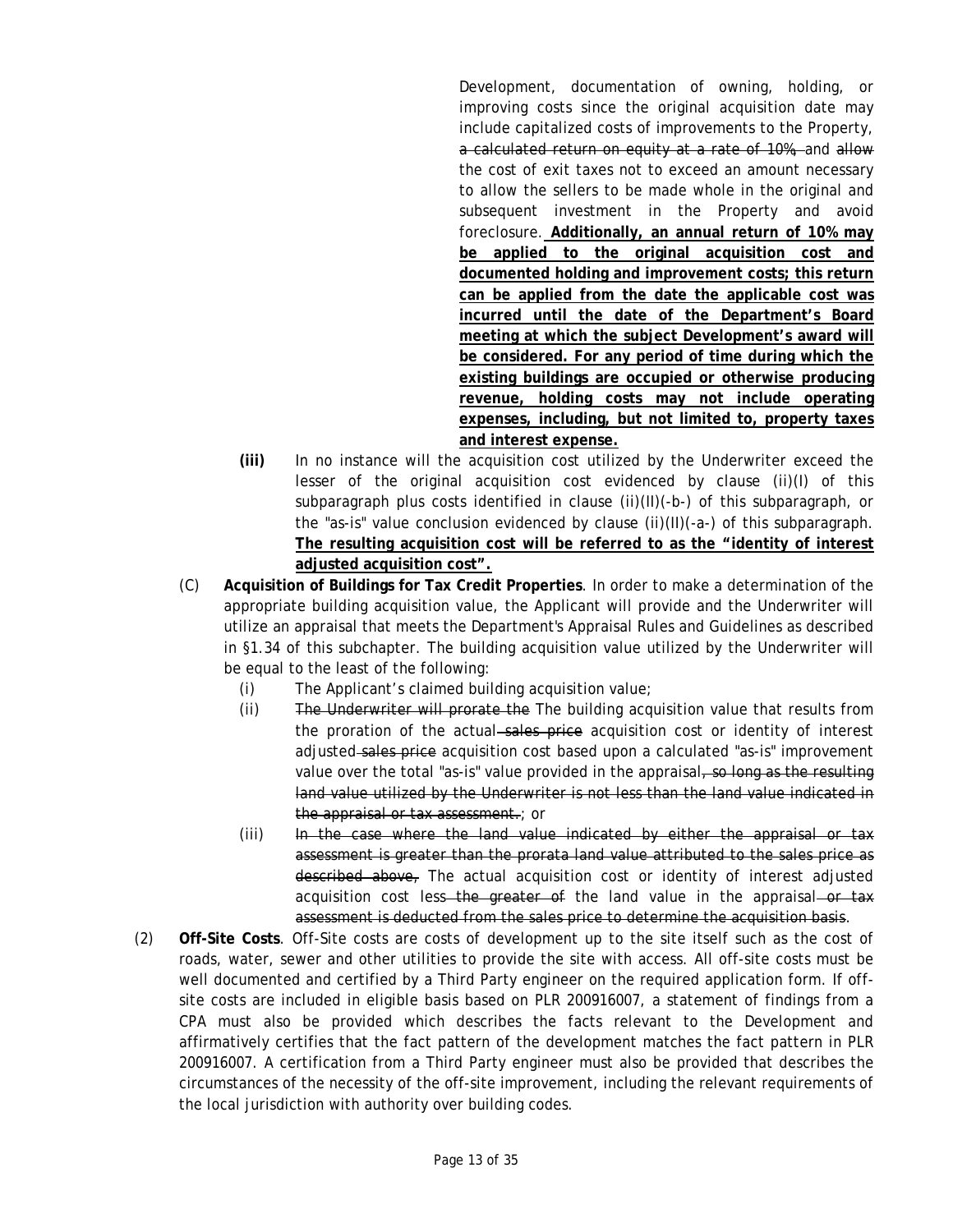- in calculating eligible basis. (3) **Site Work Costs**. Project site work costs exceeding \$9,000 per Unit**, exclusive of ineligible demolition costs,** must be well documented and certified by a Third Party engineer on the required application form. In addition, for Applicants seeking Tax Credits, documentation in keeping with §**49.8(7)(C)**50.9(h)(6)(G) of this title **(relating to Threshold Criteria)** will be utilized
- in calculating eligible basis. (4) **Direct Construction Costs**. Direct construction costs are the costs of materials and labor required for the building or rehabilitation of a Development.
	- (A) **New Construction**. The Underwriter will use the Marshall and Swift Residential Cost Handbook or equivalent other comparable published third-party cost estimating data source and historical final cost certifications of all previous Housing Tax Credit allocations to estimate the direct construction cost for a new construction Development. If the Applicant's estimate is more than 5% greater or less than the Underwriter's estimate, the Underwriter will attempt to reconcile this concern and ultimately identify this as a cost concern in the Report.
		- (i) The "Average Quality" multiple, townhouse, or single family costs, as appropriate, from the Marshall and Swift Residential Cost Handbook or equivalent other comparable published third-party data source, based upon the details provided in the application and particularly site and building plans and elevations will be used to estimate direct construction costs. If the Development contains amenities or specifications not included in the Average Quality standard, the Department will take into account these costs.
		- (ii) If the difference in the Applicant's direct cost estimate and the direct construction cost estimate detailed in clause (i) of this subparagraph is more than 5%, the Underwriter shall also evaluate the direct construction cost of the Development based on acceptable cost parameters as adjusted for inflation and as established by historical final cost certifications of all previous housing tax credit allocations for:
			- $(1)$  the county in which the Development is to be located; or
			- (II) if cost certifications are unavailable under subclause (I) of this clause, the uniform state service region in which the Development is to be located; or
			- (III) other Developments by the same Applicant that are similar in design to the subject Development.
	- (B) **Rehabilitation including Reconstruction Costs**. In the case where the Applicant has provided a PCA which is inconsistent with the Applicant's figures as proposed in the development cost schedule and/or the Applicant's scope of work, the Underwriter may request a supplement executed by the PCA provider reconciling the Applicant's estimate and detailing the difference in costs. If said supplement is not provided or the Underwriter determines that the reasons for the initial difference in costs are not well-documented, the Underwriter utilizes the initial PCA estimations in lieu of the Applicant's estimates.
- (5) **Contingency**. All contingencies identified in the Applicant's project cost schedule including any soft cost contingency will be added to Contingency with the total limited to the guidelines detailed in this paragraph. Contingency is limited to a maximum of 7% of direct construction costs plus site work for new construction Developments and 10% of direct construction costs plus site work for rehabilitation Developments. For Housing Tax Credit Developments, the percentage is applied to the sum of the eligible direct construction costs plus eligible site work costs in calculating the eligible contingency cost. The Applicant's figure is used by the Underwriter if the figure is less than 5% **7% or 10%, as applicable**.
- million and greater than \$2 million, and the lesser of \$320,000 or 18% on Developments with Hard (6) **Contractor Fee**. Contractor fees are limited to a total of 14% on Developments with Hard Costs of \$3 million or greater, the lesser of \$420,000 or 16% on Developments with Hard Costs less than \$3 Costs at \$2 million or less. For tax credit Developments, the percentages are applied to the sum of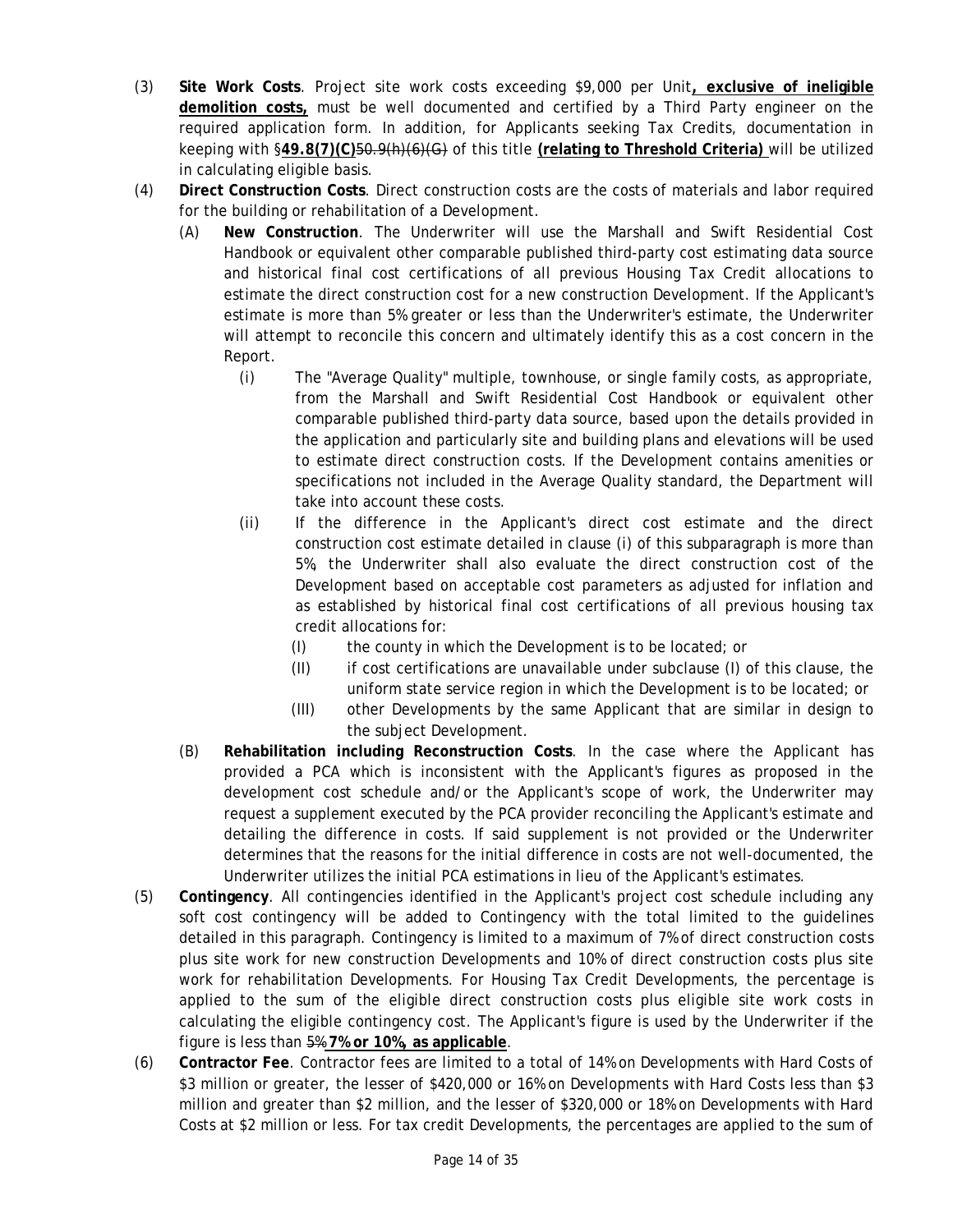the Eligible Hard Costs in calculating the eligible contractor fees. For Developments also receiving financing from TX-USDA-RHS, the combination of builder's general requirements, builder's overhead, and builder's profit should not exceed the lower of TDHCA or TX-USDA-RHS requirements. Additional fees for ineligible costs will be limited to the same percentage of ineligible construction costs but will be ineligible for tax credit basis purposes.

- (7) **Developer Fee**. Developer fee claimed must be multiplied by the appropriate applicable percentage depending whether it is attributable to acquisition or rehabilitation basis, consistent with §50.9(d)(6) of this title. Additional fees for ineligible costs will be limited to the same percentage of ineligible development costs (15% for Developments with 50 or more units, or 20% for Developments with 49 or fewer units) but will be ineligible for tax credit basis purposes. All fees to related parties to the owner or developer for work determined by the Underwriter to be typically completed by the developer will be considered part of the Developer fee claimed.
	- (A) For Tax Credit Developments, the development cost associated with developer fees and Development Consultant (also known as Housing Consultant) fees included in Eligible Basis cannot exceed 15% of the project's Total Eligible Basis less developer fees for Developments proposing 50 units or more and 20% of the project's Total Eligible Basis less developer fees for Developments proposing 49 units or less, as defined in the QAP.
	- (B) In the case of a transaction requesting acquisition Tax Credits:
		- (i) the allocation of eligible developer fee in calculating rehabilitation/new construction Tax Credits will not exceed 15% of the rehabilitation/new construction basis less developer fees for Developments proposing 50 units or more and 20% of the rehabilitation/new construction basis less developer fees for Developments proposing 49 units or less; and
		- (ii) no developer fee attributable to an identity of interest acquisition of the Development will be included in Eligible Basis.
	- (C) For non-Tax Credit Developments, the percentage can be up to 15% but is based upon total development costs less the sum of the fee itself, land costs, the costs of permanent financing, excessive construction period financing described in paragraph (8) of this subsection, reserves, and any other identity of interest acquisition cost.
- (8) **Financing Costs**. Eligible construction period financing **interest** is limited to not more than **the lesser of actual eligible construction period interest, or the interest on** one (1) year's fully drawn construction **period** loan funds at the construction loan **period** interest rate indicated in the commitment. Any excess over this amount is removed to ineligible cost and will not be considered in the determination of developer fee **included in Eligible Basis**.
- (9) **Reserves**. The Department will utilize the amount described in the Applicant's project cost schedule if it is within the range of two (2) to six (6) months of stabilized operating expenses less management fees and reserve for replacements plus debt service. Alternatively, the Underwriter may consider a greater amount proposed by the conventional lender or syndicator if the detail for such greater amount is well documented in the conventional lender or syndicator commitment letter.
- (10) **Other Soft Costs**. For Tax Credit Developments all other soft costs are divided into eligible and ineligible costs. Eligible costs are defined by Internal Revenue Code but generally are costs that can be capitalized in the basis of the Development for tax purposes. Ineligible costs are those that tend to fund future operating activities. The Underwriter will evaluate and accept the allocation of these soft costs in accordance with the Department's prevailing interpretation of the Internal Revenue Code. If the Underwriter questions the eligibility of any soft costs, the Applicant is given an opportunity to clarify and address the concern prior to removal from Eligible Basis.
- (f) **Developer Capacity.**

The Department will review personal credit reports for development sponsors, developer fee recipients and those individuals anticipated to guarantee the completion of the Development. The Underwriter will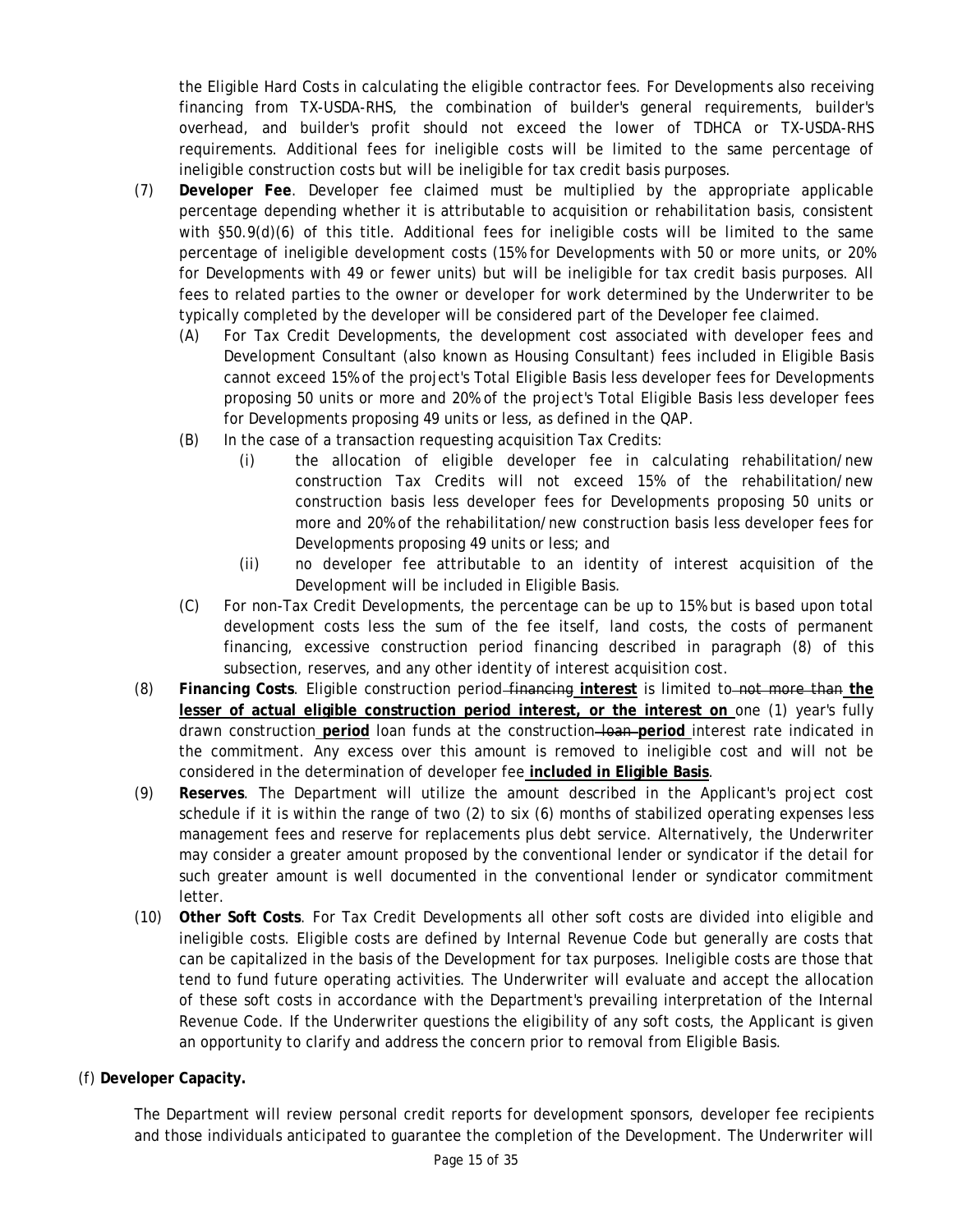evaluate the credit report and identify any bankruptcy, state or federal tax liens or other relevant credit risks for compliance with eligibility and debarment requirements in the QAP and statute.

#### (g**) Other Underwriting Considerations**.

The Underwriter will evaluate numerous additional elements as described in subsection (b) of this section and those that require further elaboration are identified in this subsection.

- (1) **Floodplains**. The Underwriter evaluates the site plan, floodplain map, survey and other information provided to determine if any of the buildings, drives, or parking areas reside within the 100-year floodplain. If such a determination is made by the Underwriter, the Report will include a condition that:
	- (A) The Applicant must pursue and receive a Letter of Map Amendment (LOMA) or Letter of Map Revision (LOMR-F); or
	- (B) The Applicant must identify the cost of flood insurance for the buildings and for the tenant's contents for buildings within the 100-year floodplain; or
	- (C) The Development must be designed to comply with the QAP, as proposed.
- (2) The Underwriter will identify in the report any Developments funded or known and anticipated to be eligible for funding within one linear mile of the subject.
- (3) **Supportive Housing**. The unique development and operating characteristics of Supportive Housing Developments may require special consideration in the following areas:
	- (A) **Operating Income**. The extremely-low-income tenant population typically targeted by a Supportive Housing Development may include deep-skewing of rents to well below the 50% AMI level or other maximum rent limits established by the Department. The Underwriter should utilize the Applicant's proposed rents in the Report as long as such rents are at or below the maximum rent limit proposed for the units and equal to any project based rental subsidy rent to be utilized for the Development;
	- Applicant or otherwise available to the Underwriter; (B) **Operating Expenses**. A Supportive Housing Development may have significantly higher expenses for payroll, management fee, security, resident support services, or other items than typical Affordable Housing Developments. The Underwriter will rely heavily upon the historical operating expenses of other Supportive Housing Developments provided by the
	- Applicant or otherwise available to the Underwriter; (C) **DCR and Long Term Feasibility**. Supportive Housing Developments may be exempted from the DCR requirements of subsection  $(d)(4)(D)$  of this section if the Development is anticipated to operate without conventional debt. Applicants must provide evidence of sufficient financial resources to offset any projected 15-year cumulative negative cash flows. Such evidence will be evaluated by the Underwriter on a case-by-case basis to satisfy the Department's long term feasibility requirements and may take the form of one or a combination of the following: executed subsidy commitment(s); set-aside of Applicant's financial resources; to be substantiated by an audited financial statement evidencing sufficient resources; and/or proof of annual fundraising success sufficient to fill anticipated operating losses. If either a set aside of financial resources or annual fundraising are used to evidence the long term feasibility of a Supportive Housing Development, a resolution from the Applicant's governing board must be provided confirming their irrevocable commitment to the provision of these funds and activities; and/or
	- (D) **Development Costs**. For Supportive Housing that is styled as efficiencies, the Underwriter may use "Average Quality" dormitory costs, or costs of other appropriate design styles from the Marshall & Swift Valuation Service, with adjustments for amenities and/or quality as evidenced in the application, as a base cost in evaluating the reasonableness of the Applicant's direct construction cost estimate for new construction Developments.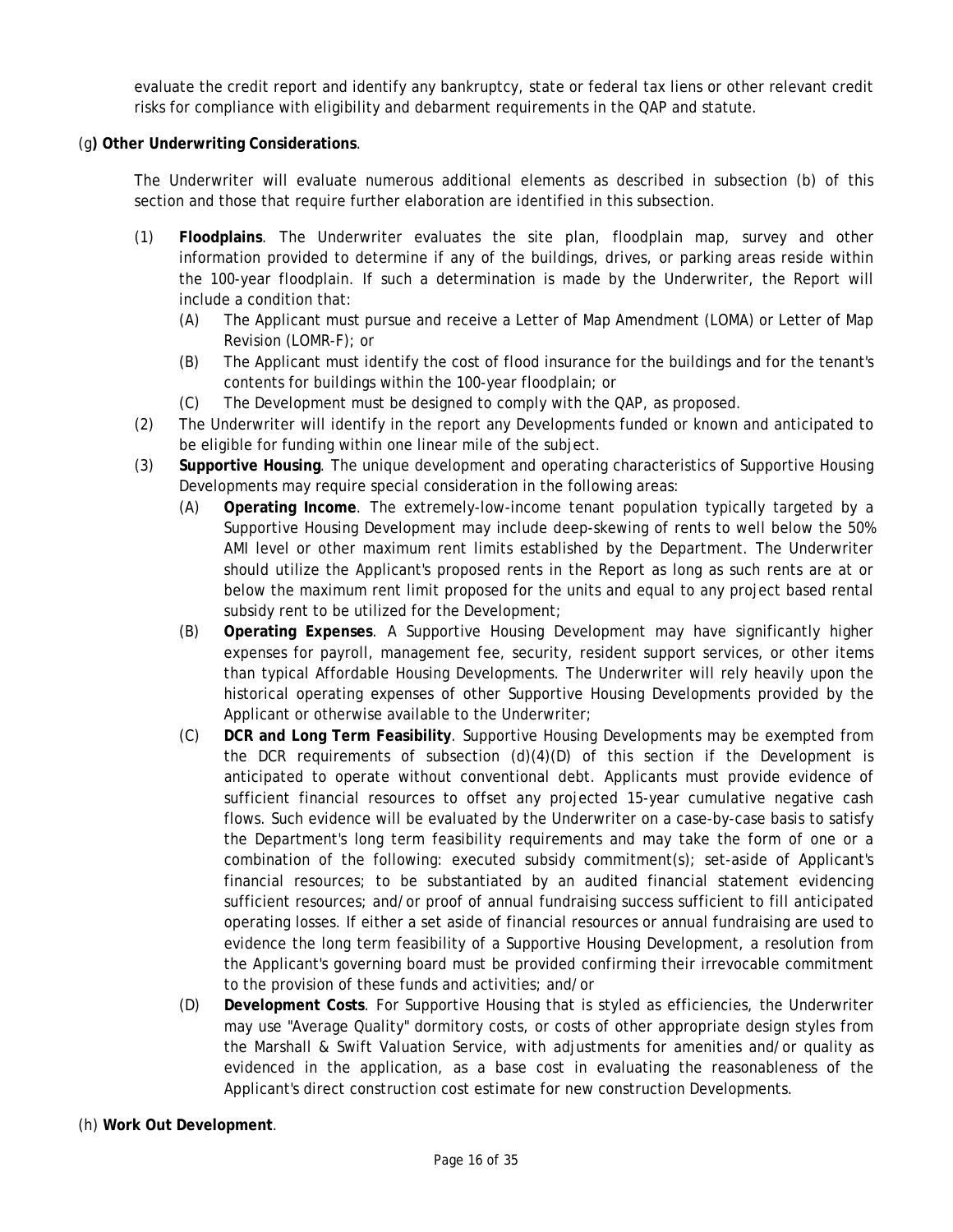Developments that are underwritten subsequent to Board approval in order to refinance or gain relief from restrictions may be considered infeasible based on the guidelines in this section, but may be characterized as "the best available option" or "acceptable available option" depending on the circumstances and subject to the discretion of the Underwriter as long as the option analyzed and recommended is more likely to achieve a better financial outcome for the property and the Department than the status quo.

## (i) **Feasibility Conclusion**.

An infeasible Development will not be recommended for funding or allocation unless the Underwriter can determine a plausible alternative feasible financing structure and conditions the recommendations of the report upon receipt of documentation supporting the alternative feasible financing structure. A Development will be characterized as infeasible if paragraph (1) or (2) of this subsection applies. The Development will be characterized as infeasible if one or more of paragraphs (3) **and**- (4) of this subsection applies unless paragraph (6)(B) of this subsection also applies.

- (1) **Gross Capture Rate**. The method for determining the Gross Capture Rate for a Development is defined in §1.33(d)(**11**10)(F) of this subchapter. The Underwriter will independently verify all components and conclusions of the Gross Capture Rate and may at their discretion use independently acquired demographic data to calculate demand and may make a determination of the effective Gross Capture Rate based upon an analysis of the Sub-market. The Development:
	- (A) is characterized as a Qualified Elderly Development (including the Elderly section of an Intergenerational Development) and the Gross Capture Rate exceeds 10% for the total proposed units; or
	- (B) is in an Urban Area and targets the general population, and the Gross Capture Rate exceeds 10% for the total proposed units; or
	- 30%; or (C) is in a Rural Area and targets the general population, and the Gross Capture Rate exceeds
	- (D) targets Persons with Special Needs and the Gross Capture rate exceeds 30%.
	- (E) Developments meeting the requirements of subparagraph (A), (B), (C), or (D) of this paragraph may avoid being characterized as infeasible if clause (i) or (ii) of this subparagraph apply.
		- (i) Replacement Housing. The **proposed** Development is comprised of Affordable Housing which replaces previously existing substandard-Affordable Housing within the Primary Market Area as defined in §1.33 of this subchapter on a Unit for Unit basis, and gives the displaced tenants of the previously existing substandard Affordable Housing a leasing preference.
		- (ii) Existing Housing. The **proposed** Development is comprised of existing Affordable Housing which is at least 50% occupied and gives displaced existing tenants a leasing preference as stated in the submitted relocation plan.
- (2) **Deferred Developer Fee**. Developments requesting an allocation of tax credits cannot repay the estimated deferred developer fee, based on the Underwriter's recommended financing structure, from cashflow within the first fifteen (15) years of the long term proforma as described in subsection (d)(5) of this section.
- (3) **Restricted Market Rent**. The Restricted Market Rent for units with rents restricted at 60% of AMGI is less than both the Net Program Rent and Market Rent for units with rents restricted at or below 50% of AMGI unless the Applicant accepts the **all** Underwriting recommendation that all restricted units have rents and incomes restricted at or below the 50% of AMGI level.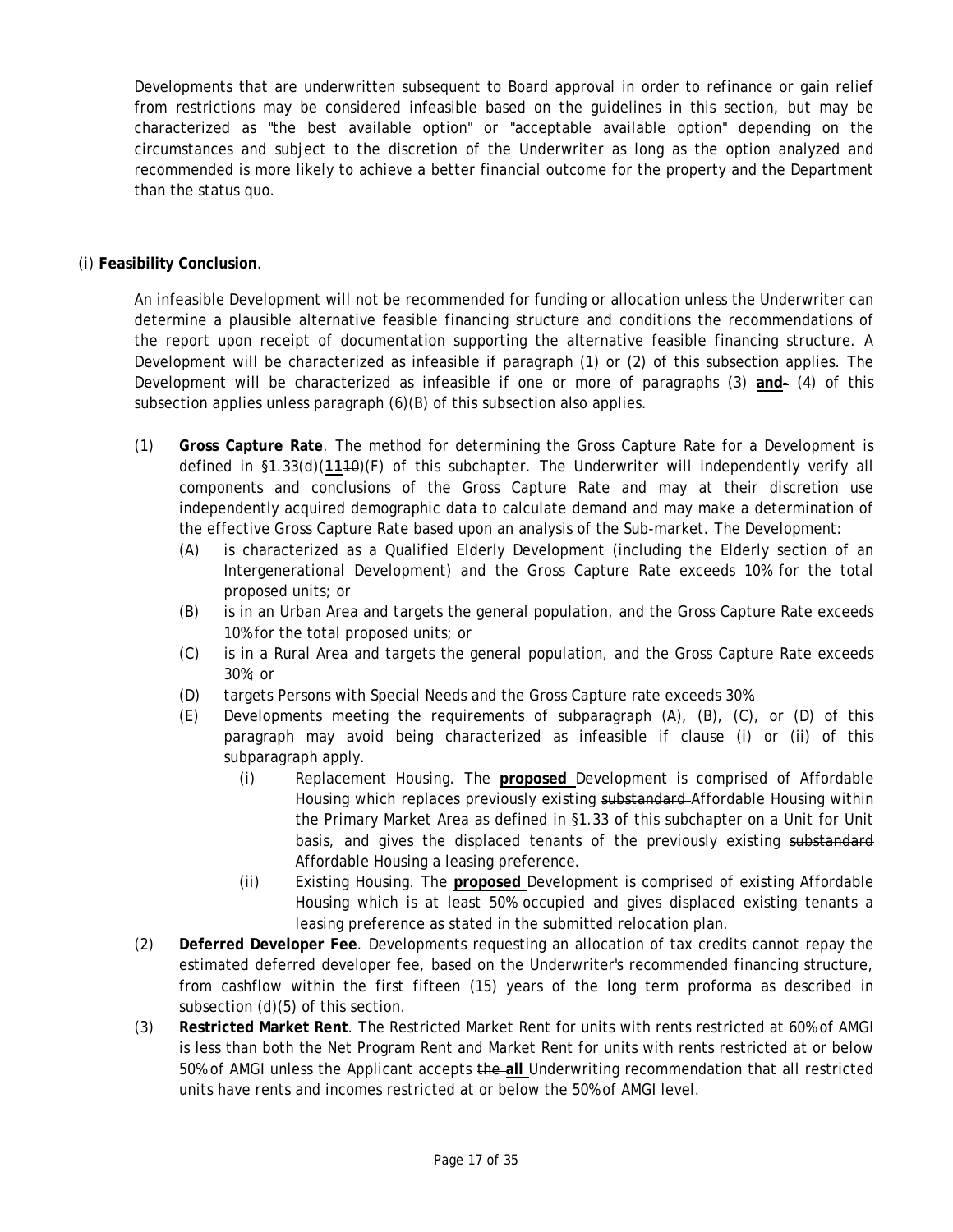- <span id="page-17-0"></span>(4) **Initial Feasibility**. The Year 1 annual total operating expense divided by the Year 1 Effective Gross Income is greater than 68% for rural developments 36 units or less and 65% for all other developments.
- (5) **Long Term Feasibility**. Any year in the first fifteen (15) years of the Long Term Proforma, as defined in subsection (d)(5) of this section, reflects:
	- (A) negative Cash Flow; or
	- (B) a Debt Coverage Ratio below 1.15.
- (6) **Exceptions**. The infeasibility conclusions may be excepted where either of the following apply.
	- (A) The requirements in this subsection may be waived by the Executive Director of the Department on appeal if documentation is submitted by the Applicant to support unique circumstances that would provide mitigation.
	- (B) Developments meeting the requirements of one or more of paragraphs (3) (5) of this subsection will be re-characterized as feasible if one or more of clauses (i) - (vi) of this subparagraph apply.
		- (i) The Development will receive Project-based Section 8 Rental Assistance for at least 50% of the units and a firm commitment with terms including contract rent and number of units is submitted at application.
		- (ii) The Development will receive rental assistance for at least 50% of the units in association with USDA-RD-RHS financing.
		- (iii) The Development will be characterized as public housing as defined by HUD for at least 50% of the units.
		- (iv) The Development will be characterized as Supportive Housing for at least 50% of the units and evidence of adequate financial support for the long term viability of the Development is provided.
		- (v) The Development has other long term project based restrictions on rents for at least 50% of the units that allow rents to increase based upon expenses and the Applicant's proposed rents are at least 10% lower than both the Net Program Rent and Restricted Market Rent.
		- (vi) The units not receiving Project-based Section 8 Rental Assistance or rental assistance in association with USDA-RD-RHS financing, or not characterized as public housing do not propose rents that are less than the Project-based Section 8, USDA-RD-RHS financing, or public housing units.

#### **§1.33. Market Analysis Rules and Guidelines.**

(a) **General Provision**.

A Market Analysis prepared for the Department must evaluate the need for decent, safe, and sanitary housing at rental rates or sales prices that eligible tenants can afford. The analysis must determine the feasibility of the subject Property rental rates or sales price and state conclusions as to the impact of the Property with respect to the determined housing needs. The Market Analysis must include a statement that the report preparer has read and understood the requirements of this section.

(b) **Self-Contained**.

A Market Analysis prepared for the Department must allow the reader to understand the market data presented, the analysis of the data, and the conclusions derived from such data. All data presented should reflect the most current information available and the report must provide a parenthetical (intext) citation or footnote describing the data source. The analysis must clearly lead the reader to the same or similar conclusions reached by the Market Analyst. All steps leading to a calculated figure must be presented in the body of the report.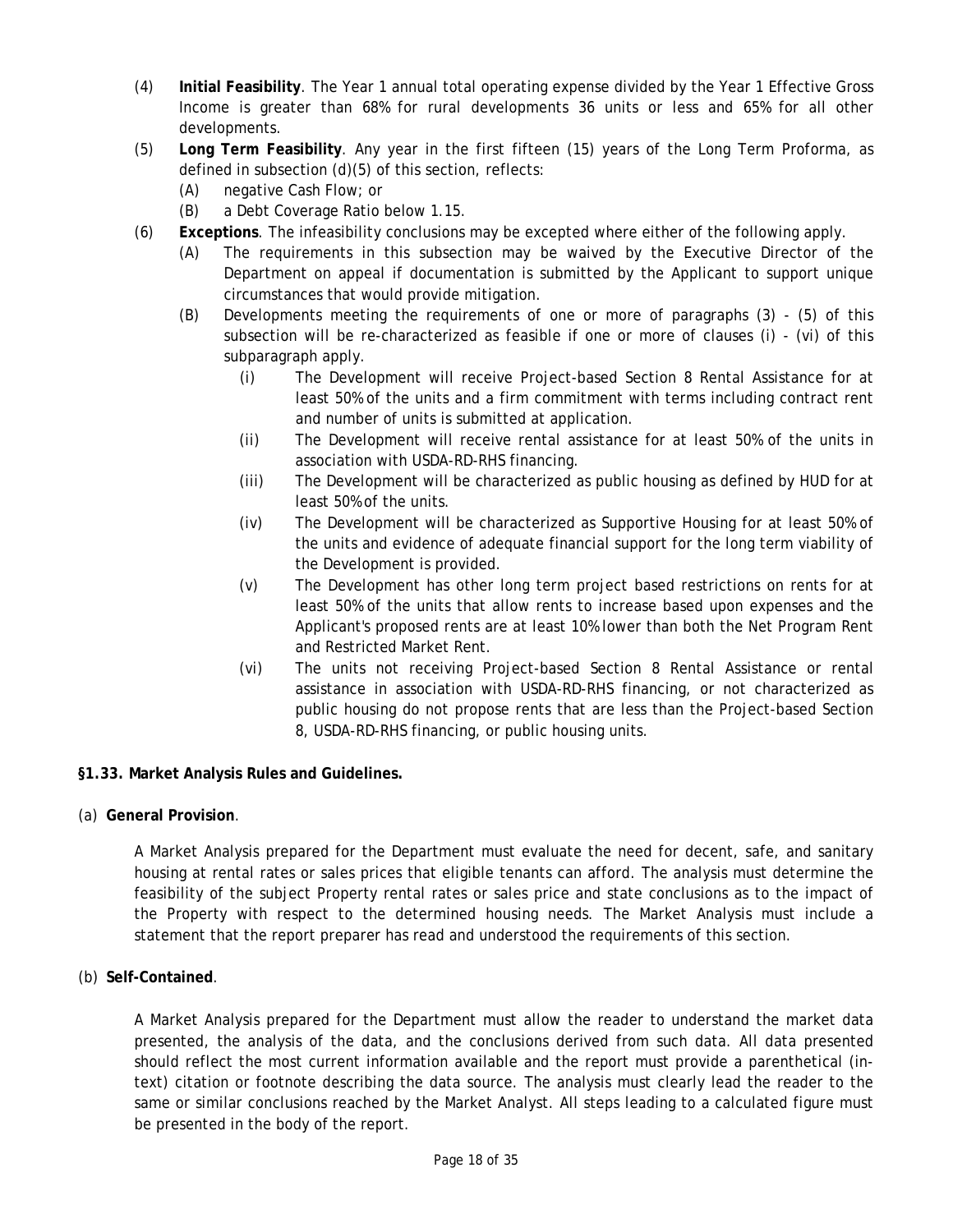A Market Analysis submitted to the Department must be prepared and certified by an approved Qualified Market Analyst (§2306.67055.) The Department will maintain an approved Market Analyst list based on the guidelines set forth in paragraphs (1) - (3) of this subsection.

- (1) If not listed as approved by the Department, Market Analysts must submit subparagraphs (A) (F) of this paragraph at least thirty (30) days prior to the first day of the Application Acceptance Period for which the Market Analyst must be approved. To maintain status as an approved Qualified Market Analyst, updates to the items described in subparagraphs (A) - (C) of this paragraph must be submitted annually on the first Monday in February for review by the Department.
	- (A) Documentation of good standing from the Texas Comptroller of Public Accounts.
	- (B) A current organization chart or list reflecting all members of the firm who may author or sign the Market Analysis.
	- (C) Resumes for all members of the firm or subcontractors who may author or sign the Market Analysis.
	- (D) General information regarding the firm's experience including references, the number of previous similar assignments and time frames in which previous assignments were completed.
	- (E) Certification from an authorized representative of the firm that the services to be provided will conform to the Department's Market Analysis Rules and Guidelines, as described in this section, in effect for the application round in which each Market Analysis is submitted.
	- (F) A sample Market Analysis that conforms to the Department's Market Analysis Rules and Guidelines, as described in this section, in effect for the year in which the sample Market Analysis is submitted.
- not conformed to the Department's Market Analysis Rules and Guidelines, as certified to, the (2) During the underwriting process each Market Analysis will be reviewed and any discrepancies with the rules and guidelines set forth in this section may be identified and require timely correction. Subsequent to the completion of the application round and as time permits, staff or a review appraiser will re-review a sample set of submitted market analyses to ensure that the Department's Market Analysis Rules and Guidelines are met. If it is found that a Market Analyst has Market Analyst will be notified of the discrepancies in the Market Analysis and will be removed from the approved Qualified Market Analyst list.
	- (A) In and of itself, removal from the list of approved Market Analysts will not invalidate a Market Analysis commissioned prior to the removal date and at least ninety (90) prior to the first day of the applicable Application Acceptance Period.
	- (B) To be reinstated as an approved Qualified Market Analyst, the Market Analyst must amend the previous report to remove all discrepancies or submit a new sample Market Analysis that conforms to the Department's Market Analysis Rules and Guidelines, as described in this section, in effect for the year in which the updated or new sample Market Analysis is submitted.
- (3) The list of approved Qualified Market Analysts is posted on the Department's web site and updated within seventy-two (72) hours of a change in the status of a Market Analyst.

## (d) **Market Analysis Contents**.

A Market Analysis for a rental Development prepared for the Department must be organized in a format that follows a logical progression and must include, at minimum, items addressed in paragraphs (1) - (**13**12) of this subsection.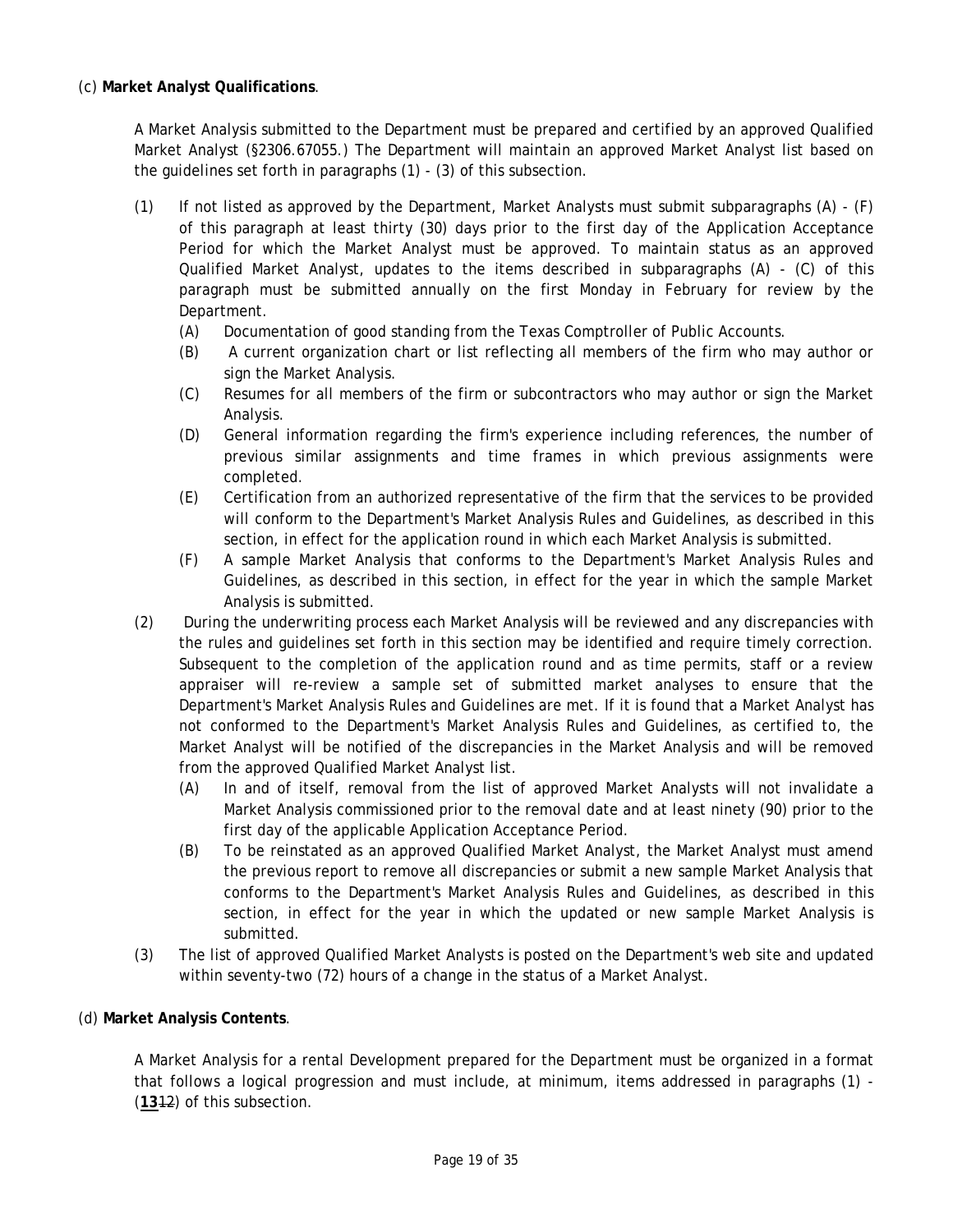- (1) **Title Page**. Include Property address or location, effective date of analysis, date report completed, name and address of person authorizing report, and name and address of Market Analyst.
- analysis, reference to accompanying Market Analysis report with effective date of analysis and (2) **Letter of Transmittal**. The date of the letter must be the date the report was completed. Include Property address or location, description of Property, statement as to purpose and scope of summary of conclusions, date of Property inspection, name of persons inspecting subject Property, and signatures of all Market Analysts authorized to work on the assignment. Include a statement that the report preparer has read and understood the requirements of this section.
- (3) **Table of Contents**. Number the exhibits included with the report for easy reference.
- (4) **Summary Sheet. Include the Department's Market Analysis Summary exhibit.**
- **(5) Assumptions and Limiting Conditions**. Include a description of all assumptions, both general and specific, made by the Market Analyst concerning the Property.
- (5**6**) **Identification of the Property**. Provide a statement to acquaint the reader with the Development. Such information includes street address, tax assessor's parcel number(s), and Development characteristics.
- (6**7**) **Statement of Ownership**. Disclose the current owners of record and provide a three (3) year history of ownership for the subject Property.
- determining the secondary market area. (§2306.67055).) (7**8**) **Secondary Market Area**. All of the Market Analyst's conclusions specific to the subject Development must be based on only one Secondary Market Area definition. The entire PMA, as described in **this** paragraph (8) of this subsection, must be contained within the Secondary Market boundaries. The Market Analyst must adhere to the methodology described in this paragraph when
	- (A) The Secondary Market Area will be defined by the Market Analyst with:
		- (i) size based on a base year population of no more than 250,000 people inclusive of the Primary Market Area; and
		- (ii) boundaries based on U.S. census tracts**, zip codes, or place, as defined by the U.S. Census Bureau**.
	- (B) The Market Analyst's definition of the Secondary Market Area must include:
		- (i) a detailed description of why the subject Development is expected to draw a significant number of tenants or homebuyers from the defined SMA;
		- (ii) a complete demographic report for the defined SMA; and
		- (iii) a scaled distance map indicating the SMA boundaries as well as the location of the subject Development and all comparable Developments.
- (8**9**) **Primary Market Area**. All of the Market Analyst's conclusions specific to the subject Development must be based on only one Primary Market Area definition. The Market Analyst must adhere to the methodology described in this paragraph when determining the market area. (§2306.67055)
	- (A) The Primary Market Area will be defined by the Market Analyst with:
		- (i) size based on a base year population of no more than 100,000 people;
		- (ii) (ii) boundaries based on U.S. census tracts**, zip codes, or place, as defined by the U.S. Census Bureau**; and
		- (iii) the population of the PMA may exceed 100,000 if the amount over the limit is contained within a single census tract **or zip code, and if the PMA is defined by census tract or zip code**.
	- (B) The Market Analyst's definition of the Primary Market Area must include:
		- (i) a detailed description of why the subject Development is expected to draw a majority of its prospective tenants or homebuyers from the defined PMA;
		- (ii) a complete demographic report for the defined PMA; and
		- (iii) a scaled distance map indicating the PMA boundaries as well as the location of the subject Development and all comparable Developments.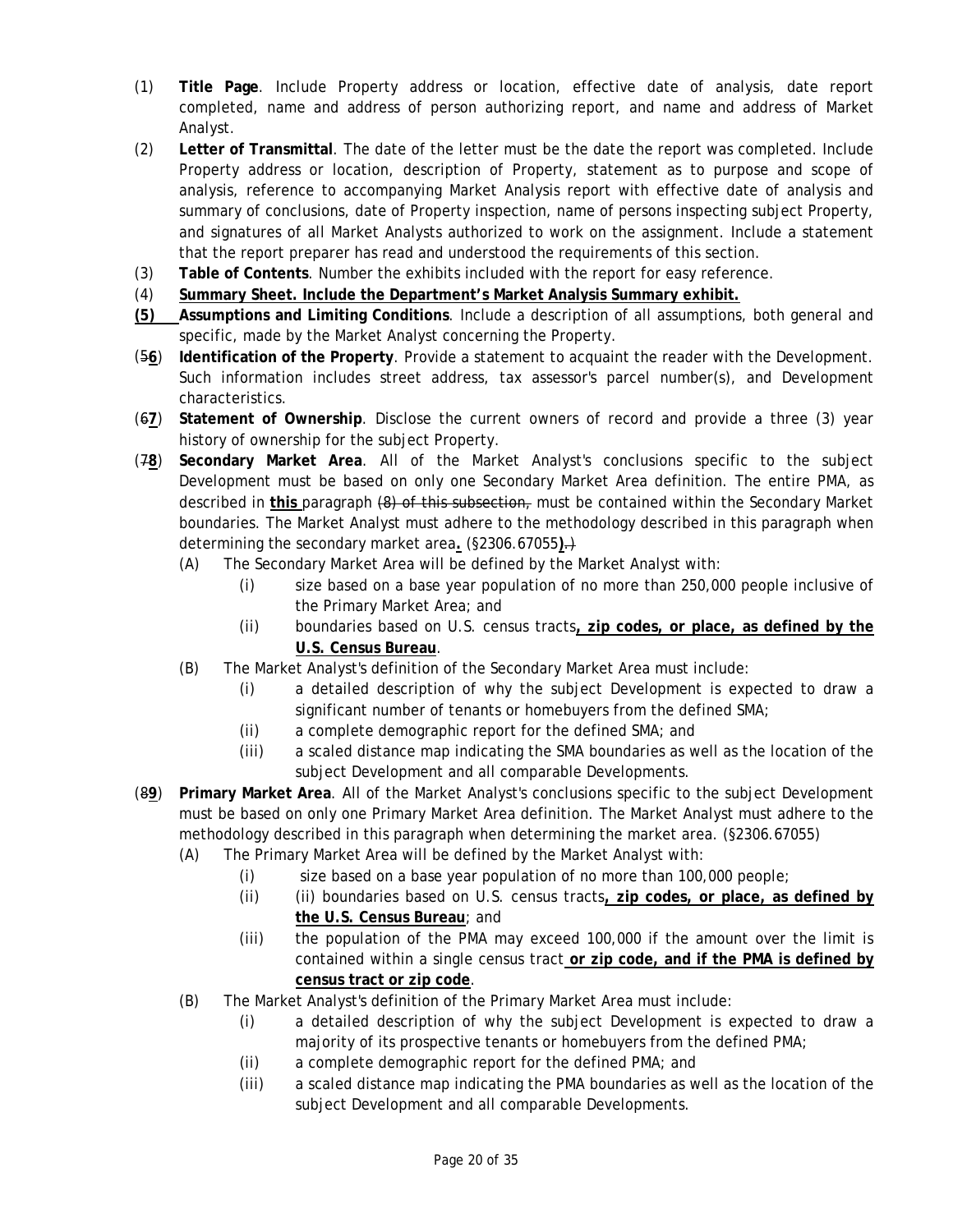- (C) **Comparable Units**. Identify Developments in the PMA with Comparable Units. In Primary Market Areas lacking sufficient rent comparables, it may be necessary for the Market Analyst to collect data from markets with similar characteristics and make quantifiable location adjustments. Provide a data sheet for each Development consisting of:
	- (i) Development name;
	- (ii) Address;
	- (iii) Year of construction and year of rehabilitation, if applicable;
	- (iv) Property condition;
	- (v) Population target;
	- (vi) Unit mix specifying number of Bedrooms, number of baths, net rentable square footage; and
		- (I) monthly rent and utility allowance; or
		- (II) sales price with terms, marketing period and date of sale;
	- (vii) Description of concessions;
	- (viii) List of unit amenities;
	- (ix) Utility structure;
	- (x) List of common amenities; and
	- (xi) For rental developments only.
		- (I) occupancy; and
		- (II) turnover.

## (9**10**) **Market Information:**

- (A) For each of the defined market areas, identify the number of units for each of the categories in clauses (i) - (vi) of this subparagraph; the data must be clearly labeled as relating to either the PMA or the SMA, if applicable:
	- (i) total housing;
	- (ii) rental developments (all multi-family);
	- (iii) Affordable Housing;
	- (iv) Comparable Units;
	- (v) Unstabilized Comparable Units; and
	- (vi) proposed Comparable Units.
- (B) **Occupancy**. The occupancy rate indicated in the Market Analysis may be used to support both the overall demand conclusion for the proposed Development and the vacancy rate assumption used in underwriting the Development  $(S1.32(d)(1)(C)$  of this subchapter **relating to Underwriting Rules and Guidelines**). State the overall physical occupancy rate for the proposed housing tenure (renter or owner) within the defined market areas by:
	- (i) number of Bedrooms;
	- (ii) quality of construction (class);
	- (iii) Targeted Population; and
	- (iv) Comparable Units.
- (C) **Absorption**. State the absorption trends by quality of construction (class) and absorption rates for Comparable Units.
- (D) **Demographic Reports**.
	- (i) All demographic reports must include population and household data for a five (5) year period with the year of application as the base year;
	- (ii) All demographic reports must provide sufficient data to enable calculation of income-eligible, age-, size-, and tenure-appropriate household populations; and
	- (iii) For Developments targeting seniors, all demographic reports must provide a detailed breakdown of households by age and by income.
- (E) **Demand**. Provide a comprehensive evaluation of the need for the proposed housing for the Development as a whole and each Unit type by number of Bedrooms proposed and rent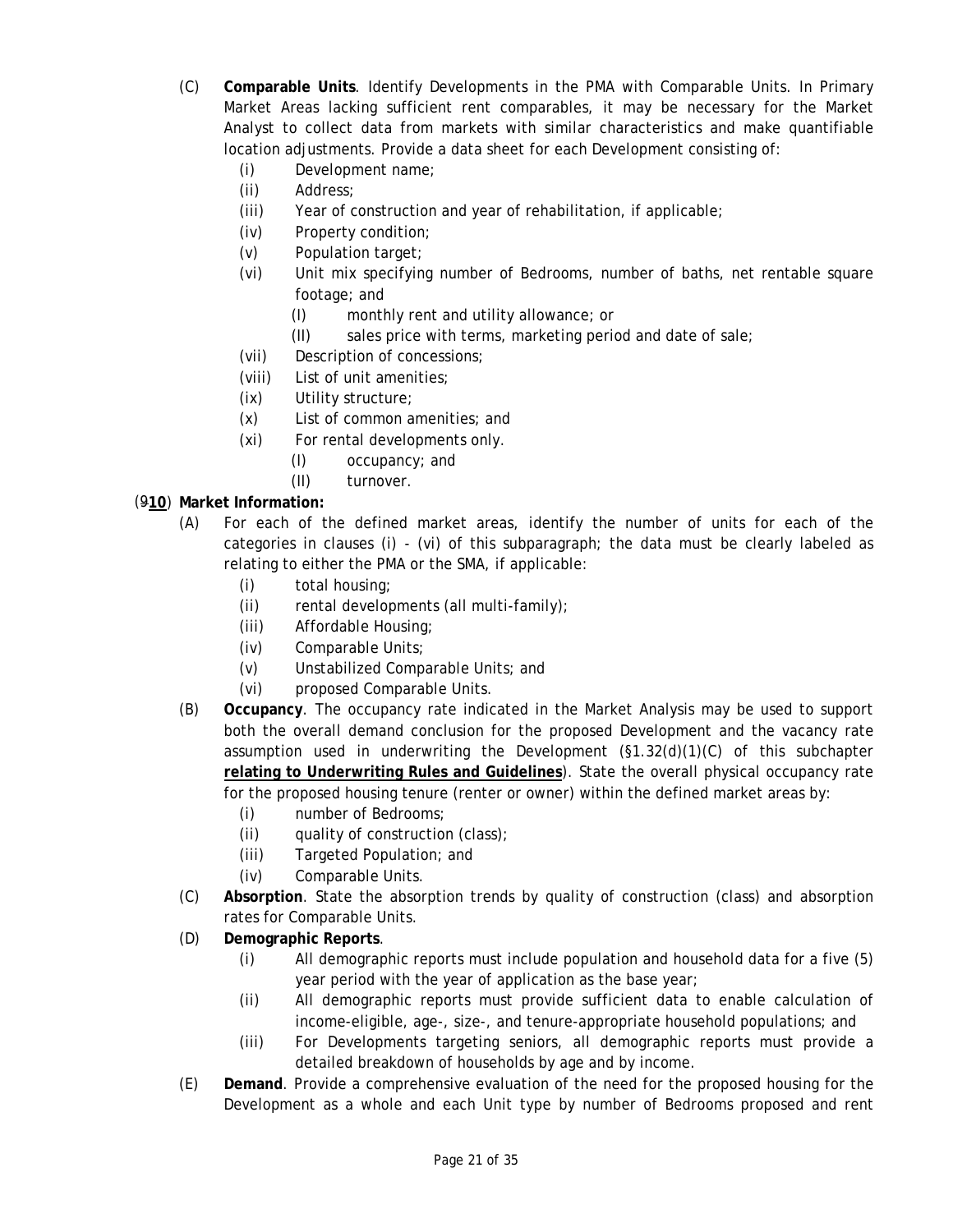restriction category within the defined market areas using the most current census and demographic data available.

- (i) **Demographics**. The Market Analyst should use demographic data specific to the characteristics of the households that will be living in the proposed Development. For example, the Market Analyst should use demographic data specific to elderly population for an elderly Development, if available, and should avoid making adjustments from more general demographic data. If adjustment rates are used based on more general data for any of the following they should be clearly identified and documented as to their source in the report.
	- (I) Population. Provide population and household figures, supported by actual demographics, for a five (5) year period with the year of application as the base year.
	- (II) Target. If applicable, adjust the household projections for the Qualified Elderly or special needs population targeted by the proposed Development.
	- restriction category based on 1.5 persons per Bedroom (round up). (III) Household Size-Appropriate. Adjust the household projections or target household projections, as applicable, for the appropriate household size for the proposed Unit type by number of Bedrooms proposed and rent
	- restriction category based on 1.5 persons per Bedroom (round up). (IV) Income Eligible. Adjust the household size appropriate projections for income eligibility based on the income bands for the proposed Unit type by number of Bedrooms proposed and rent restriction category with:
		- (-a-) the lower end of each income band calculated based on the lowest gross rent proposed divided by 35% for the general population and 50% for Qualified Elderly households; and
		- (-b-) the upper end of each income band equal to the applicable gross median income limit for the largest appropriate household size based on 1.5 persons per Bedroom (round up) or one person for efficiency units.
	- (V) **Tenure-Appropriate**. Adjust the income-eligible household projections for tenure (renter or owner). If tenure appropriate income eligible target household data is available, a tenure appropriate adjustment is not necessary.
- (ii) **Gross Demand**. Gross Demand is defined as the sum of Potential Demand from the PMA, Demand from Other Sources, and Potential Demand from a Secondary Market Area (SMA) to the extent that SMA demand does not exceed 25% of Gross Demand.
- market area at the proposed placed in service date. (iii) **Potential Demand**. Potential Demand is defined as the number of incomeeligible, age-, size-, and tenure-appropriate target households in the designated
	- (I) Maximum eligible income is equal to the applicable gross median income limit for the largest appropriate household size based on 1.5 persons per Bedroom (round up) or one person for efficiency units.
	- (II) For Developments targeting the general population:
		- (-a-) Minimum eligible income is based on a 35% rent to income ratio;
		- (-b-) Appropriate household size is defined as 1.5 persons per Bedroom (rounded up); and
		- (-c-) The tenure-appropriate population for a rental Development is limited to the population of renter households.
	- (III) For Developments consisting solely of single family residences on separate lots with all units having three (3) or more bedrooms: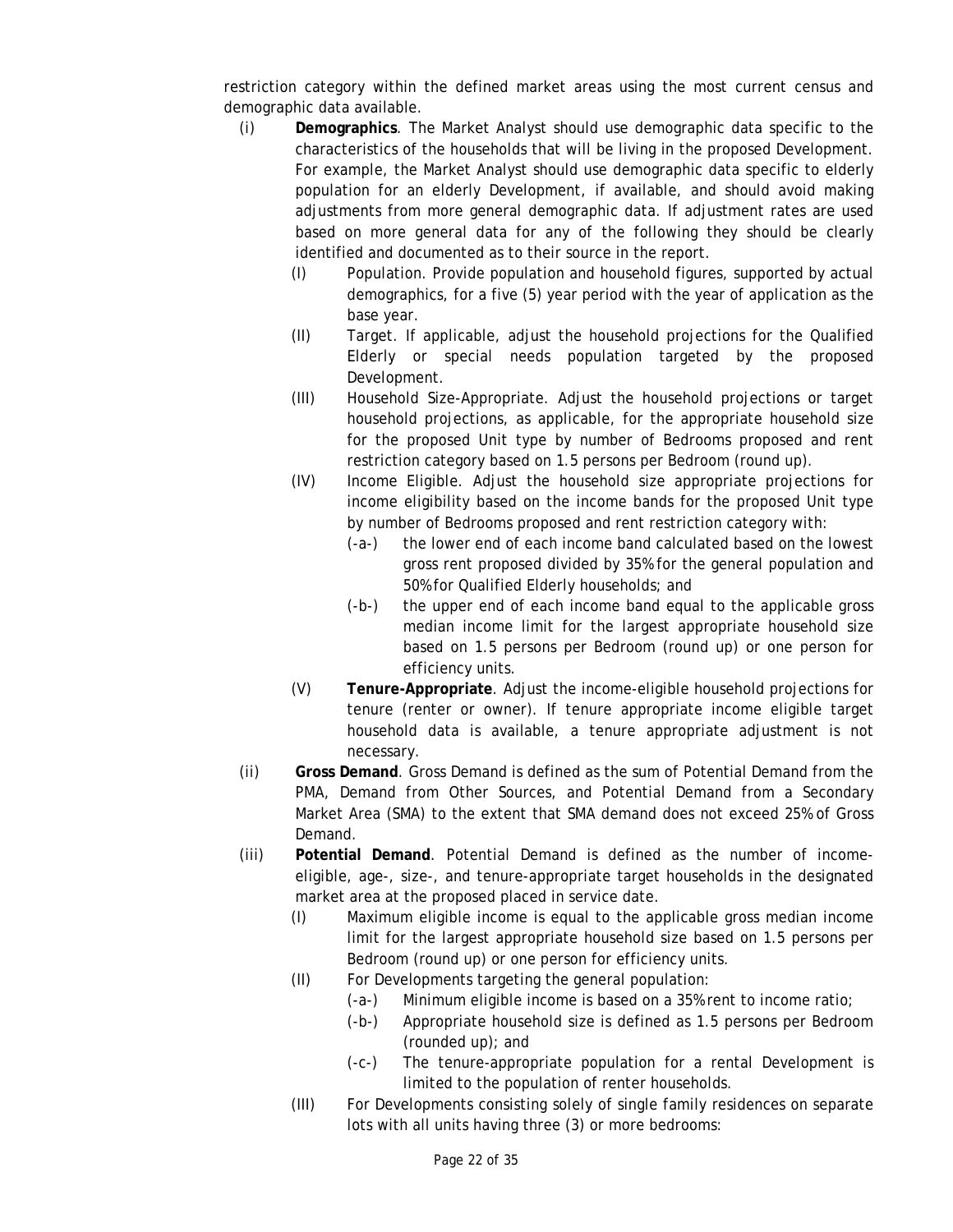- (-a-) Minimum eligible income is based on a 35% rent to income ratio;
- (-b-) Appropriate household size is defined as 1.5 persons per bedroom (rounded up); and
- (-c-) Gross Demand includes both renter and owner households.
- (IV) For Developments targeting the senior population:
	- (-a-) Minimum eligible income is based on a 50% rent to income ratio; and
	- (-b-) Gross Demand includes all household sizes and both renter and owner households.
- (iv) **Demand from Secondary Market Area:** 
	- (I) Potential Demand from an SMA should be calculated in the same way as Potential Demand from the PMA;
	- (II) Potential Demand from an SMA may be included in Gross Demand to the extent that SMA demand does not exceed 25% of Gross Demand; and
- that Potential Demand from the SMA is included in Gross Demand. (v) **Demand from Other Sources:** (III) The supply of proposed and unstabilized comparable units in the SMA must be included in the calculation of the capture rate at the same proportion
- Demand from Other Sources:
	- (I) The source of additional demand and the methodology used to calculate the additional demand must be clearly stated;
	- (II) Consideration of Demand from Other Sources is at the discretion of the Underwriter;
	- (III) Demand from Other Sources must be limited to households that are not included in Potential Demand; and
	- (IV) If households with Section 8 vouchers are identified as a source of demand, the Market Study must include:
		- (-a-) Documentation of the number of vouchers administered by the local Housing Authority; **and**
		- (-b-) A complete demographic report for the area in which the vouchers are distributed.
- (10**11**) **Conclusions**. Include a comprehensive evaluation of the subject Property, separately addressing each housing type and specific population to be served by the Development in terms of items in subparagraphs (A) - (I) of this paragraph. All conclusions must be consistent with the data and analysis presented throughout the Market Analysis.
	- (A) **Unit Mix**. Provide a best possible unit mix conclusion based on the occupancy rates by Bedroom type within the PMA and target, income-eligible, size-appropriate and tenureappropriate household demand within the PMA.
	- (B) **Rents**. Provide a separate Market Rent and Restricted Market Rent conclusion for each proposed Unit type by number of Bedrooms and rent restriction category. Conclusions of Market Rent or Restricted Market Rent below the maximum Net Program Rent limit must be well documented as the conclusions may impact the feasibility of the Development under §1.32(i) of this subchapter. Rent Adjustments. In support of the Market Rent and Restricted Market Rent conclusions, provide a separate attribute adjustment matrix for each proposed unit type by number of Bedrooms and rental restriction category.
		- (i) The Department recommends use of HUD Form 92273.
		- (ii) A minimum of three developments must be represented on each attribute adjustment matrix.
		- (iii) Adjustments for concessions must be included, if applicable.
		- $(iv)$  Total adjustments in excess of 15% must be supported with additional narrative.
		- (v) Total adjustments in excess of 25% indicate the Units are not comparable for the purposes of determining Market Rent and Restricted Market Rent conclusions.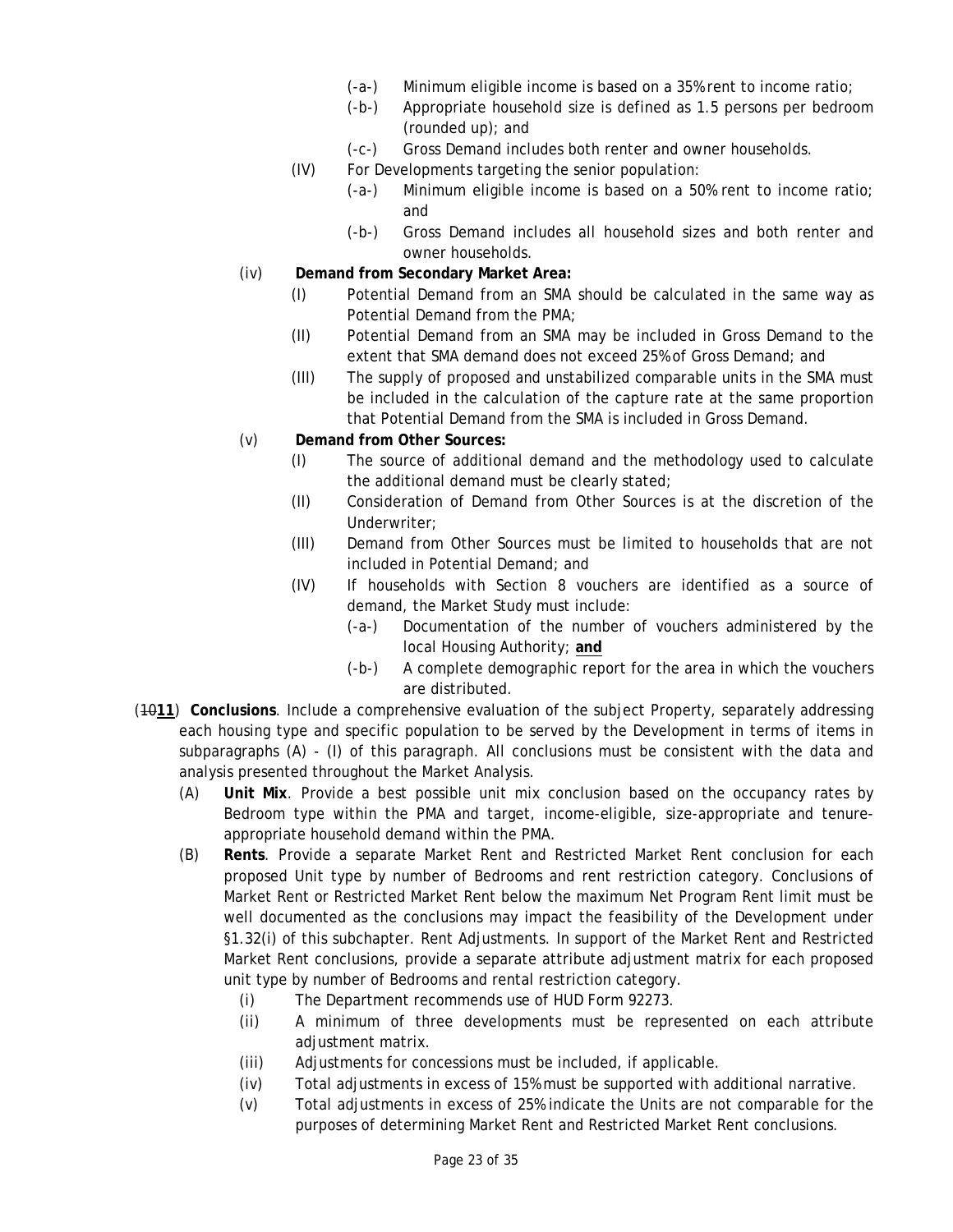- collection loss projections for the subject derived independent of the Applicant's estimates. (D) **Demand:** (C) **Effective Gross Income**. Provide rental income, secondary income, and vacancy and
- Demand:
	- (i) State the Gross Demand for each Unit type by number of Bedrooms proposed and rent restriction category (e.g. one-Bedroom units restricted at 50% of AMFI; two-Bedroom units restricted at 60% of AMFI); and
	- (ii) State the Gross Demand for the proposed Development as a whole. If some households are eligible for more than one unit due to overlapping eligible ranges for income or household size, Gross Demand should be adjusted to avoid including households more than once.
- (E) **Relevant Supply**. The relevant supply of proposed and unstabilized comparable units includes:
	- (i) The proposed subject Units;
	- (ii) Comparable Units with priority, as defined in  $\S50.9$  of this title, over the subject that have made application to TDHCA and have not been presented to the TDHCA Board for decision;
	- (iii) Comparable Units in previously approved but Unstabilized Developments in the PMA; and
	- (iv) Comparable Units in previously approved but Unstabilized Developments in the SMA, in the same proportion as the proportion of Potential Demand from the SMA that is included in Gross Demand.
- (F) **Gross Capture Rate**. The Gross Capture Rate is defined as the Relevant Supply divided by the Gross Demand. The Market Analyst must calculate a Gross Capture Rate for the subject Development as a whole, as well as for each Unit type by number of Bedrooms and rent restriction categories, and market rate Units, if applicable. Refer to §1.32(i) of this subchapter for feasibility criteria.
- (G) A complete demand and capture rate analysis is required in every Market Study, regardless of the current occupancy level of an existing Development.
- (H) **Absorption**. Project an absorption period for the subject Development to achieve Sustaining **Breakeven** Occupancy. State the absorption rate.
- (I) **Market Impact**. Provide an assessment of the impact the subject Development, as completed, will have on existing Developments supported by Housing Tax Credits in the Primary Market. (§2306.67055)
- (11**12**) **Photographs**. Provide labeled color photographs of the subject Property, the neighborhood, street scenes, and comparables. An aerial photograph is desirable but not mandatory.
- (12**13**) **Appendices**. Any Third Party reports including demographics relied upon by the Market Analyst must be provided in appendix form. A list of works cited including personal communications also must be provided, and the Modern Language Association (MLA) format is suggested.
- (e) The Department reserves the right to require the Market Analyst to address such other issues as may be relevant to the Department's evaluation of the need for the subject Development and the provisions of the particular program guidelines.
- (f) In the event that the PMA for a subject Development overlaps the PMA's of other proposed or unstabilized comparable Developments, the Underwriter may perform an extended Sub-Market analysis considering the combined PMA's and all proposed and unstabilized units in the extended Sub-Market Area; the Gross Capture Rate from such an extended Sub-Market Area analysis may be used as the basis for a feasibility conclusion.
- (g) All Applicants shall acknowledge, by virtue of filing an application, that the Department shall not be bound by any such opinion or Market Analysis, and may substitute its own analysis and underwriting conclusions for those submitted by the Market Analyst.<br>Page 24 of 35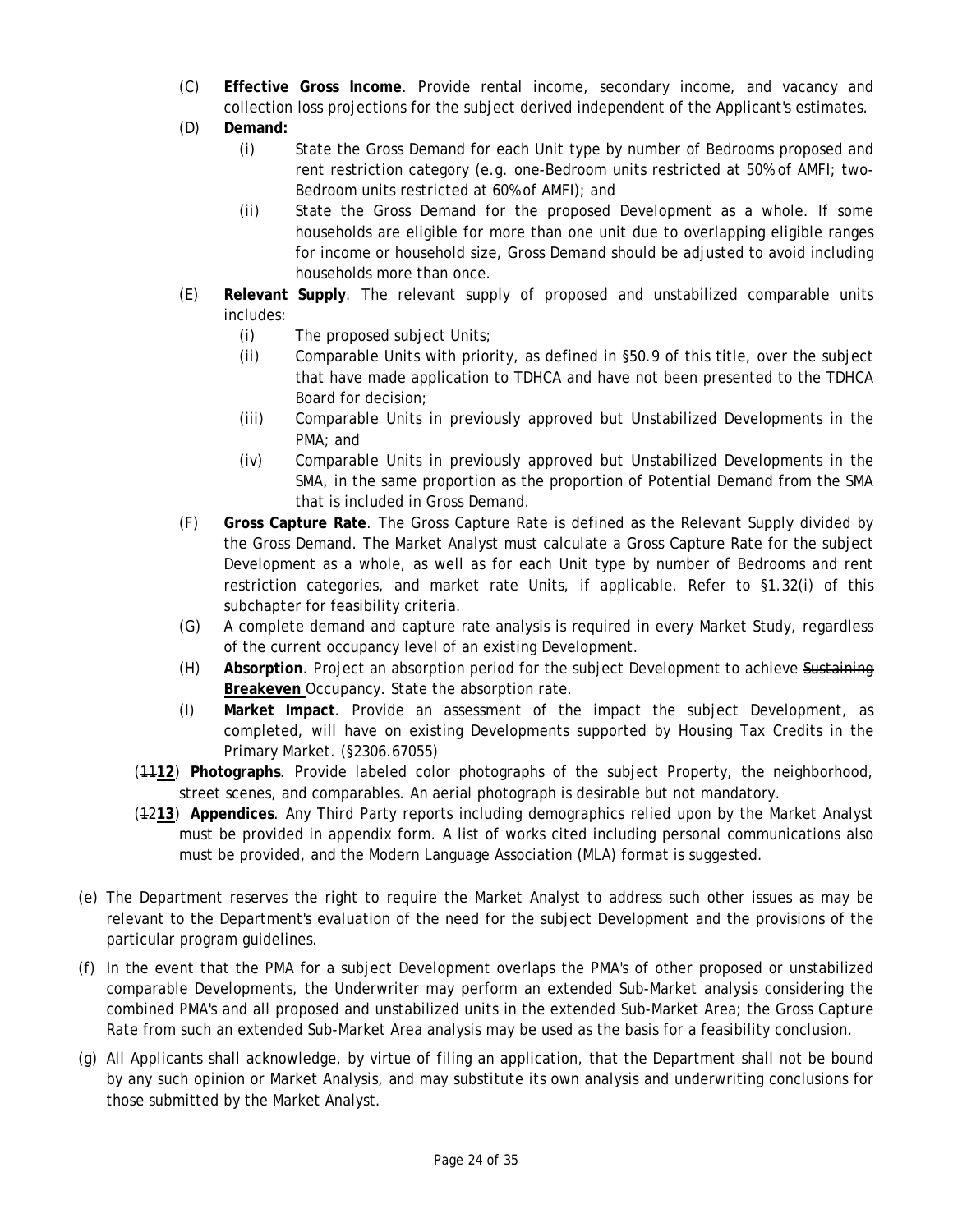#### <span id="page-24-0"></span>**§1.34. Appraisal Rules and Guidelines.**

#### (a) **General Provisions**.

An appraisal prepared for the Department must conform to the Uniform Standards of Professional Appraisal Practice (USPAP) as adopted by the Appraisal Standards Board of the Appraisal Foundation. The appraisal must include a statement that the report preparer has read and understood the requirements of this section.

#### (b) **Self-Contained**.

An appraisal prepared for the Department must describe sufficient and adequate data and analyses to support the final opinion of value. The final value(s) must be reasonable, based on the information included. Any Third Party reports relied upon by the appraiser must be verified by the appraiser as to the validity of the data and the conclusions.

## (c) **Appraiser Qualifications**.

The qualifications of each appraiser are determined on a case-by-case basis by the Director of Real Estate Analysis or review appraiser, based upon the quality of the report itself and the experience and educational background of the appraiser. At minimum, a qualified appraiser must be appropriately certified or licensed by the Texas Appraiser Licensing and Certification Board.

#### **(d) Appraisal Contents.**

An appraisal prepared for the Department must be organized in a format that follows a logical progression. In addition to the contents described in USPAP Standards Rule 2, the appraisal must include items addressed in paragraphs (1) - (12) of this subsection.

- person authorizing report. (1) **Title Page**. Include a statement identifying the Department as the client, acknowledging that the Department is granted full authority to rely on the findings of the report, and name and address of
- (2) **Letter of Transmittal**. Include reference to accompanying appraisal report, reference to all person(s) that provided significant assistance in the preparation of the report, date of report, effective date of appraisal, date of property inspection, name of person(s) inspecting the property, tax assessor's parcel number(s) of the site, estimate of marketing period, and signatures of all appraisers authorized to work on the assignment including the appraiser who inspected the property. Include a statement indicating the report preparer has read and understood the requirements of this section.
- (3) **Table of Contents**. Number the exhibits included with the report for easy reference.
- (4) **Disclosure of Competency**. Include appraiser's qualifications, detailing education and experience.
- (5) **Statement of Ownership of the Subject Property**. Discuss all prior sales of the subject property which occurred within the past three (3) years. Any pending agreements of sale, options to buy, or listing of the subject property must be disclosed in the appraisal report.
- (6) **Property Rights Appraised**. Include a statement as to the property rights (e.g., fee simple interest, leased fee interest, leasehold, etc.) being considered. The appropriate interest must be defined in terms of current appraisal terminology with the source cited.
- (7) **Site/Improvement Description**. Discuss the site characteristics including subparagraphs (A) (E) of this paragraph.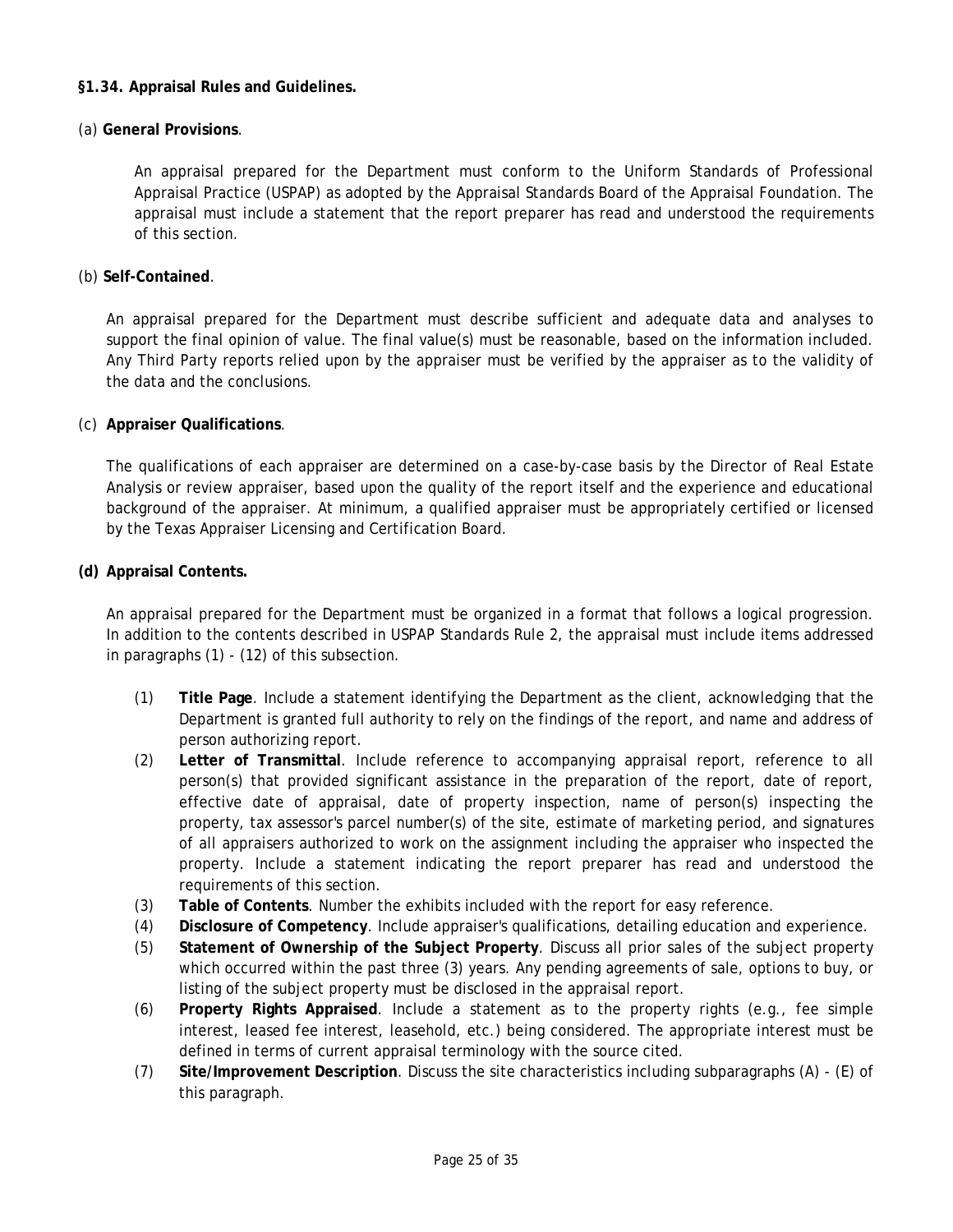- (A) **Physical Site Characteristics**. Describe dimensions, size (square footage, acreage, etc.), shape, topography, corner influence, frontage, access, ingress-egress, etc. associated with the site. Include a plat map and/or survey.
- (B) **Floodplain**. Discuss floodplain (including flood map panel number) and include a floodplain map with the subject clearly identified.
- (C) **Zoning**. Report the current zoning and description of the zoning restrictions and/or deed restrictions, where applicable, and type of Development permitted. Any probability of change in zoning should be discussed. A statement as to whether or not the improvements conform to the current zoning should be included. A statement addressing whether or not the improvements could be rebuilt if damaged or destroyed, should be included. If current zoning is not consistent with the highest and best use, and zoning changes are reasonable to expect, time and expense associated with the proposed zoning change should be considered and documented. A zoning map should be included.
- (D) **Description of Improvements**. Provide a thorough description and analysis of the improvements including size (net rentable area, gross building area, etc.), number of stories, number of buildings, type/quality of construction, condition, actual age, effective age, exterior and interior amenities, items of deferred maintenance, energy efficiency measures, etc. All applicable forms of depreciation should be addressed along with the remaining economic life.
- (E) **Environmental Hazards**. It is recognized appraisers are not experts in such matters and the impact of such deficiencies may not be quantified; however, the report should disclose any potential environmental hazards (e.g., discolored vegetation, oil residue, asbestoscontaining materials, lead-based paint etc.) noted during the inspection.
- (8) **Highest and Best Use**. Market Analysis and feasibility study is required as part of the highest and best use. The highest and best use analysis should consider paragraph (7)(A) - (E) of this subsection as well as a supply and demand analysis.
	- (A) The appraisal must inform the reader of any positive or negative market trends which could influence the value of the appraised property. Detailed data must be included to support the appraiser's estimate of stabilized income, absorption, and occupancy.
	- (B) The highest and best use section must contain a separate analysis "as if vacant" and "as improved" (or "as proposed to be improved/renovated"). All four elements (legally permissible, physically possible, feasible, and maximally productive) must be considered.
- (9) **Appraisal Process**. It is mandatory that all three approaches, Cost Approach, Sales Comparison Approach and Income Approach, are considered in valuing the property. If an approach is not applicable to a particular property an adequate explanation must be provided. A land value estimate must be provided if the cost approach is not applicable.
	- (A) **Cost Approach**. This approach should give a clear and concise estimate of the cost to construct the subject improvements. The source(s) of the cost data should be reported.
		- (i) Cost comparables are desirable; however, alternative cost information may be obtained from Marshall & Swift Valuation Service or similar publications. The section, class, page, etc. should be referenced. All soft costs and entrepreneurial profit must be addressed and documented.
		- (ii) All applicable forms of depreciation must be discussed and analyzed. Such discussion must be consistent with the description of the improvements.
		- (iii) The land value estimate should include a sufficient number of sales which are current, comparable, and similar to the subject in terms of highest and best use. Comparable sales information should include address, legal description, tax assessor's parcel number(s), sales price, date of sale, grantor, grantee, three (3) year sales history, and adequate description of property transferred. The final value estimate should fall within the adjusted and unadjusted value ranges.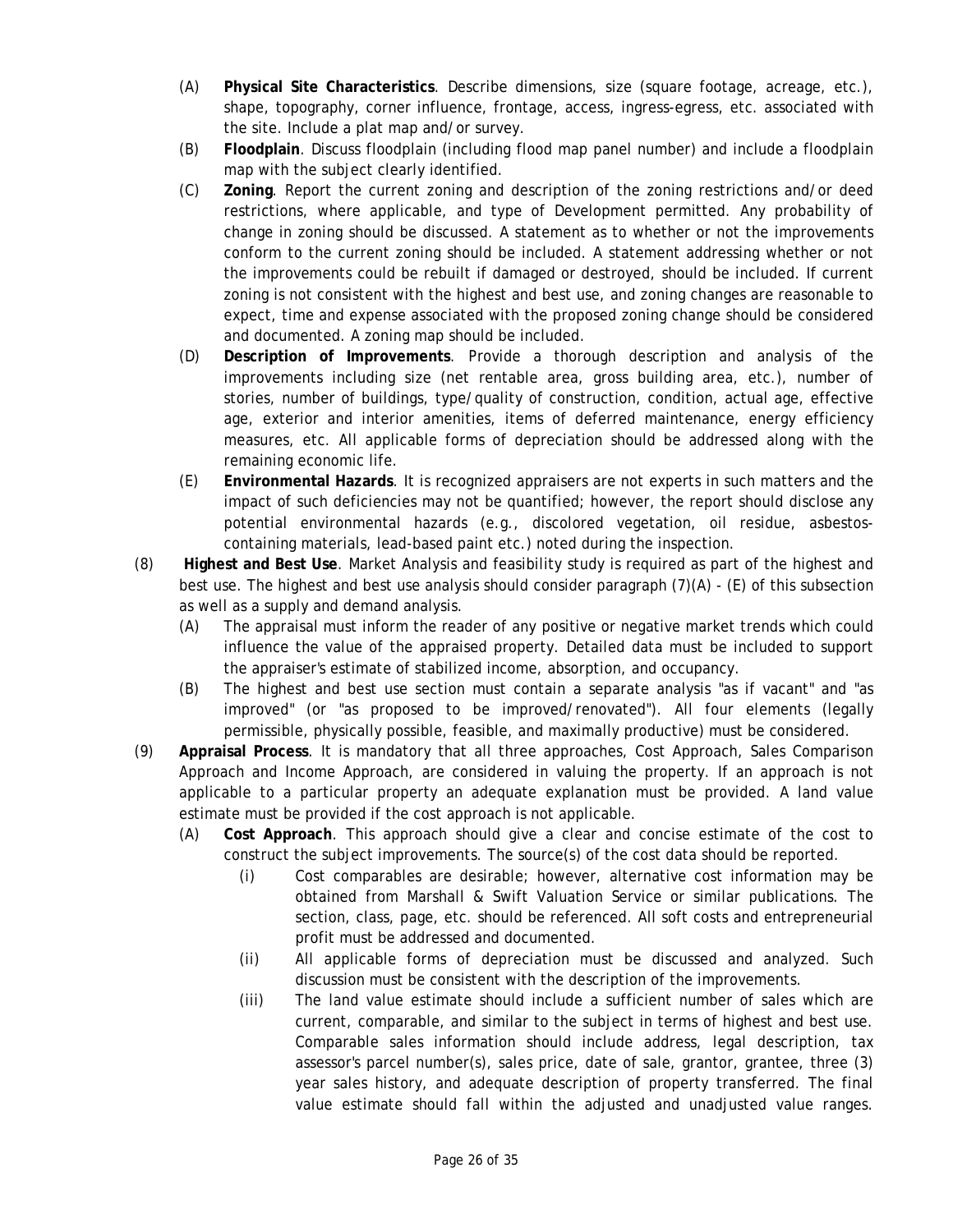Consideration and appropriate cash equivalent adjustments to the comparable sales price for subclauses (I) - (VII) of this clause should be made when applicable.

- (I) Property rights conveyed.
- (II) Financing terms.
- (III) Conditions of sale.
- (IV) Location.
- (IV) Highest and best use.
- $(V)$  Physical characteristics (e.g., topography, size, shape, etc.).
- (VII) Other characteristics (e.g., existing/proposed entitlements, special assessments, etc.).
- (B) **Sales Comparison Approach**. This section should contain an adequate number of sales to provide the reader with a description of the current market conditions concerning this property type. Sales data should be recent and specific for the property type being appraised. The sales must be confirmed with buyer, seller, or an individual knowledgeable of the transaction.
	- (i) Sales information should include address, legal description, tax assessor's parcel number(s), sales price, financing considerations and adjustment for cash equivalency, date of sale, recordation of the instrument, parties to the transaction, three (3) year sale history, complete description of the property and property rights conveyed, and discussion of marketing time. A scaled distance map clearly identifying the subject and the comparable sales must be included.
	- (ii) The method(s) used in the Sales Comparison Approach must be reflective of actual market activity and market participants.
		- (I) Sale Price/Unit of Comparison. The analysis of the sale comparables must identify, relate, and evaluate the individual adjustments applicable for property rights, terms of sale, conditions of sale, market conditions, and physical features. Sufficient narrative must be included to permit the reader to understand the direction and magnitude of the individual adjustments, as well as a unit of comparison value indicator for each comparable.
		- (II) Net Operating Income/Unit of Comparison. The net operating income statistics or the comparables must be calculated in the same manner. It should be disclosed if reserves for replacement have been included in this method of analysis. At least one other method should accompany this method of analysis.
- (C) **Income Approach**. This section must contain an analysis of both the actual historical and projected income and expense aspects of the subject property.
	- (i) **Market Rent Estimate/Comparable Rental Analysis**. This section of the report should include an adequate number of actual market transactions to inform the reader of current market conditions concerning rental units. The comparables must indicate current research for this specific property type. The comparables must be confirmed with the landlord, tenant or agent and individual data sheets must be included. The individual data sheets should include property address, lease terms, description of the property (e.g., unit type, unit size, unit mix, interior amenities, exterior amenities, etc.), physical characteristics of the property, and location of the comparables. Analysis of the Market Rents should be sufficiently detailed to permit the reader to understand the appraiser's logic and rationale. Adjustment for lease rights, condition of the lease, location, physical characteristics of the property, etc. must be considered.
	- (ii) **Comparison of Market Rent to Contract Rent**. Actual income for the subject along with the owner's current budget projections must be reported, summarized,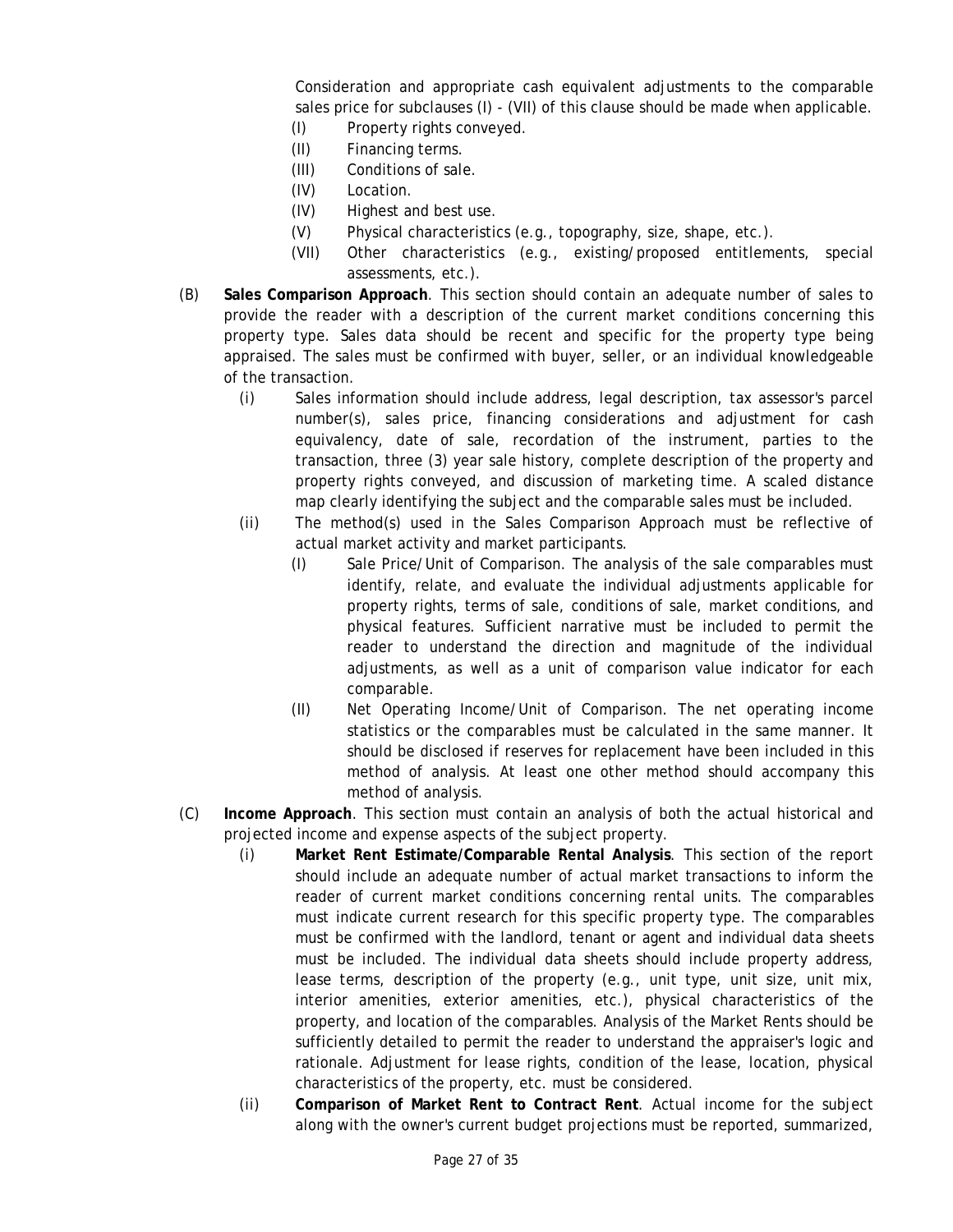and analyzed. If such data is unavailable, a statement to this effect is required and appropriate assumptions and limiting conditions should be made. The contract rents should be compared to the market-derived rents. A determination should be made as to whether the contract rents are below, equal to, or in excess of market rates. If there is a difference, its impact on value must be qualified.

- (iii) **Vacancy/Collection Loss**. Historical occupancy data and current occupancy level for the subject should be reported and compared to occupancy data from the rental comparables and overall occupancy data for the subject's Primary Market.
- (iv) **Expense Analysis**. Actual expenses for the subject, along with the owner's projected budget, must be reported, summarized, and analyzed. If such data is unavailable, a statement to this effect is required and appropriate assumptions and limiting conditions should be made. Historical expenses should be compared to comparables expenses of similar property types or published survey data (e.g., IREM, BOMA, etc.). Any expense differences should be reconciled. Include historical data regarding the subject's assessment and tax rates and a statement as to whether or not any delinquent taxes exist.
- (v) **Capitalization**. The appraiser should present the capitalization method(s) reflective of the subject market and explain the omission of any method not considered in the report.
	- (I) **Direct Capitalization**. The primary method of deriving an overall rate (OAR) is through market extraction. If a band of investment or mortgage equity technique is utilized, the assumptions must be fully disclosed and discussed.
	- (II) **Yield Capitalization (Discounted Cash Flow Analysis)**. This method of analysis should include a detailed and supportive discussion of the projected holding/investment period, income and income growth projections, occupancy projections, expense and expense growth projections, reversionary value and support for the discount rate.
- (10) **Value Estimates**. Reconciliation final value estimate is required.
	- (A) All appraisals shall contain a separate estimate of the "as vacant" market value of the underlying land, based upon current sales comparables. The appraiser should consider the fee simple or leased fee interest as appropriate.
	- (B) Appraisal assignments for new construction are required to provide an "as completed" value of the proposed structures. These reports shall provide an "as restricted with favorable financing" value as well as an "unrestricted market" value.
	- (C) Reports on Properties to be rehabilitated shall address the "as restricted with favorable financing" value as well as both an "as is" value and an "as completed" value. The appraiser should consider the fee simple or leased fee interest as appropriate.
	- (D) If required the appraiser must include a separate assessment of personal property, furniture, fixtures, and equipment (FF&E) and/or intangible items. If personal property, FF&E, or intangible items are not part of the transaction or value estimate, a statement to such effect should be included.
- (11) **Marketing Time**. Given property characteristics and current market conditions, the appraiser(s) should employ a reasonable marketing period. The report should detail existing market conditions and assumptions considered relevant.
- (12) **Photographs**. Provide good quality color photographs of the subject property (front, rear, and side elevations, on-site amenities, interior of typical units if available). Photographs should be properly labeled. Photographs of the neighborhood, street scenes, and comparables should be included. An aerial photograph is desirable but not mandatory.
- (e) **Additional Appraisal Concerns**.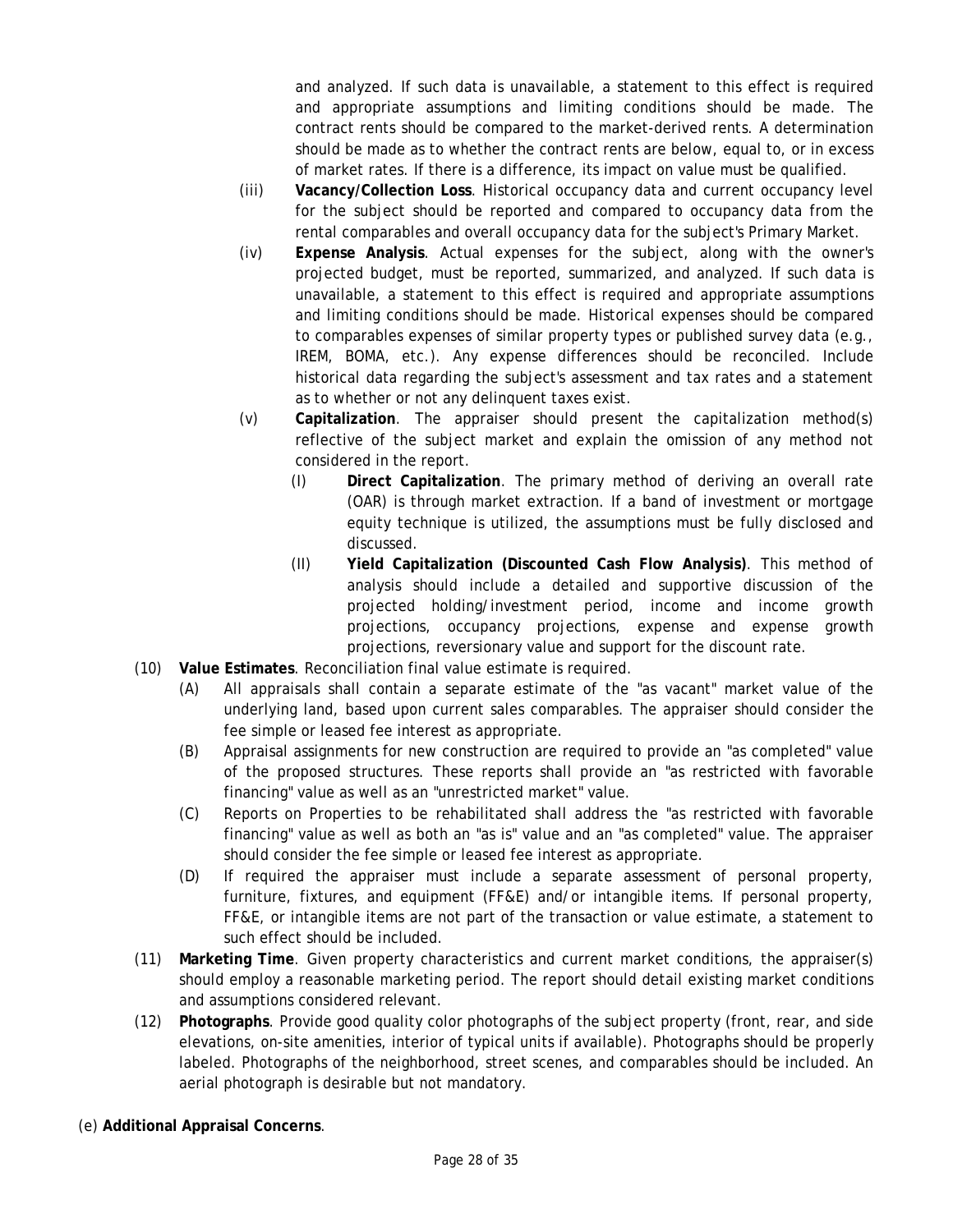<span id="page-28-0"></span>The appraiser(s) must be aware of Department program rules and guidelines and the appraisal must include analysis of any impact to the subject's value.

## **§1.35.Environmental Site Assessment Rules and Guidelines.**

(a) **General Provisions.** 

The Environmental Site Assessments (ESA) prepared for the Department should be conducted and reported in conformity with the standards of the American Society for Testing and Materials. The initial report should conform with the Standard Practice for Environmental Site Assessments: Phase I Assessment Process (ASTM Standard Designation: E1527-05). Any subsequent reports should also conform to ASTM standards and such other recognized industry standards as a reasonable person would deem relevant in view of the Property's anticipated use for human habitation. The environmental assessment shall be conducted by a Third Party environmental professional at the expense of the Applicant, and addressed to TDHCA as a User of the report (as defined by ASTM standards.) Copies of reports provided to TDHCA which were commissioned by other financial institutions should address TDHCA as a corecipient of the report, or letters from both the provider and the recipient of the report should be submitted extending reliance on the report to TDHCA. The ESA report should also include a statement that the person or company preparing the ESA report will not materially benefit from the Development in any other way than receiving a fee for performing the Environmental Site Assessment, and that the fee is in no way contingent upon the outcome of the assessment. The ESA report must contain a statement indicating the report preparer has read and understood the requirements of this section.

- (b) In addition to ASTM requirements, the report must:
	- (1) State if a noise study is recommended for a property in accordance with current HUD guidelines and identify its proximity to industrial zones, major highways, active rail lines, civil and military airfields, or other potential sources of excessive noise;
	- (2) Provide a copy of a current survey, if available, or other drawing of the site reflecting the boundaries and adjacent streets, all improvements on the site, and any items of concern described in the body of the environmental site assessment or identified during the physical inspection;
	- (3) Provide a copy of the current FEMA Flood Insurance Rate Map showing the panel number and encompassing the site with the site boundaries precisely identified and superimposed on the map;
	- (4) If the subject site includes any improvements or debris from pre-existing improvements, state if testing for asbestos containing materials (ACMs) would be required pursuant to local, state, and federal laws, or recommended due to any other consideration;
	- testing for Lead Based Paint would be required pursuant to local, state, and federal laws, or (5) If the subject site includes any improvements or debris from pre-existing improvements, state if recommended due to any other consideration;
	- (6) State if testing for lead in the drinking water would be required pursuant to local, state, and federal laws, or recommended due to any other consideration such as the age of pipes and solder in existing improvements; and
	- (7) Assess the potential for the presence of Radon on the property, and recommend specific testing if necessary.
- (c) If the report recommends further studies or establishes that environmental hazards currently exist on the Property, or are originating off-site but would nonetheless affect the Property, the Development Owner must act on such a recommendation or provide a plan for either the abatement or elimination of the hazard. Evidence of action or a plan for the abatement or elimination of the hazard must be presented upon Application submittal.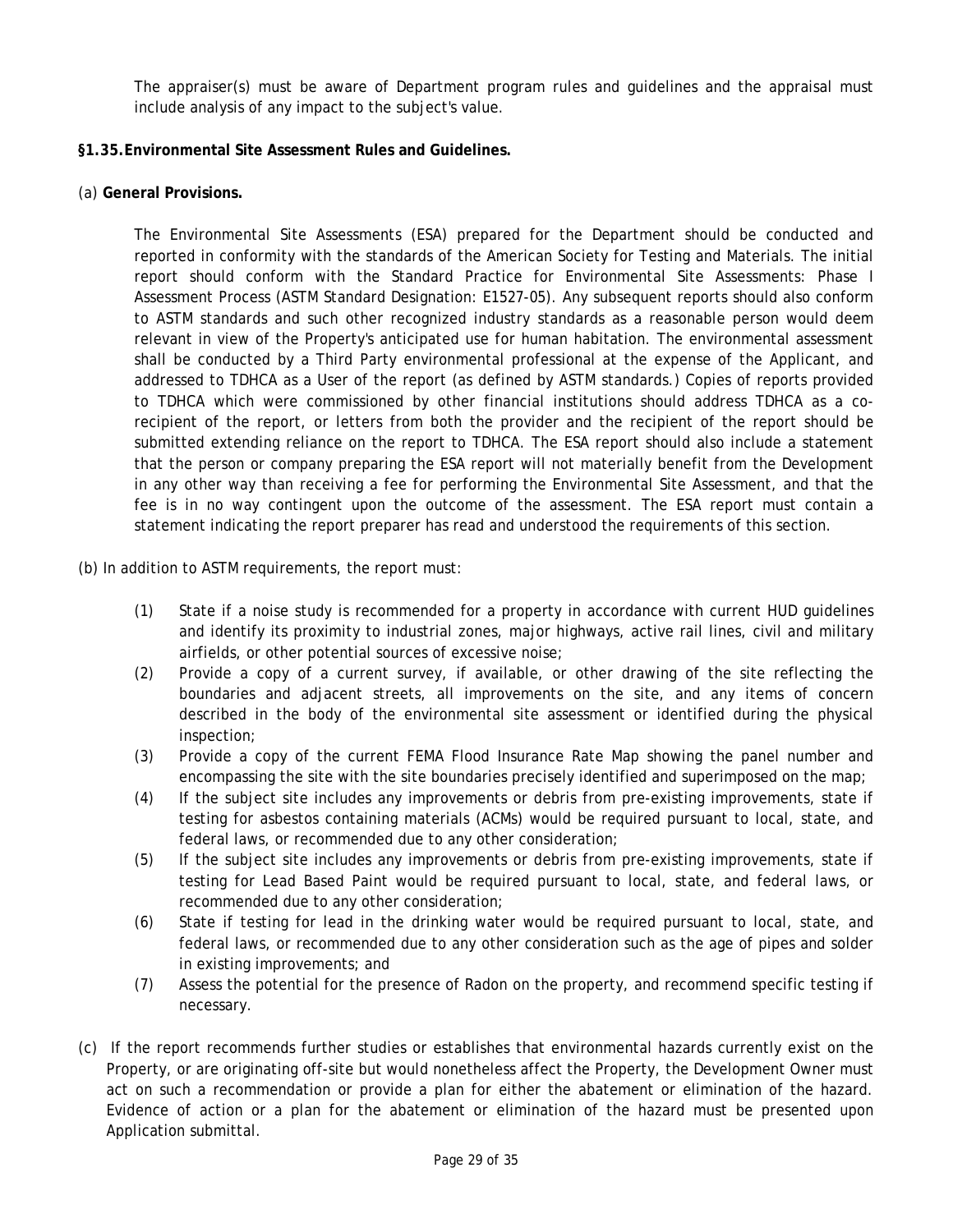- <span id="page-29-0"></span>Development is maintained in compliance with all state and federal environmental hazard requirements. (d) For Developments in programs that allow a waiver of the Phase I ESA such as a TX-USDA-RHS funded Development, the Development Owners are hereby notified that it is their responsibility to ensure that the
- (e) Those Developments which have or are to receive first lien financing from HUD may submit HUD's environmental assessment report, provided that it conforms to the requirements of this subsection.
- **§1.36. Property Condition Assessment Guidelines.**
- (a) **General Provisions.**

 and not less than thirty (30) years. **For Developments proposing reconstruction, the PCA must only**  The objective of the Property Condition Assessment is to provide cost estimates for repairs **and**, replacements, and or new construction of additional buildings or amenities, which are: immediately necessary repairs and replacements; improvements proposed by the Applicant as outlined in a scope of work narrative submitted by the Applicant to the PCA provider that is consistent with the scope of work provided in the Application; and expected to be required throughout the term of the regulatory period **address costs to rehabilitate the existing buildings.** The PCA prepared for the Department should be conducted and reported in conformity with the American Society for Testing and Materials "Standard Guide for Property Condition Assessments. Baseline Property Condition Assessment Process (ASTM Standard Designation: E 2018") except as provided for in subsections (b) and (c) of this section. The PCA report must contain a statement indicating the report preparer has read and understood the requirements of this section. The PCA must include the Department's PCA Cost Schedule Supplement which details all rehabilitation costs and projected repairs and replacements through **at least fifteen (15)** thirty (30) years. The PCA must also include discussion and analysis of the following:

- (1) **Useful Life Estimates**. For each system and component of the property the PCA should assess the condition of the system or component, and estimate its remaining useful life, citing the basis or the source from which such estimate is derived;
- (2) **Code Compliance**. The PCA should review and document any known violations of any applicable federal, state, or local codes. In developing the cost estimates specified herein, it is the responsibility of the Housing Sponsor or Applicant to ensure that the PCA adequately considers any and all applicable federal, state, and local laws and regulations which may govern any work performed to the subject property;
- (3) **Program Rules**. The PCA should assess the extent to which any systems or components must be modified, repaired, or replaced in order to comply with any specific requirements of the housing program under which the Development is proposed to be financed, particular consideration being given to accessibility requirements, the Department's Housing Quality Standards, and any scoring criteria for which the Applicant may claim points;
- (4) **Statement of Acknowledgement**. The PCA provider must affirm in the report that the Applicant's scope of work for improvements and the immediate needs of the rehabilitation are considered and reconciled within the PCA report and the PCA Cost Schedule Supplement; and
- (5) **Cost Estimates for Repair and Replacement**. It is the responsibility of the Housing Sponsor or Applicant to ensure that the PCA provider is apprised of all development activities associated with the proposed transaction and consistency of the total immediately necessary and proposed repair and replacement cost estimates with the development cost schedule and scope of work submitted as an exhibit of the Application.
	- health and safety hazards should be considered immediately necessary repair and (A) **Immediately Necessary Repairs and Replacement**. Systems or components which are expected to have a remaining useful life of less than one (1) year, which are found to be in violation of any applicable codes, which must be modified, repaired or replaced in order to satisfy program rules, or which are otherwise in a state of deferred maintenance or pose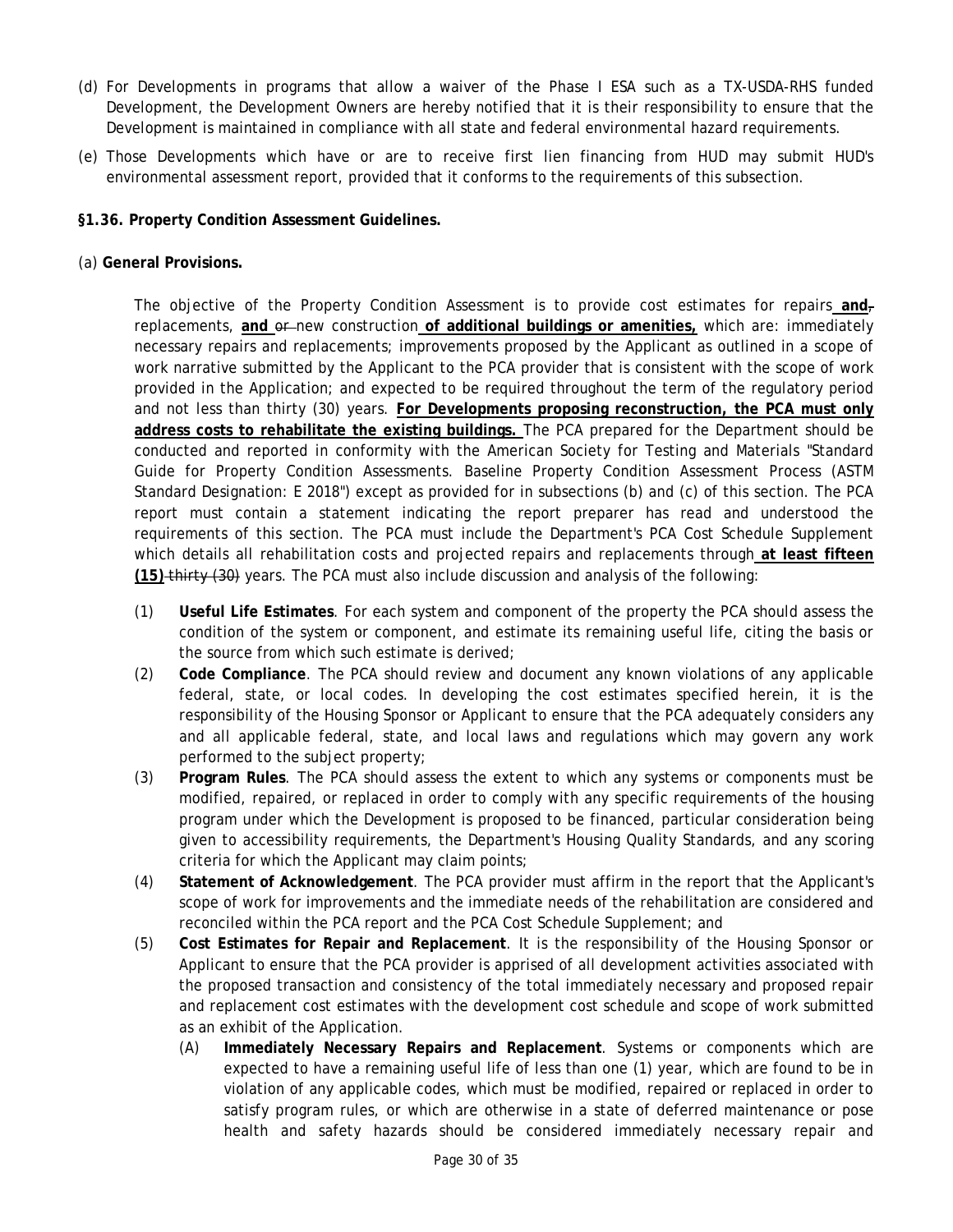replacement. The PCA must provide a separate estimate of the costs associated with the repair, replacement, or maintenance of each system or component which is identified as being an immediate need, citing the basis or the source from which such cost estimate is derived.

- (B) **Proposed Repair, Replacement, or New Construction**. If the development plan calls for additional repair, replacement, or new construction above and beyond the immediate repair and replacement described in subparagraph (A) of this paragraph, such items must be identified and the nature or source of obsolescence or improvement to the operations of the Property discussed. The PCA must provide a separate estimate of the costs associated with the repair, replacement, or new construction which is identified as being above and beyond the immediate need, citing the basis or the source from which such cost estimate is derived.
- factor of not less than 2.5% per annum. (C) **Expected Repair and Replacement Over Time**. The term during which the PCA should estimate the cost of expected repair and replacement over time must equal the longest term of any land use or regulatory restrictions which are, or will be, associated with the provision of housing on the property. The PCA must estimate the periodic costs which are expected to arise for repairing or replacing each system or component or the property, based on the estimated remaining useful life of such system or component as described in paragraph (1) of this subsection adjusted for completion of repair and replacement immediately necessary and proposed as described in subparagraphs (A) and (B) of this paragraph. The PCA must include a separate table of the estimated long term costs which identifies in each line the individual component of the property being examined, and in each column the year during the term in which the costs are estimated to be incurred and no less than fifteen (15) years. The estimated costs for future years should be given in both present dollar values and anticipated future dollar values assuming a reasonable inflation
- the Department will also accept copies of reports commissioned or required by the primary lender for a (b) If a copy of such standards or a sample report have been provided for the Department's review, if such standards are widely used, and if all other criteria and requirements described in this section are satisfied, proposed transaction, which have been prepared in accordance with:
	- (1) Fannie Mae's criteria for Physical Needs Assessments;
	- (2) Federal Housing Administration's criteria for Project Capital Needs Assessments;
	- (3) Freddie Mac's guidelines for Engineering and Property Condition Reports;
	- (4) TX-USDA-RHS guidelines for Capital Needs Assessment; or
	- (5) Standard and Poor's Property Condition Assessment Criteria: Guidelines for Conducting Property Condition Assessments, Multifamily Buildings.
- (c) The Department may consider for acceptance reports prepared according to other standards which are not specifically named above in subsection (b) of this section, if a copy of such standards or a sample report have been provided for the Department's review, if such standards are widely used, and if all other criteria and requirements described in this section are satisfied.
- report should be submitted extending reliance on the report to TDHCA. The PCA report should also include a (d) The PCA shall be conducted by a Third Party at the expense of the Applicant, and addressed to TDHCA as the client. Copies of reports provided to TDHCA which were commissioned by other financial institutions should address TDHCA as a co-recipient of the report, or letters from both the provider and the recipient of the statement that the person or company preparing the PCA report will not materially benefit from the Development in any other way than receiving a fee for performing the PCA. The PCA report must contain a statement indicating the report preparer has read and understood the requirements of this section. The PCA should be signed and dated by the report provider not more than six (6) months prior to the date of the application.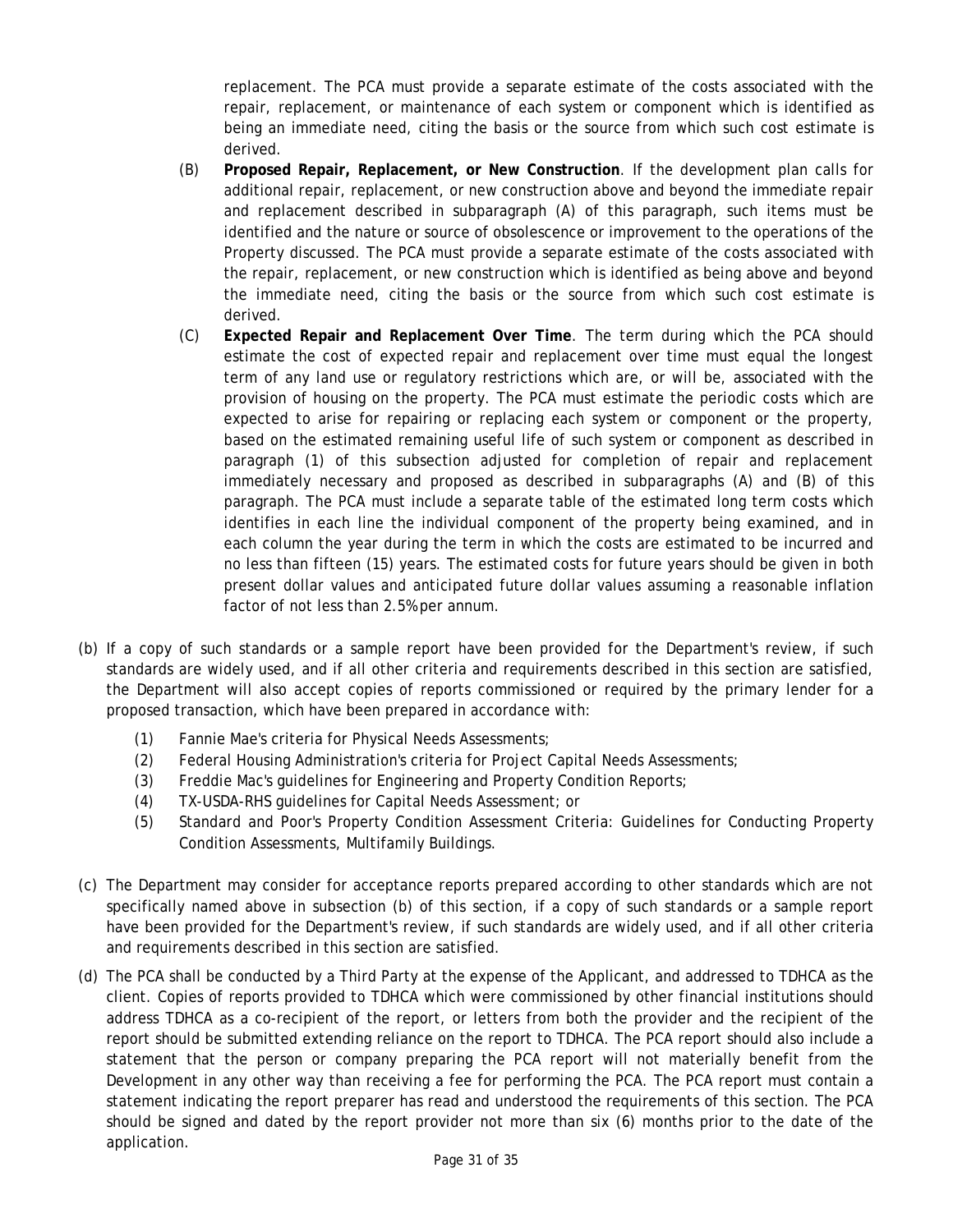## <span id="page-31-0"></span>**§1.37. Reserve for Replacement Rules and Guidelines.**

(a**) General Provisions.** 

The Department will require Developments to provide regular maintenance to keep housing sanitary, safe and decent by maintaining a reserve for replacement in accordance with §2306.186 Texas Government Code. The reserve must be established for each unit in a Development of 25 or more rental units, regardless of the amount of rent charged for the unit. The Department shall, through cooperation of its divisions responsible for asset management and compliance, ensure compliance with this section.

- (b) The First Lien Lender shall maintain the reserve account through an escrow agent acceptable to the First Lien Lender to hold reserve funds in accordance with an executed escrow agreement and the rules set forth in this section and §2306.186 Texas Government Code.
	- (1) Where there is a First Lien Lender other than the Department or a Bank Trustee as a result of a bond indenture or tax credit syndication, the Department shall:
		- (A) Be a required signatory party in all escrow agreements for the maintenance of reserve funds;
		- (B) Be given notice of any asset management findings or reports, transfer of money in reserve accounts to fund necessary repairs, and any financial data and other information pursuant to the oversight of the Reserve Account within thirty (30) days of any receipt or determination thereof; and
		- (C) Subordinate its rights and responsibilities under the escrow agreement, including those described in this subsection, to the First Lien Lender or Bank Trustee through a subordination agreement subject to its ability to do so under the law and normal and customary limitations for fraud and other conditions contained in the Department's standard subordination clause agreements as modified from time to time, to include subsection (c) of this section.
	- (2) The escrow agreement and subordination agreement, if applicable, shall further specify the time and circumstances under which the Department can exercise its rights under the escrow agreement in order to fulfill its obligations under §2306.186 Texas Government Code and as described in this section.
	- (3) Where the Department is the First Lien Lender and there is no Bank Trustee as a result of a bond indenture or tax credit syndication or where there is no First Lien Lender but the allocation of funds by the Department and §2306.186 Texas Government Code requires that the Department oversee a Reserve Account, the Owner shall provide at their sole expense for appointment of an escrow agent acceptable to the Department to act as Bank Trustee as necessary under this section. The Department shall retain the right to replace the escrow agent with another Bank Trustee or act as escrow agent at a cost plus fee payable by the Owner due to breach of the escrow agent's responsibilities or otherwise with thirty (30) days prior notice of all parties to the escrow agreement.
- (c) If the Department is not the First Lien Lender with respect to the Development, each Owner receiving Department assistance for multifamily rental housing shall submit on an annual basis within the Department's required Owner's Financial Certification packet a signed certification by the First Lien Lender including:
	- (1) Reserve for replacement requirements under the first lien loan agreement;
	- (2) Monitoring standards established by the First Lien Lender to ensure compliance with the established reserve for replacement requirements; and
	- (3) A statement by the First Lien Lender:
		- (A) That the Development has met all established reserve for replacement requirements; or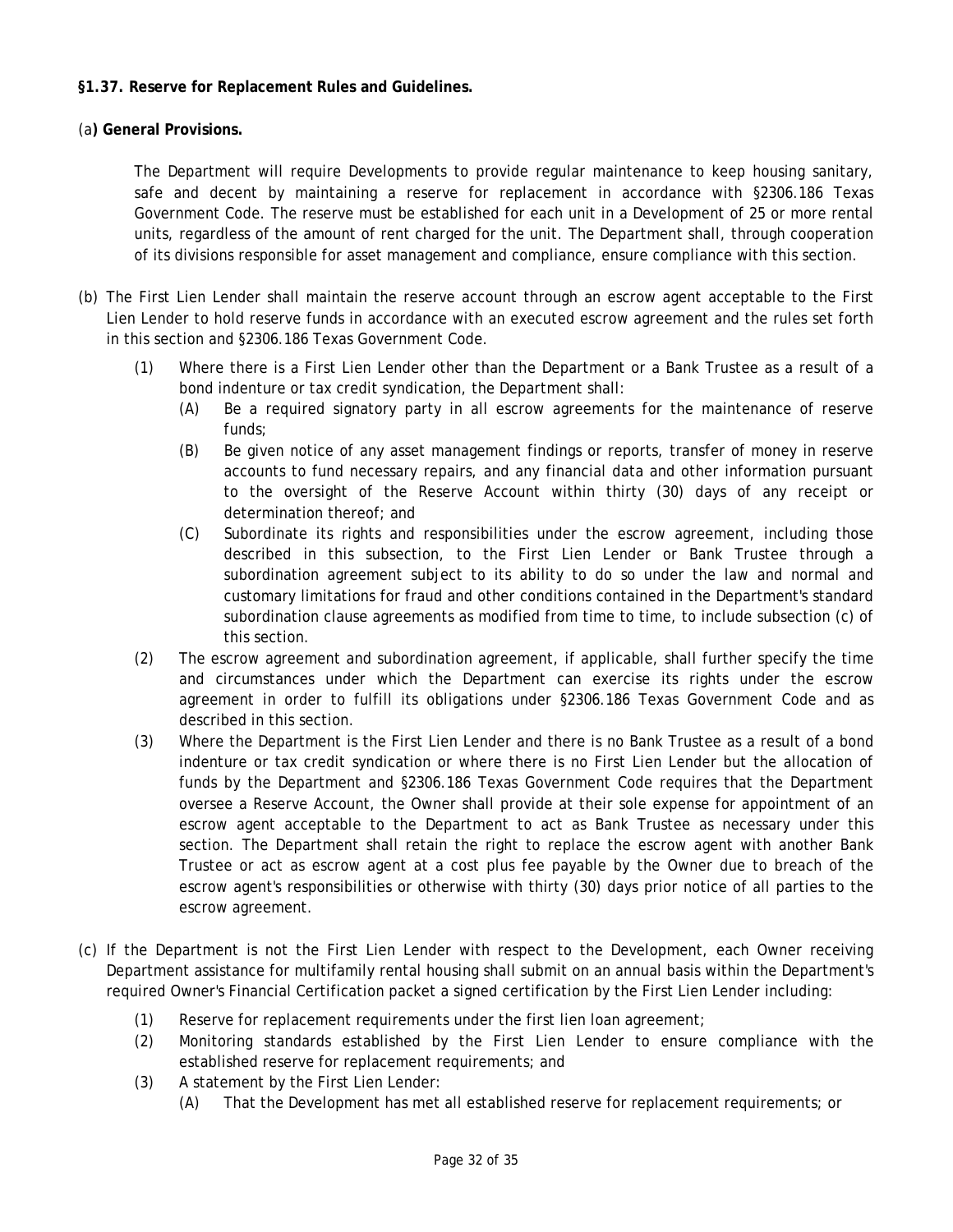- (B) Of the plan of action to bring the Development in compliance with all established reserve for replacement requirements, if necessary.
- (d) If the Development meets the minimum unit size described in subsection (a) of this section and the establishment of a Reserve Account for repairs has not been required by the First Lien Lender or Bank Trustee, each Owner receiving Department assistance for multifamily rental housing shall set aside the repair reserve amount as described in subsection (e)(1) - (3) of this section through the date described in subsection (f)(2) of this section through the appointment of an escrow agent as further described in subsection (b)(3) of this section.
- (e) If the Department is the First Lien Lender with respect to the Development, each Owner receiving Department assistance for multifamily rental housing shall deposit annually into a Reserve Account through the date described in subsection (f)(2) of this section.
	- (1) For new construction Developments:
		- (A) Not less than \$150 per unit per year for units one (1) to five (5) years old; and
		- (B) Not less than \$200 per unit per year for units six (6) or more years old.
	- (2) For rehabilitation Developments:
		- (A) An amount per unit per year established by the Department's division responsible for credit underwriting based on the information presented in a Property Condition Assessment in conformance with §1.36 of this subchapter; and
		- (B) Not less than \$300 per unit per year.
	- (3) For either new construction or rehabilitation Developments, the Owner of a multifamily rental housing Development shall contract for a third-party Property Condition Assessment meeting the requirements of §1.36 of this subchapter and the Department will reanalyze the annual reserve requirement based on the findings and other support documentation.
		- (A) A Property Condition Assessment will be conducted:
			- (i) At appropriate intervals that are consistent with requirements of the First Lien Lender, other than the Department; or
			- (ii) At least once during each five-year period beginning with the 11th year after the awarding of any financial assistance for the Development by the Department, if the Department is the First Lien Lender or the First Lien Lender does not require a third-party Property Condition Assessment.
		- (B) Submission by the Owner to the Department will occur within thirty (30) days of completion of the Property Condition Assessment and must include:
			- (i) The complete Property Condition Assessment;
			- (ii) First Lien Lender and/or Owner response to the findings of the Property Condition Assessment;
			- (iii) Documentation of repairs made as a result of the Property Condition Assessment; and
			- (iv) Documentation of adjustments to the amounts held in the replacement Reserve Account based upon the Property Condition Assessment.
- (f) A Land Use Restriction Agreement or restrictive covenant between the Owner and the Department must require:
	- (1) The Owner to begin making annual deposits to the reserve account on the later of:
		- (A) The date that occupancy of the Development stabilizes as defined by the First Lien Lender or in the absence of a First Lien Lender other than the Department, the date the property is at least 90% occupied; or
		- (B) The date that permanent financing for the Development is completely in place as defined by the First Lien Lender or in the absence of a First Lien Lender other than the Department, the date when the permanent loan is executed and funded.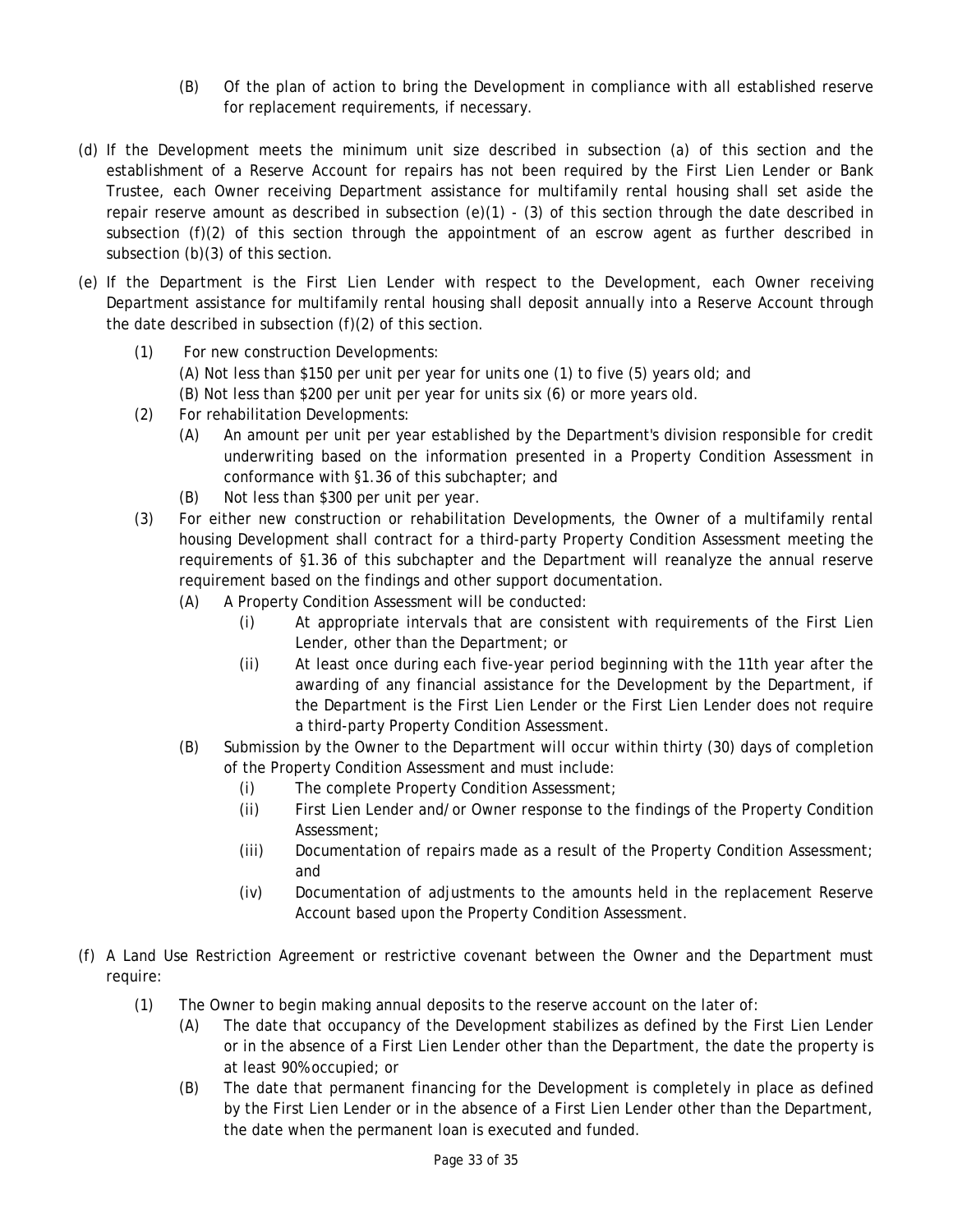- The Owner to continue making deposits until the earliest of the following dates:
- (2) The Owner to continue making deposits until the earliest of the following dates: (A) The date on which the Owner suffers a total casualty loss with respect to the Development;
	- (B) The date on which the Development becomes functionally obsolete, if the Development cannot be or is not restored;
	- (C) The date on which the Development is demolished;
	- (D) The date on which the Development ceases to be used as a multifamily rental property; or (E) The later of:
	- - (i) The end of the affordability period specified by the Land Use Restriction Agreement or restrictive covenant; or
		- (ii) The end of the repayment period of the first lien loan.
- (g) The duties of the Owner of a multifamily rental housing Development under this section cease on the date of a change in ownership of the Development; however, the subsequent Owner of the Development is subject to the requirements of this section.
- (h) If the Department is the First Lien Lender with respect to the Development or the First Lien Lender does not require establishment of a Reserve Account, the Owner receiving Department assistance for multifamily rental housing shall submit on an annual basis within the Department's required Owner's Financial Certification packet:
	- (1) Financial statements, audited if available, with clear identification of the replacement Reserve Account balance and all capital improvements to the Development within the fiscal year;
	- (2) Identification of costs other than capital improvements funded by the replacement Reserve Account; and
	- (3) Signed statement of cause for:
		- (A) Use of replacement Reserve Account for expenses other than necessary repairs, including property taxes or insurance;
		- (B) Deposits to the replacement Reserve Account below the Department's or First Lien Lender's mandatory levels as defined in subsections (c), (d) and (e) of this section; and
		- (C) Failure to make a required deposit.
- (i) If a request for extension or waiver is not approved by the Department, Department action, including a penalty of up to \$200 per dwelling unit in the Development and/or characterization of the Development as Materially Non-Compliant, as defined in §60.1 of this title, may be taken when:
	- (1) A Reserve Account, as described in this section, has not been established for the Development;
	- (2) The Department is not a party to the escrow agreement for the Reserve Account;
	- (3) Money in the Reserve Account:
		- (A) Is used for expenses other than necessary repairs, including property taxes or insurance; or
		- Falls below mandatory deposit levels;
	- Owner fails to make a required deposit;
	- (B) Falls below mandatory deposit levels;<br>(4) Owner fails to make a required deposit;<br>(5) Owner fails to contract for the third party Property Condition Assessment as required under subsection (e)(3) of this section; or
	- (6) Owner fails to make necessary repairs, as defined in subsection (k) of this section.
- (i) On a case by case basis, the Department may determine that the money in the Reserve Account may:
	- (1) Be used for expenses other than necessary repairs, including property taxes or insurance, if:
		- (A) Development income before payment of return to Owner or deferred developer fee is insufficient to meet operating expense and debt service requirements; and
		- (B) The funds withdrawn from the Reserve Account are replaced as cashflow after payment of expenses, but before payment of return to Owner or developer fee is available;
	- (2) Fall below mandatory deposit levels without resulting in Department action, if: